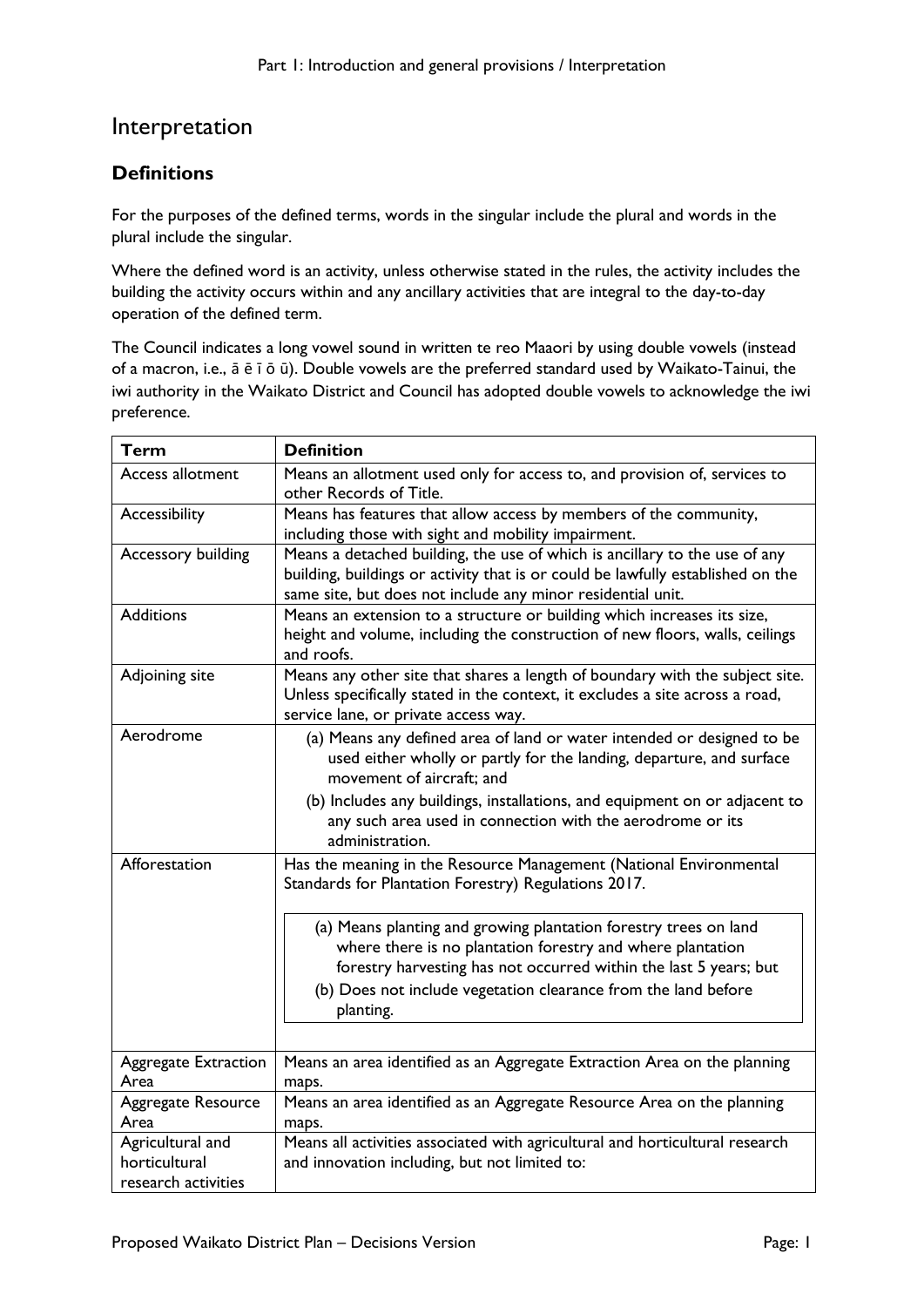## Part 1: Introduction and general provisions / Interpretation

| <b>Term</b>             | <b>Definition</b>                                                                                   |
|-------------------------|-----------------------------------------------------------------------------------------------------|
|                         | (a) Agritechnology;                                                                                 |
|                         | (b) Food technology;                                                                                |
|                         | (c) Biotechnology;                                                                                  |
|                         | (d) Bioengineering reproductive technology;                                                         |
|                         | (e) Information technology;                                                                         |
|                         | (f) Biological pest control;                                                                        |
|                         | (g) Weed and pest management strategies;                                                            |
|                         | (h) Vaccine development;                                                                            |
|                         | (i) Soil, plant and fibre analysis;                                                                 |
|                         | (j) Fertiliser and pesticide formulation and application;                                           |
|                         | (k) Animal and plant health and disease control;                                                    |
|                         | (I) Control of fungal and plant toxins;                                                             |
|                         | (m) Processing of animal and horticultural products and by-products;                                |
|                         | (n) Research abattoirs;                                                                             |
|                         | (o) Waste management systems;                                                                       |
|                         | (p) Animal behaviour and welfare;                                                                   |
|                         | (q) Farm sustainability;                                                                            |
|                         | (r) Grazing;                                                                                        |
|                         | (s) Confined animal farming;                                                                        |
|                         | (t) Soil, air and water research; and                                                               |
|                         | (u) The development, manufacture and commercial application of such                                 |
|                         | activities.                                                                                         |
| Agricultural            | Means the sites listed below that are identified on the planning maps as                            |
| <b>Research Centres</b> | specific controls, which are subject to the GRUZ - General rural zone<br>rules:                     |
|                         | (a) Livestock Improvement Corporation (LIC) Agricultural Research                                   |
|                         | Centre; or                                                                                          |
|                         | (b) The Dairy NZ Agricultural Research Centre.                                                      |
| Aircraft operations     | Includes:                                                                                           |
|                         | (a) The landing and take-off of any aircraft at an aerodrome;                                       |
|                         | (b) The taxiing of aircraft associated with landing and take-off and other                          |
|                         | surface movements of aircraft for the purpose of taking an aircraft                                 |
|                         | from one part of the aerodrome to another.                                                          |
| Allotment               | Has the meaning in section 218 of the Resource Management Act 1991 as                               |
|                         | set out below.                                                                                      |
|                         | Means                                                                                               |
|                         | (a) Any parcel of land under the Land Transfer Act 1952 that is a                                   |
|                         | continuous area and whose boundaries are shown separately on a                                      |
|                         | survey plan, whether or not-                                                                        |
|                         | (i) The subdivision shown on the survey plan has been allowed, or                                   |
|                         | subdivision approval has been granted, under another Act; or                                        |
|                         | (ii) A subdivision consent for the subdivision shown on the survey                                  |
|                         | plan has been granted under this Act; or                                                            |
|                         | (b) Any parcel of land or building or part of a building that is shown or<br>identified separately- |
|                         | (i) On a survey plan; or                                                                            |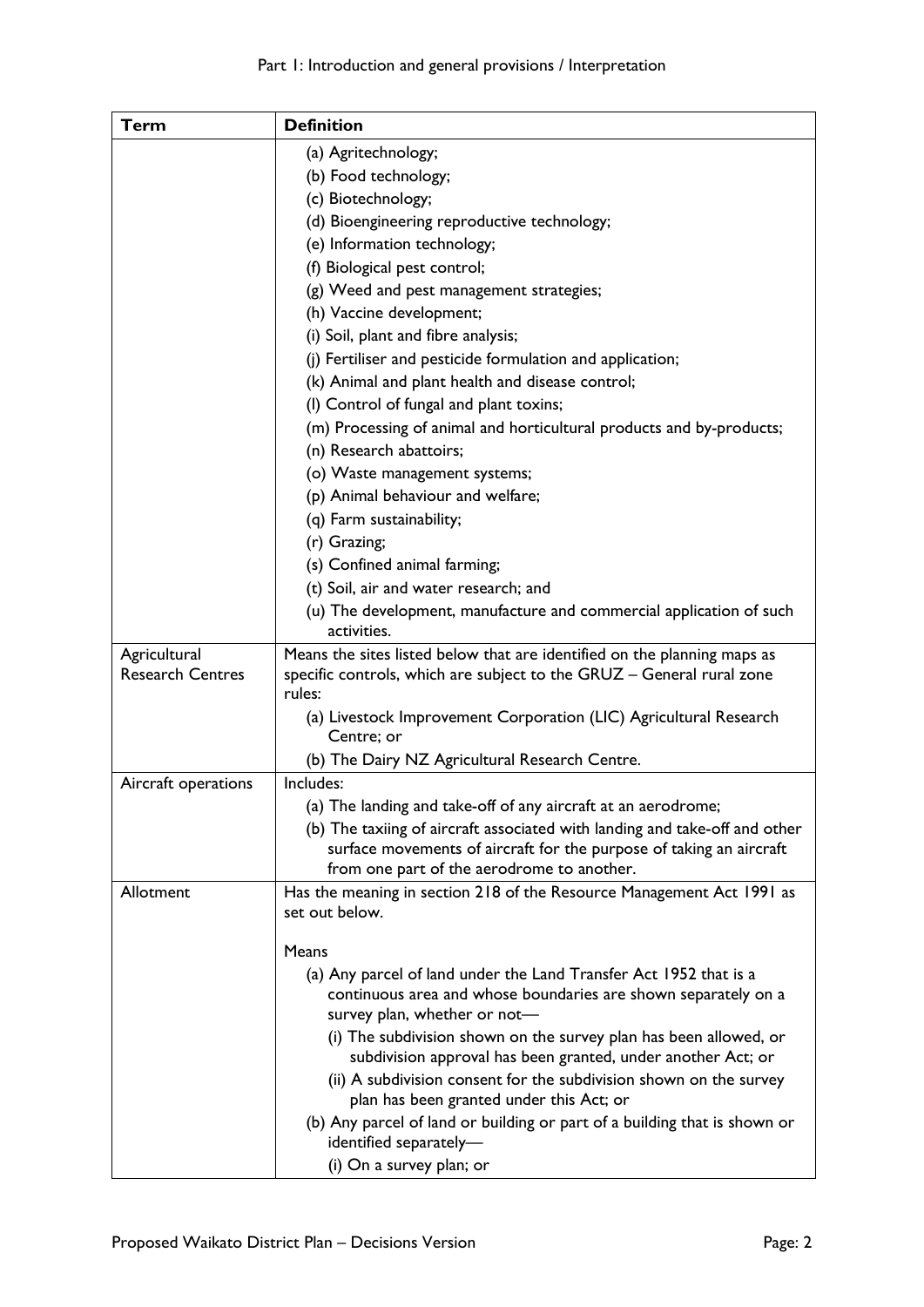| <b>Term</b>                             | <b>Definition</b>                                                                                                                                                                                                                                                                                                                                                                                                                                                                           |
|-----------------------------------------|---------------------------------------------------------------------------------------------------------------------------------------------------------------------------------------------------------------------------------------------------------------------------------------------------------------------------------------------------------------------------------------------------------------------------------------------------------------------------------------------|
|                                         | (ii) On a licence within the meaning of Part 7A of the Land Transfer<br>Act 1952; or                                                                                                                                                                                                                                                                                                                                                                                                        |
|                                         | (c) Any unit on a unit plan; or                                                                                                                                                                                                                                                                                                                                                                                                                                                             |
|                                         | (d) Any parcel of land not subject to the Land Transfer Act 1952.                                                                                                                                                                                                                                                                                                                                                                                                                           |
| Alterations                             | Means any change to the fabric or characteristics of a building and includes<br>the removal and replacement of external walls, windows, ceilings, floors or<br>roofs. It does not include maintenance and repair as defined.                                                                                                                                                                                                                                                                |
| Amateur radio                           | Means aerials, antennas and associated support structures which are                                                                                                                                                                                                                                                                                                                                                                                                                         |
| configuration                           | owned and operated by licensed amateur radio operators.                                                                                                                                                                                                                                                                                                                                                                                                                                     |
| Amenity values                          | Has the same meaning as in section 2 of the Resource Management Act<br>1991 (as set out in the box below).                                                                                                                                                                                                                                                                                                                                                                                  |
|                                         | Means those natural or physical qualities and characteristics of an area<br>that contribute to people's appreciation of its pleasantness, aesthetic<br>coherence, and cultural and recreational attributes                                                                                                                                                                                                                                                                                  |
| Ancillary activity                      | Means an activity that supports and is subsidiary to a primary activity.                                                                                                                                                                                                                                                                                                                                                                                                                    |
| Ancillary equipment                     | Has the same meaning as in Regulation 4 of the Resource Management<br>(National Environmental Standards for Telecommunication Facilities)<br>Regulations 2016 (as set out in the box below).                                                                                                                                                                                                                                                                                                |
|                                         | Means telecommunications, radiocommunications, electrical or similar<br>equipment which is necessary to install with a facility to enable the<br>facility to operate as intended, but not a self-contained power unit or a<br>lightning rod.                                                                                                                                                                                                                                                |
| Ancillary rural                         | Means any earthworks or disturbance of soil associated with:                                                                                                                                                                                                                                                                                                                                                                                                                                |
| earthworks                              | (a) Crop cultivation and associated land preparation (including<br>establishment of sediment and erosion control measures);<br>(b) Harvesting of agricultural and horticultural crops (farming);                                                                                                                                                                                                                                                                                            |
|                                         | (c) Maintenance and construction of facilities associated with farming<br>activities, including, but not limited to, farm tracks, roads and<br>landings, stock races, silage pits, offal pits, farm drains, farm effluent<br>ponds, feeding pads, fertiliser storage pads, airstrips, helipads, post<br>holes, fencing, drilling bores, stock water pipes, water tanks and<br>troughs, the maintenance of on-farm land drainage networks, and<br>erosion and sediment control measures; and |
|                                         | (d) Burying of material infected by unwanted organisms as declared by<br>the Ministry for Primary Industries Chief Technical Officer or an<br>emergency declared by the Minister under the Biosecurity Act 1993.                                                                                                                                                                                                                                                                            |
| Animal feed lot                         | Means a covered or uncovered hard standing area used for the purpose of<br>intensively feeding animals. It does not include the concentrated but<br>temporary wintering of stock numbers normally present on a property in<br>areas such as feed stalls or feed pads.                                                                                                                                                                                                                       |
| Annual exceedance<br>probability or AEP | Means the probability of an event occurring in any one year. The<br>probability is expressed as a percentage and generally refers to storm<br>events of a particular magnitude occurring in any given year. For example, a<br>large flood which may be calculated to have a 1% chance to occur in any<br>one year, is described as 1% AEP.                                                                                                                                                  |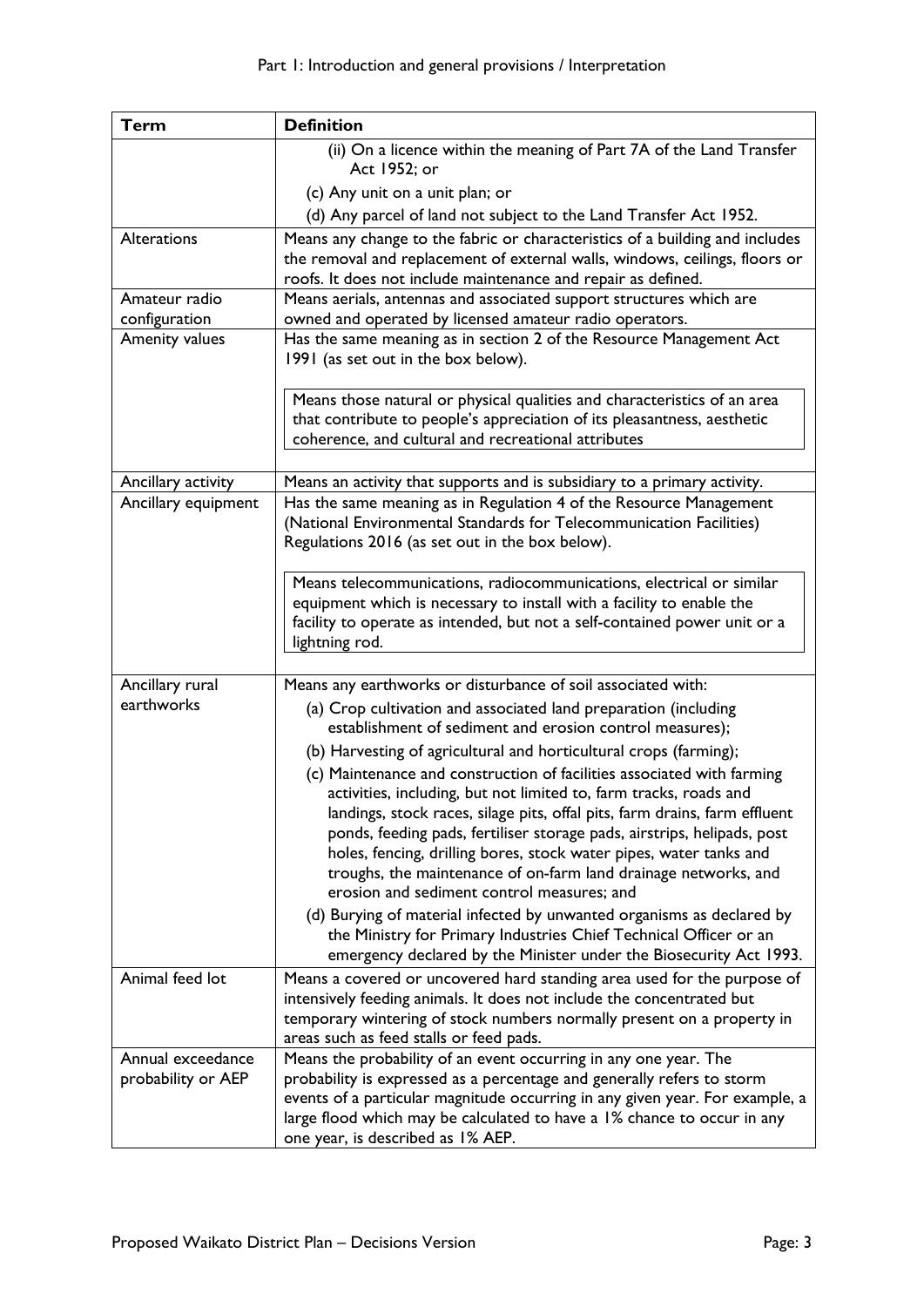| <b>Term</b>                  | <b>Definition</b>                                                                                                                                                                                                                                                             |
|------------------------------|-------------------------------------------------------------------------------------------------------------------------------------------------------------------------------------------------------------------------------------------------------------------------------|
| Antenna                      | Has the same meaning as in Regulation 4 of the Resource Management<br>(National Environmental Standards for Telecommunication Facilities)<br>Regulations 2016.                                                                                                                |
|                              | Means a device that receives or transmits radiocommunication or<br>telecommunication signals, but not a small cell unit.                                                                                                                                                      |
| Aotearoa                     | A Maaori name for New Zealand.                                                                                                                                                                                                                                                |
| Apartment building           | Means a building, or part of a building, that contains three or more<br>attached residential units.                                                                                                                                                                           |
| Artificial crop              | Means structures (excluding greenhouses) and associated covering material                                                                                                                                                                                                     |
| protection structure<br>Bank | used to protect crops and/or enhance plant growth.<br>Means any outer edge of the bed of a lake, or river or stream.                                                                                                                                                          |
| <b>Bed</b>                   | Has the meaning in section 3 of the Resource Management Act 1991 (as<br>set out in the box below).                                                                                                                                                                            |
|                              | Means:                                                                                                                                                                                                                                                                        |
|                              | (a) In relation to any river-                                                                                                                                                                                                                                                 |
|                              | (i) For the purposes of esplanade reserves, esplanade strips, and<br>subdivision, the space of land which the waters of the river<br>cover at its annual fullest flow without overtopping its banks:                                                                          |
|                              | (ii) In all other cases, the space of land which the waters of the<br>river cover at its fullest flow without overtopping its banks;<br>and                                                                                                                                   |
|                              | (b) In relation to any lake, except a lake controlled by artificial<br>$means, -$                                                                                                                                                                                             |
|                              | (i) For the purposes of esplanade reserves, esplanade strips, and<br>subdivision, the space of land which the waters of the lake<br>cover at its annual highest level without exceeding its margin:                                                                           |
|                              | (ii) In all other cases, the space of land which the waters of the<br>lake cover at its highest level without exceeding its margin; and                                                                                                                                       |
|                              | (c) In relation to any lake controlled by artificial means, the space of<br>land which the waters of the lake cover at its maximum permitted<br>operating level; and                                                                                                          |
|                              | (d) In relation to the sea, the submarine areas covered by the<br>internal waters and the territorial sea.                                                                                                                                                                    |
| Biodiversity                 | Has the same meaning as biological diversity in section 2 of the Resource<br>Management Act 1991 (as set out in the box below).                                                                                                                                               |
|                              | Means the variability among living organisms and the ecological<br>complexes of which they are a part, including diversity within species,<br>between species and of ecosystems.                                                                                              |
| Biodiversity<br>offsetting   | Biodiversity offsets are measurable conservation outcomes resulting from<br>actions designed to compensate for significant residual adverse biodiversity<br>effects arising from project development after appropriate prevention and<br>mitigation measures have been taken. |
| Boundary                     | Means in relation to:<br>(a) A Record of Title – the site boundary;                                                                                                                                                                                                           |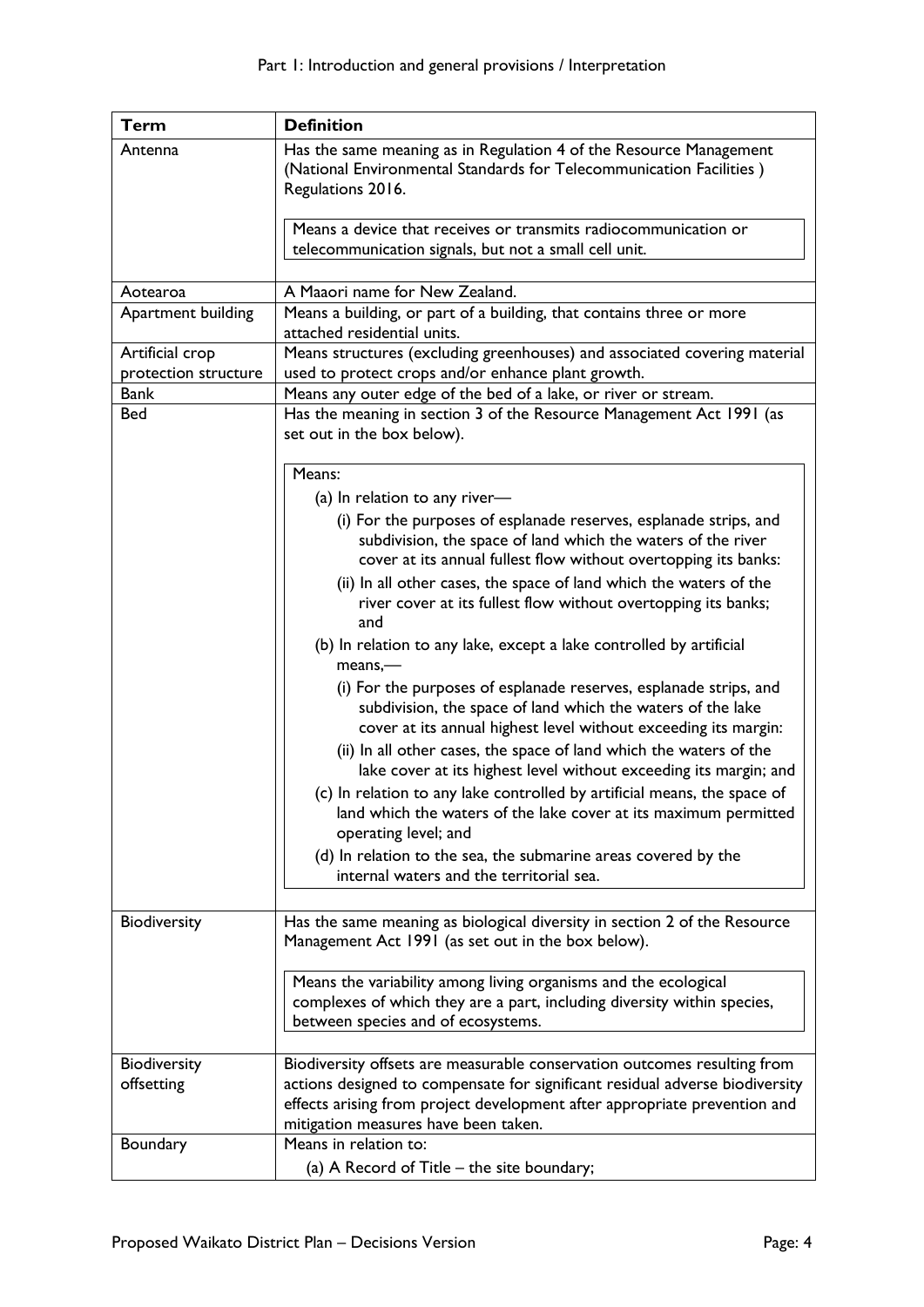| <b>Term</b>               | <b>Definition</b>                                                                                         |
|---------------------------|-----------------------------------------------------------------------------------------------------------|
|                           | (b) Cross-lease titles - the boundary of a flat and any exclusive use area;                               |
|                           | or                                                                                                        |
|                           | (c) Unit titles – the boundary of the principal unit and any accessory                                    |
|                           | units associated with the principal unit.                                                                 |
| Boundary                  | Means a subdivision that alters the existing boundaries between adjoining                                 |
| adjustment                | allotments, without altering the number of allotments.                                                    |
| <b>Building</b>           | Means a temporary or permanent movable or immovable physical<br>construction that is:                     |
|                           | (a) Partially or fully roofed, and                                                                        |
|                           |                                                                                                           |
|                           | (b) Is fixed or located on or in land, but                                                                |
|                           | (c) Excludes any motorised vehicle or other mode of transport that<br>could be moved under its own power. |
| <b>Building coverage</b>  | Means the percentage of the net site area covered by the building                                         |
|                           | footprint.                                                                                                |
| <b>Building footprint</b> | Means, in relation to building coverage, the total area of buildings at ground                            |
|                           | floor level together with the area of any section of any of those buildings                               |
|                           | that extends out beyond the ground floor level limits of the building and                                 |
|                           | overhangs the ground.                                                                                     |
| <b>Building platform</b>  | Means land that can accommodate building developments, having regard to<br>all of the following:          |
|                           | (a) Soil conditions,                                                                                      |
|                           | (b) Geotechnical stability,                                                                               |
|                           | (c) Gradient,                                                                                             |
|                           | (d) Access, and                                                                                           |
|                           | (e) Natural hazards.                                                                                      |
| Cabinet                   | Has the same meaning as in Regulation 4 of the Resource Management                                        |
|                           | (National Environmental Standards for Telecommunication Facilities)                                       |
|                           | Regulations 2016 (as set out in the box below).                                                           |
|                           |                                                                                                           |
|                           | Means a casing around equipment that is necessary to operate a                                            |
|                           | telecommunication network.                                                                                |
|                           | It excludes the following:                                                                                |
|                           | (a) A casing around an antenna;                                                                           |
|                           | (b) A small cell unit;                                                                                    |
|                           | (c) Ancillary equipment;                                                                                  |
|                           | (d) Any part of a telecommunication line;                                                                 |
|                           | (e) A casing that is wholly underground;                                                                  |
|                           | (f) A casing that is inside a building; or                                                                |
|                           | (g) A building.                                                                                           |
|                           |                                                                                                           |
| Campus                    | Means an area identified as a campus within an Agricultural Research<br>Centre on the planning maps.      |
| Child care facility       | Means any land or buildings used for the care or training of predominantly                                |
|                           | pre-school children and includes a Pplaycentre, kindergarten or daycare.                                  |
|                           | It excludes:                                                                                              |
|                           | (a) Children residing overnight on the property; and                                                      |
|                           | (b) A school.                                                                                             |
| Circuit training          | Means training in the pattern used to position the aeroplane for landing.                                 |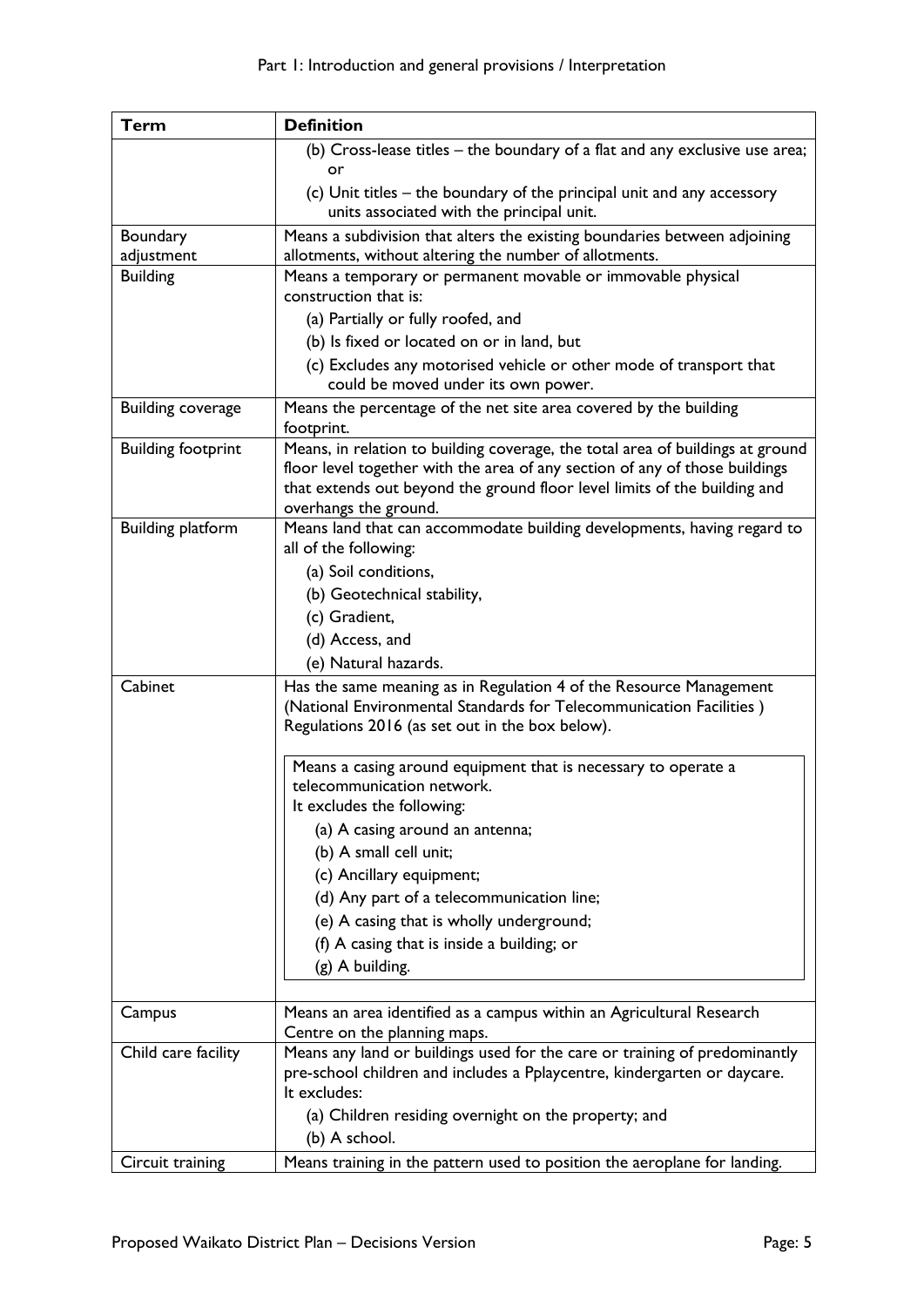| Term                                            | <b>Definition</b>                                                                                                                                         |
|-------------------------------------------------|-----------------------------------------------------------------------------------------------------------------------------------------------------------|
| Cleanfill                                       | Means virgin excavated natural materials including clay, gravel, sand, soil                                                                               |
|                                                 | and rock that are free of:                                                                                                                                |
|                                                 | (a) Combustible, putrescible, degradable or leachable components;                                                                                         |
|                                                 | (b) Hazardous substances and materials;                                                                                                                   |
|                                                 | (c) Products and materials derived from hazardous waste treatment,                                                                                        |
|                                                 | stabilisation or disposal practices;                                                                                                                      |
|                                                 | (d) Medical and veterinary wastes, asbestos, and radioactive substances;                                                                                  |
|                                                 | (e) Contaminated soil and other contaminated materials; and                                                                                               |
|                                                 | (f) Liquid wastes.                                                                                                                                        |
| Cleanfill area                                  | Means an area used exclusively for the disposal of cleanfill material.                                                                                    |
| Coal Mining Area                                | Means land identified as a Coal Mining Area on the planning maps.                                                                                         |
| <b>Coastal Sensitivity</b>                      | Means an area identified on the planning maps, being land that is potentially                                                                             |
| Area (Erosion)                                  | vulnerable to coastal erosion over the period to 2120, assuming sea level                                                                                 |
|                                                 | rise of 1.0 m.                                                                                                                                            |
| <b>Coastal Sensitivity</b><br>Area (Inundation) | Means an area identified on the planning maps, being land that is potentially<br>vulnerable to coastal inundation over the period to 2120, assuming a sea |
|                                                 | level rise of 1.0 m.                                                                                                                                      |
| Commercial activity                             | Means any activity trading in goods, equipment or services. It includes any                                                                               |
|                                                 | ancillary activity to the commercial activity (for example administrative or                                                                              |
|                                                 | head offices).                                                                                                                                            |
| Communal living                                 | Means an area of outdoor space for the exclusive use of the residents, and                                                                                |
| court                                           | guests to the residential units on the site. It does not include parking,                                                                                 |
|                                                 | manoeuvring areas and buildings, but does include swimming pools,                                                                                         |
|                                                 | pergolas and similar open-framed structures.                                                                                                              |
| Communal service                                | Means an area of outdoor space for the exclusive use of the residents on                                                                                  |
| court                                           | the site for domestic requirements, such as storage, refuse or recycling                                                                                  |
|                                                 | materials, and clotheslines. It excludes any space required for outdoor<br>living space, parking, manoeuvring, or buildings.                              |
| Community activity                              | Means the use of land and buildings within PREC31 - Lakeside Te                                                                                           |
|                                                 | Kauwhata precinct that provide for individual or community health,                                                                                        |
|                                                 | welfare, care, safety, recreation, cultural, ceremonial, spiritual, and art and                                                                           |
|                                                 | craft purposes. It includes any preschool or education facility, place of                                                                                 |
|                                                 | worship, community hall or centre or recreation facility.                                                                                                 |
| Community                                       | Means the use of land and buildings for non-custodial services for safety,                                                                                |
| corrections activity                            | welfare and community purposes, including probation, rehabilitation and                                                                                   |
|                                                 | reintegration services, assessments, reporting, workshops and                                                                                             |
|                                                 | programmes, administration, and a meeting point for community works                                                                                       |
| Community facility                              | groups.<br>Means land and buildings used by members of the community for                                                                                  |
|                                                 | recreational, sporting, cultural, safety, health, welfare, or worship purposes.                                                                           |
|                                                 | It includes provision for any ancillary activity that assists with the operation                                                                          |
|                                                 | of the community facility.                                                                                                                                |
| Community-scale                                 | Means renewable electricity generation to supply an immediate community                                                                                   |
| electricity generation                          | (more than one site).                                                                                                                                     |
| Community-scale                                 | Means a system to convey, treat and dispose of wastewater from a number                                                                                   |
| wastewater system                               | of houses occupying more than one site in a particular locality. It excludes                                                                              |
|                                                 | a wastewater system which is connected to a public, reticulated<br>wastewater network.                                                                    |
| Comprehensive                                   | Means a bundle of land use consents that apply to an area of land of 5ha or                                                                               |
| Land Development                                | more which provides for staged and integrated development within                                                                                          |
| Consent                                         |                                                                                                                                                           |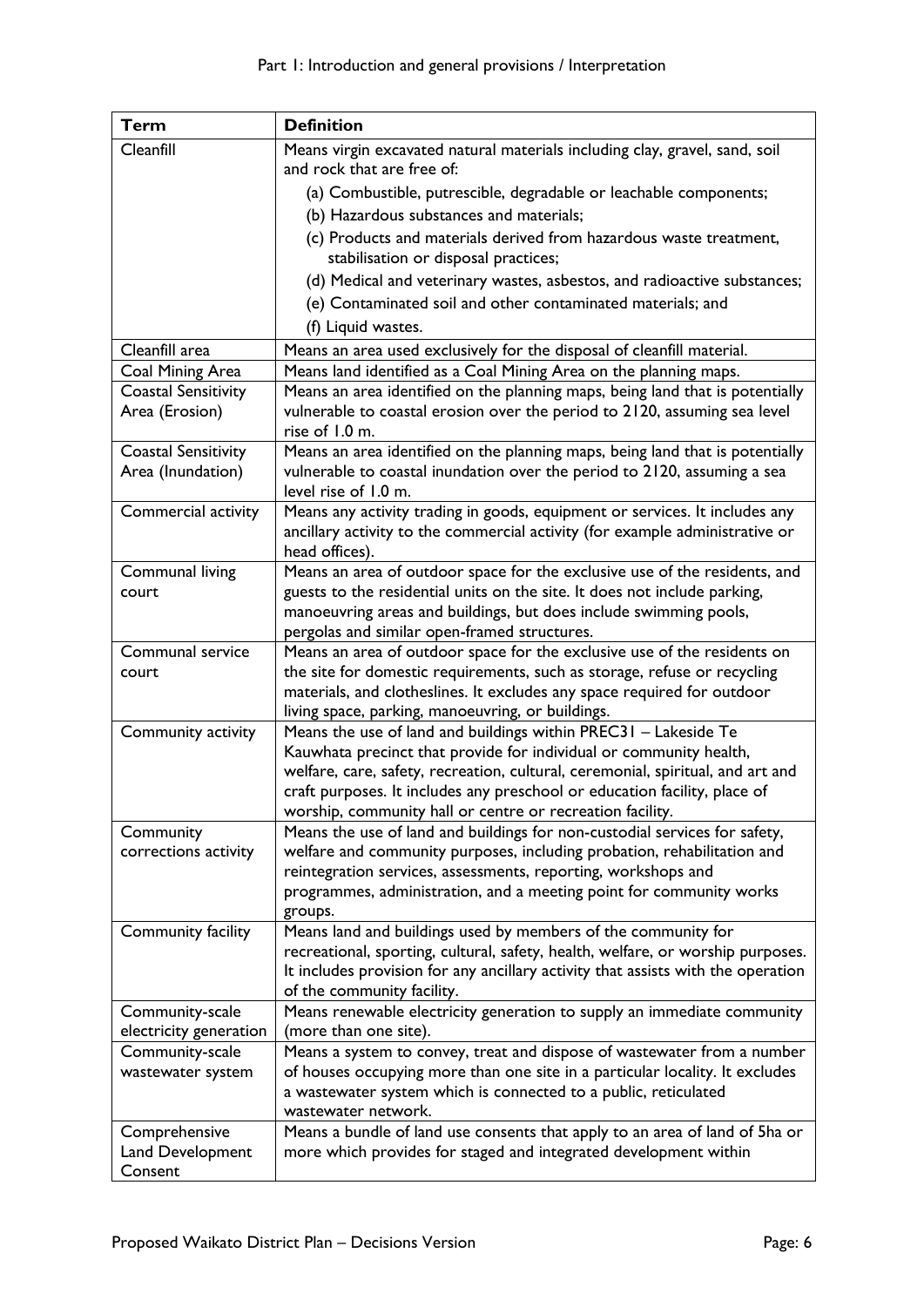| <b>Term</b>                                 | <b>Definition</b>                                                                                                                                                                                                                                                                                                                                                                                                                                             |
|---------------------------------------------|---------------------------------------------------------------------------------------------------------------------------------------------------------------------------------------------------------------------------------------------------------------------------------------------------------------------------------------------------------------------------------------------------------------------------------------------------------------|
|                                             | PREC31 - Lakeside Te Kauwhata precinct and can cover a range of                                                                                                                                                                                                                                                                                                                                                                                               |
|                                             | residential, business and rural zonings.                                                                                                                                                                                                                                                                                                                                                                                                                      |
|                                             | A Comprehensive Land Development Consent includes the provision of<br>earthworks, roading networks, wastewater infrastructure including<br>treatment plants, pipelines and associated wetlands, stormwater<br>infrastructure, network utilities and other infrastructure, open space,<br>ecological restoration, works in the flood plain, landscaping and planting,<br>community facilities, walkways and cycle ways and associated land<br>decontamination. |
|                                             | A Comprehensive Land Development Consent may be applied for                                                                                                                                                                                                                                                                                                                                                                                                   |
|                                             | concurrently with a Comprehensive Subdivision Consent, or separately.                                                                                                                                                                                                                                                                                                                                                                                         |
| Comprehensive<br><b>Subdivision Consent</b> | Means a comprehensive subdivision consent that relates to the Te<br>Kauwhata Lakeside Precinct Plan. A comprehensive subdivision is a<br>subdivision of 5ha or more which provides for staged and integrated<br>development within PREC31 - Lakeside Te Kauwhata precinct and can<br>cover a range of residential, business and rural zonings.                                                                                                                |
|                                             | A Comprehensive Subdivision Consent includes the provision of sites for<br>roading, walking and cycling trails, sites for open space and community<br>facilities, dedicated sites for wastewater and stormwater infrastructure and<br>development sites for housing, business and other activities provided for<br>within the relevant zone/structure plan. It also includes sites for associated<br>infrastructure.                                          |
|                                             | A Comprehensive Subdivision Consent may be applied for concurrently                                                                                                                                                                                                                                                                                                                                                                                           |
| Concept                                     | with a Comprehensive Land Development Consent or separately.<br>Means in the context of the development of Maaori land, a concept plan                                                                                                                                                                                                                                                                                                                        |
| management plan                             | that provides an overview of foreseeable uses of Maaori land over time.                                                                                                                                                                                                                                                                                                                                                                                       |
| Conservation                                | Means activities associated with managing or restoring indigenous habitat,                                                                                                                                                                                                                                                                                                                                                                                    |
| activity                                    | including wetlands, maintains or enhances indigenous biodiversity or raises                                                                                                                                                                                                                                                                                                                                                                                   |
|                                             | public awareness of indigenous biodiversity values. It includes stock                                                                                                                                                                                                                                                                                                                                                                                         |
|                                             | exclusion (inclusive of fencing), research and monitoring, the maintenance                                                                                                                                                                                                                                                                                                                                                                                    |
|                                             | or upgrading of public walking or cycle tracks, interpretive and directional                                                                                                                                                                                                                                                                                                                                                                                  |
|                                             | signs, accessory buildings including those for interpretation or education                                                                                                                                                                                                                                                                                                                                                                                    |
| Contaminated land                           | purposes and the provision of access for plant or animal pest management.<br>Has the same meaning as that in the Resource Management Act 1991 (as                                                                                                                                                                                                                                                                                                             |
|                                             | set out in the box below).                                                                                                                                                                                                                                                                                                                                                                                                                                    |
|                                             | Means land that has a hazardous substance in or on it that-<br>a. has significant adverse effects on the environment; or<br>b. is reasonably likely to have significant adverse effects on the<br>environment                                                                                                                                                                                                                                                 |
| Continuous                                  | Means multiple adjoining Records of Title in the same ownership. It                                                                                                                                                                                                                                                                                                                                                                                           |
| landholding                                 | includes titles that are only separated by a road.                                                                                                                                                                                                                                                                                                                                                                                                            |
| Controlled fill                             | Means predominantly clean fill material that may also contain inert                                                                                                                                                                                                                                                                                                                                                                                           |
| material                                    | construction and demolition materials and soils from sites that may have                                                                                                                                                                                                                                                                                                                                                                                      |
|                                             | contaminant concentrations in excess of local background concentrations,                                                                                                                                                                                                                                                                                                                                                                                      |
|                                             | but with total concentrations that will not restrict future land use.                                                                                                                                                                                                                                                                                                                                                                                         |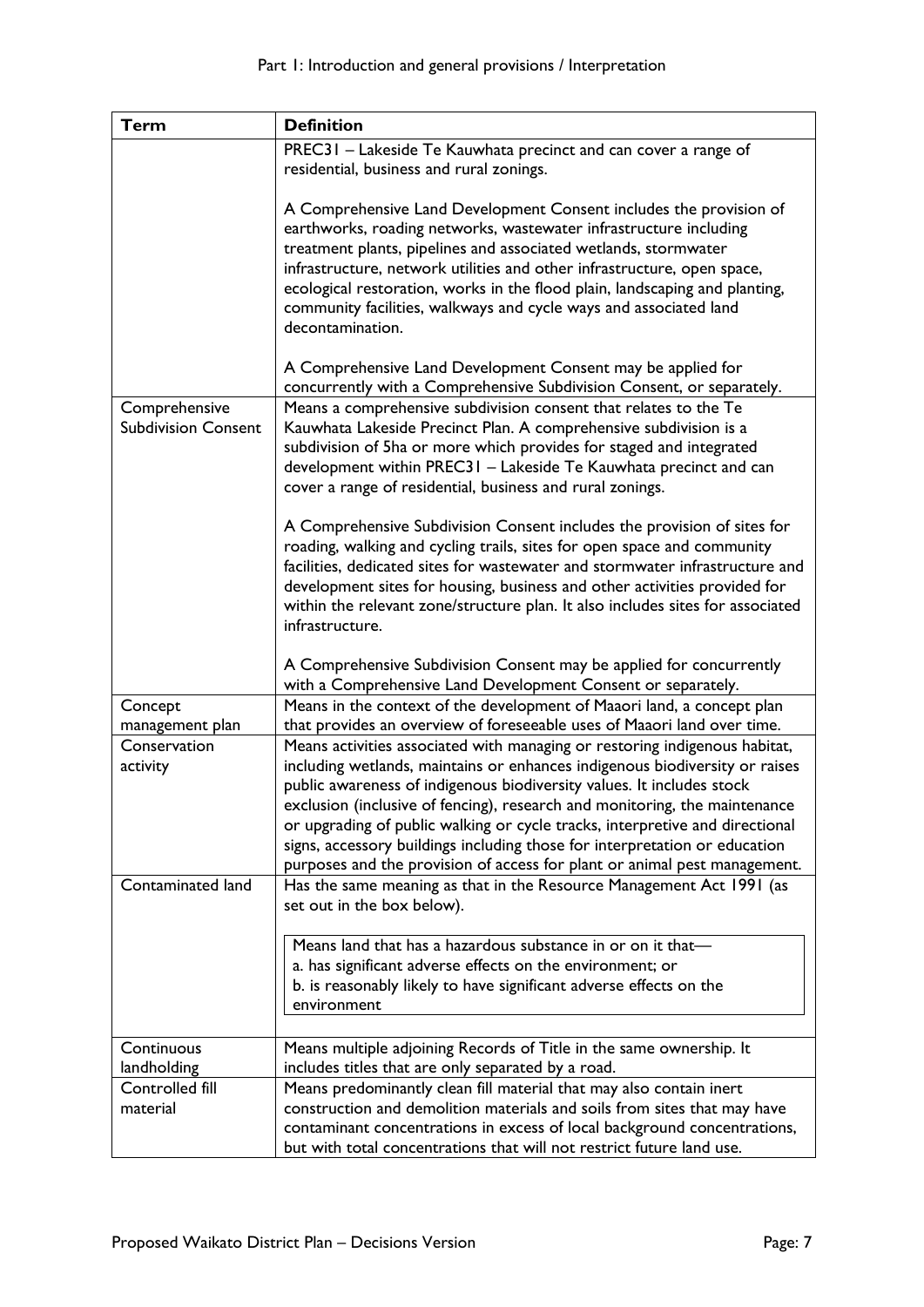| Term                  | <b>Definition</b>                                                             |
|-----------------------|-------------------------------------------------------------------------------|
| Correctional facility | Means a facility where people are detained in the justice system. It includes |
|                       | a prison, detention centre, youth detention centre or secure unit.            |
| Cultivation           | Means the alteration or disturbance of land (or any matter constituting the   |
|                       | land including soil, clay, sand and rock), for the purpose of sowing, growing |
|                       | or harvesting of pasture or crops.                                            |
| Cumulative risk       | Means a measure of the risk posed by a hazardous facility, where the risks    |
|                       | accumulate over time (i.e., are added together or multiplied), and the risks  |
|                       | come from other hazardous facilities in the vicinity where the risks of one   |
|                       | facility can influence the risk of another.                                   |
| Defended area         | Means an area identified on the planning maps which could normally flood      |
|                       | in a 1% AEP flood event but is protected from flooding by a flood             |
|                       | protection scheme managed by the Waikato Regional Council, the                |
|                       | Waikato District Council or the Crown.                                        |
| Design speed          | Means a speed fixed for the design of those geometric features of a           |
|                       | carriageway that influence vehicle operation and is the 85th percentile       |
|                       | speed of traffic through that geometric feature. These can either be          |
|                       | measured or estimated (in accordance with Austroad design guides or           |
|                       | similar).                                                                     |
| Discharge             | Has the same meaning as in section 2 of the Resource Management Act           |
|                       | 1991 (as set out in the box below).                                           |
|                       |                                                                               |
|                       | Includes emit, deposit, and allow to escape.                                  |
|                       |                                                                               |
| Dog or cat boarding,  | Means an activity carried out on land or within buildings where board,        |
| daycare, breeding or  | daycare and lodging, breeding or training is provided or intended to be       |
| training              | provided for more than five dogs or cats (excluding offspring up to 3         |
| establishment         | months of age). This does not include dog kennels, ancillary to private       |
|                       | farming or residential activities.                                            |
| Drain                 | Means any artificial watercourse, designed, constructed, or used for the      |
|                       | drainage of surface or subsurface water, but excludes artificial              |
|                       | watercourses used for the conveyance of water for electricity generation,     |
|                       | irrigation, or water supply purposes.                                         |
| Drinking water        | Means water intended to be used for human consumption; and includes           |
|                       | water intended to be used for food preparation, utensil washing, and oral     |
|                       | or other personal hygiene.                                                    |
| <b>Dripline</b>       | Means circular area of ground surrounding a notable tree. For trees with:     |
|                       | (a) A spreading canopy: the area that extends from the trunk to the           |
|                       | outer most extent of the tree's canopy spread (branch structure               |
|                       | with or without leaf coverage); or                                            |
|                       | (b) An upright or fastigiated or columnar canopy: the area that extends       |
|                       | from the trunk to a radius half the height of the tree.                       |
|                       |                                                                               |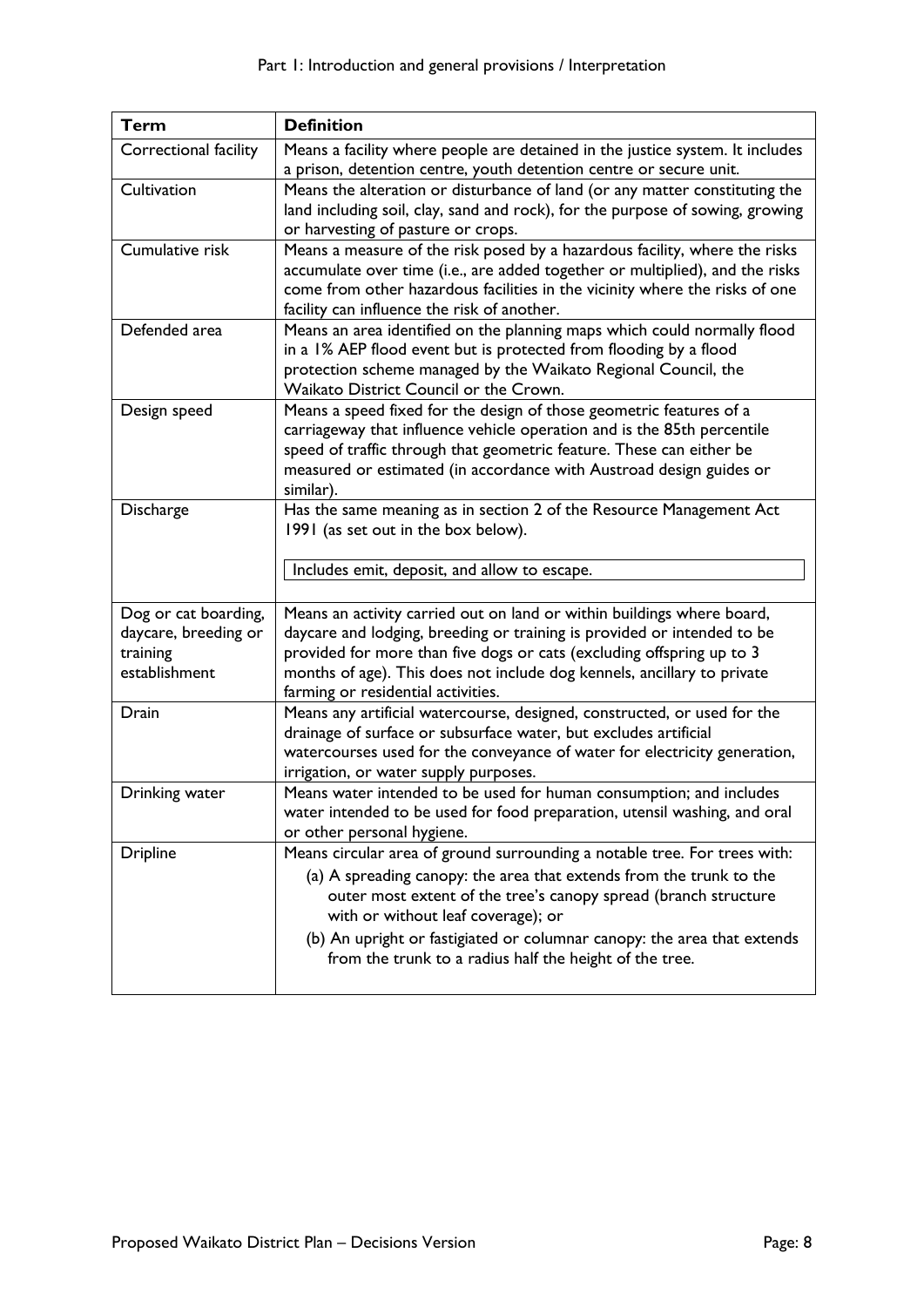| <b>Term</b>                 | <b>Definition</b>                                                                                                                                                                                                                                                                                                                          |
|-----------------------------|--------------------------------------------------------------------------------------------------------------------------------------------------------------------------------------------------------------------------------------------------------------------------------------------------------------------------------------------|
|                             | <b>Half Height</b><br><b>Root Protection Area</b><br>Root Protection Area<br>Columnar Canopy<br><b>Spreading Canopy</b>                                                                                                                                                                                                                    |
|                             | <b>Figure 1 - Dripline</b>                                                                                                                                                                                                                                                                                                                 |
| <b>Duplex</b>               | Means two attached residential units, connected by a common wall or an<br>accessory building, such as a garage or a carport. This does not apply to<br>minor residential units.                                                                                                                                                            |
| Dust                        | Means all non-combusted solid particulate matter that is suspended in the<br>air, or has settled after being airborne. Dust may be derived from materials<br>including rock, sand, cement, fertiliser, coal, soil, paint, animal products and<br>wood.                                                                                     |
| Earthworks                  | Means the alteration or disturbance of land, including by moving, removing,<br>placing, blading, cutting, contouring, filling or excavation of earth (or any<br>matter constituting the land including soil, clay, sand and rock); but<br>excludes gardening, cultivation, and disturbance of land for the installation<br>of fence posts. |
| <b>Educational facility</b> | Means land or buildings used for teaching or training by child care services,<br>schools, and tertiary education services, including any ancillary activities.                                                                                                                                                                             |
| Effect                      | Has the same meaning as in section 3 of the Resource Management Act<br>1991 (as set out in the box below).                                                                                                                                                                                                                                 |
|                             | Includes-                                                                                                                                                                                                                                                                                                                                  |
|                             | (a) Any positive or adverse effect; and                                                                                                                                                                                                                                                                                                    |
|                             | (b) Any temporary or permanent effect; and                                                                                                                                                                                                                                                                                                 |
|                             | (c) Any past, present, or future effect; and                                                                                                                                                                                                                                                                                               |
|                             | (d) Any cumulative effect which arises over time or in combination<br>with other effects-                                                                                                                                                                                                                                                  |
|                             | regardless of the scale, intensity, duration, or frequency of the<br>effect, and also includes-                                                                                                                                                                                                                                            |
|                             | (e) Any potential effect of high probability; and                                                                                                                                                                                                                                                                                          |
|                             | (f) Any potential effect of low probability which has a high potential<br>impact.                                                                                                                                                                                                                                                          |
| Emergency                   | Means either a fixed or trailer-mounted generator that can supply                                                                                                                                                                                                                                                                          |
| generator                   | reticulated water and wastewater networks or treatment facilities with<br>emergency power where and when necessary.                                                                                                                                                                                                                        |
| <b>Emergency services</b>   | Means all or any of the following:                                                                                                                                                                                                                                                                                                         |
|                             | (a) The New Zealand Police;                                                                                                                                                                                                                                                                                                                |
|                             | (b) Fire and Emergency New Zealand; or                                                                                                                                                                                                                                                                                                     |
|                             | (c) Ambulance services.                                                                                                                                                                                                                                                                                                                    |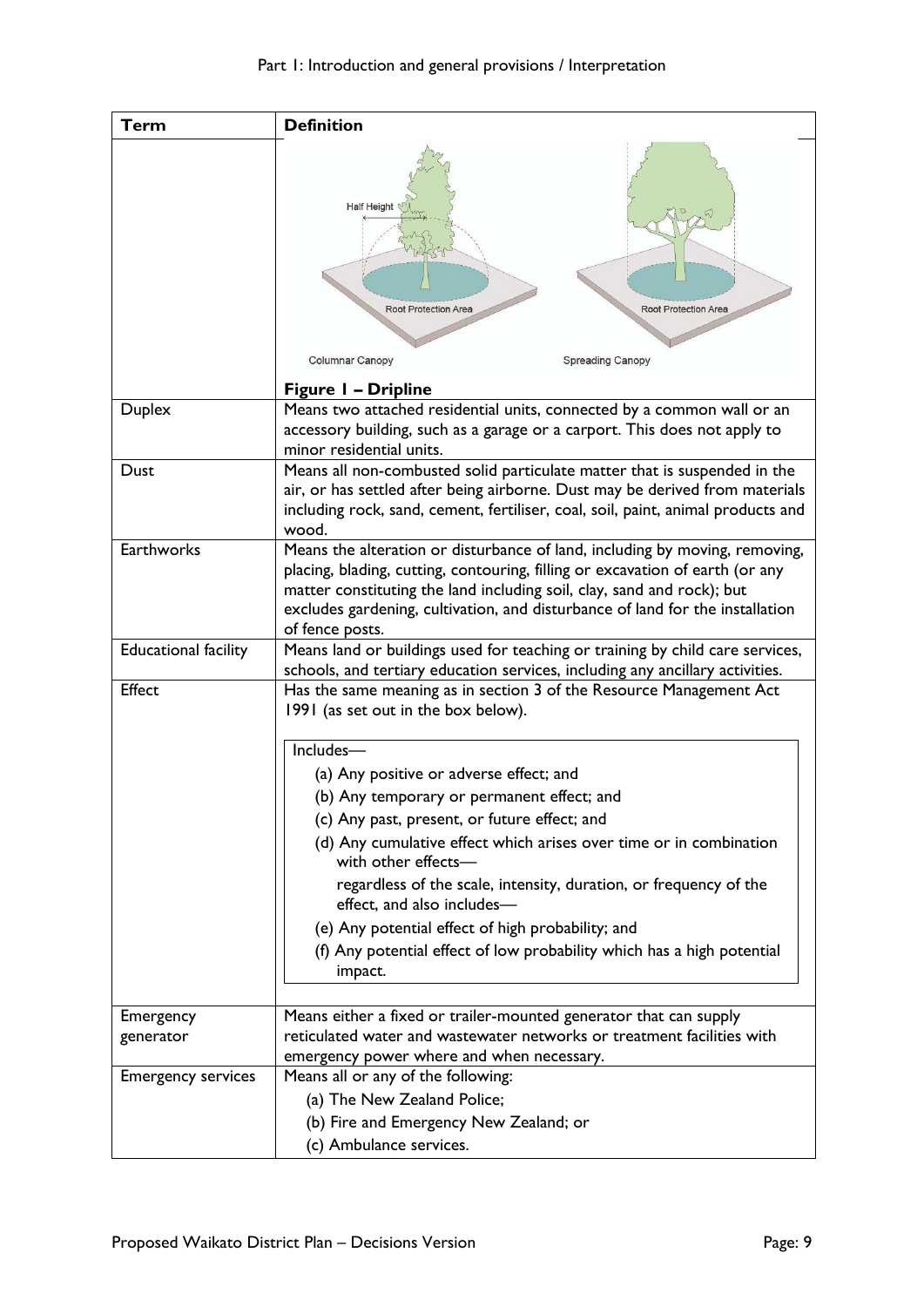| <b>Term</b>                                                        | <b>Definition</b>                                                                                                                                                                                                                                                                                                                                                                                                                                   |
|--------------------------------------------------------------------|-----------------------------------------------------------------------------------------------------------------------------------------------------------------------------------------------------------------------------------------------------------------------------------------------------------------------------------------------------------------------------------------------------------------------------------------------------|
| <b>Emergency services</b><br>facility                              | Means a facility used by, of for the coordination of, emergency services.                                                                                                                                                                                                                                                                                                                                                                           |
| <b>Emergency services</b><br>training and<br>management facilities | Means training, operational support, or other non-emergency activities<br>undertaken by emergency services.                                                                                                                                                                                                                                                                                                                                         |
| Energy corridor                                                    | Means an area identified as an energy corridor shown on the planning<br>maps, being a corridor for the transportation of minerals and substances,<br>limited to coal, coal ash, aggregate, overburden, clean-fill, wastewater and<br>other liquids (other than a hazardous substance) associated with the<br>Huntly Power Station.                                                                                                                  |
| Environmental<br>compensation                                      | Environmental compensation comprises actions offered as a means to<br>address residual adverse effects on the environment arising from a project<br>development.                                                                                                                                                                                                                                                                                    |
| Environmental<br>Protection<br>Area                                | Means an area identified as an Environmental Protection Area on the<br>planning maps.                                                                                                                                                                                                                                                                                                                                                               |
| Equestrian centre                                                  | Means land or buildings where people:<br>(a) Can ride or learn to ride horses, for a fee; or<br>(b) Competitively race or show horses (including trotting, galloping,<br>show-jumping, cross-country and dressage).                                                                                                                                                                                                                                 |
| Esplanade reserve                                                  | Has the same meaning as in section 2 of the Resource Management Aact<br>1991 as set out below.                                                                                                                                                                                                                                                                                                                                                      |
|                                                                    | Means a reserve within the meaning of the Reserves Act 1977-<br>(a) Which is either-<br>(i) A local purpose reserve within the meaning of section 23 of<br>that Act, if vested in the territorial authority under section<br>239; or                                                                                                                                                                                                                |
|                                                                    | (ii) A reserve vested in the Crown or a regional council under<br>section 237D; and                                                                                                                                                                                                                                                                                                                                                                 |
|                                                                    | (b) Which is vested in the territorial authority, regional council, or<br>the Crown for a purpose or purposes set out in section 229.                                                                                                                                                                                                                                                                                                               |
| Esplanade strip                                                    | Has the same meaning as in section 2 of the Resource Management Act<br>1991 as set out below.                                                                                                                                                                                                                                                                                                                                                       |
|                                                                    | Means a strip of land created by the registration of an instrument in<br>accordance with section 232 for a purpose or purposes set out in<br>section 229.                                                                                                                                                                                                                                                                                           |
| Exploration                                                        | Has the same meaning as in section 2 of the Crown Minerals Act 1991 as<br>set out below.                                                                                                                                                                                                                                                                                                                                                            |
|                                                                    | Means any activity undertaken for the purpose of identifying mineral<br>deposits or occurrences and evaluating the feasibility of mining<br>particular deposits or occurrences of I or more minerals; and includes<br>any drilling, dredging, or excavations (whether surface or subsurface)<br>that are reasonably necessary to determine the nature and size of a<br>mineral deposit or occurrence; and to explore has a corresponding<br>meaning |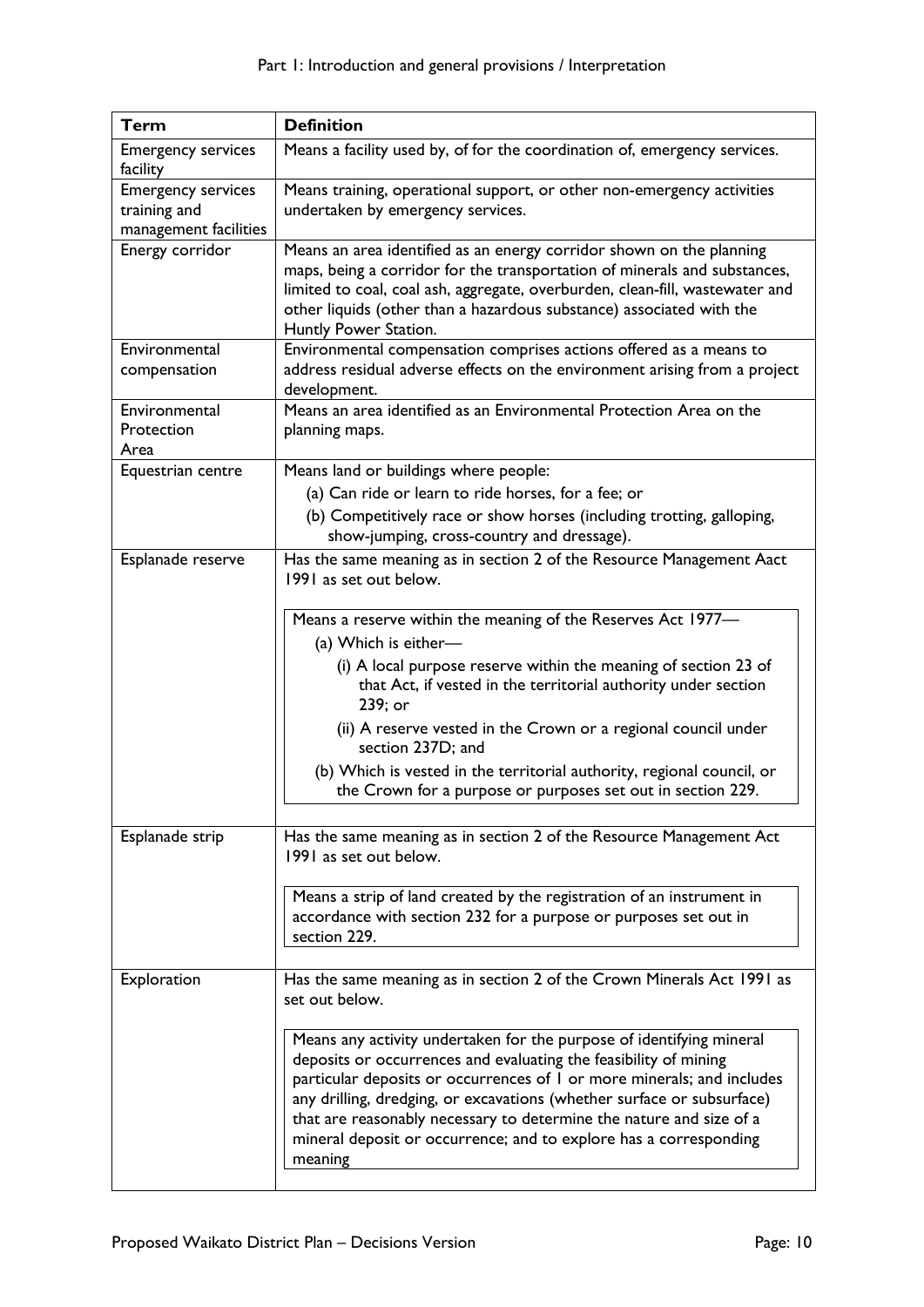| Term                       | <b>Definition</b>                                                                                                                                                                                                                                                                                                                          |
|----------------------------|--------------------------------------------------------------------------------------------------------------------------------------------------------------------------------------------------------------------------------------------------------------------------------------------------------------------------------------------|
| Extent of setting          | Means the land directly surrounding an historic heritage item that has a<br>direct relationship with the heritage values and significance for a scheduled<br>item as identified in SCHED 1 - Historic heritage items.                                                                                                                      |
| <b>Extractive activity</b> | Means taking, winning or extracting, the naturally-occurring minerals<br>(including but not by whatever means limited to coal, rock, sand, and<br>gravel) and peat from under or on the land surface. This includes any of the<br>following activities at or near the site where the minerals have been taken,<br>won or extracted:        |
|                            | (a) Excavation, blasting, processing (crushing, screening, washing,<br>chemical separation and blending);                                                                                                                                                                                                                                  |
|                            | (b) The storage, distribution and sale of aggregates, coal or mineral<br>products;                                                                                                                                                                                                                                                         |
|                            | (c) The removal, stockpiling and deposition of overburden;                                                                                                                                                                                                                                                                                 |
|                            | (d) Treatment of stormwater and wastewater;                                                                                                                                                                                                                                                                                                |
|                            | (e) Storage, management and disposal of tailings;                                                                                                                                                                                                                                                                                          |
|                            | (f) Landscaping and rehabilitation works including cleanfilling;                                                                                                                                                                                                                                                                           |
|                            | (g) Ancillary earthworks;                                                                                                                                                                                                                                                                                                                  |
|                            | (h) Ancillary buildings and structures, such as weighbridges, laboratories<br>and site offices;                                                                                                                                                                                                                                            |
|                            | (i) Internal roads and access tracks; and                                                                                                                                                                                                                                                                                                  |
|                            | (j) Quarrying activities.                                                                                                                                                                                                                                                                                                                  |
|                            | It includes all activities and structures associated with underground coal<br>gasification, including pilot and commercial plants and the distribution of<br>gas. It excludes prospecting and exploration activities.                                                                                                                      |
|                            | It does not include a farm quarry or ancillary rural earthworks.                                                                                                                                                                                                                                                                           |
| Farm building              | Means a building that supports the primary use of the site for farming. It<br>excludes residential units.                                                                                                                                                                                                                                  |
| Farm quarry                | Means location or area used for extraction of minerals or aggregate for use<br>ancillary to farming and horticulture, and only used within the property of<br>extraction. No extracted material (including any aggregate) shall be<br>removed from the property of origin and there shall be no retail or other<br>sales of such material. |
| Farming                    | Means:                                                                                                                                                                                                                                                                                                                                     |
|                            | (a) Any agricultural, pastoral, horticultural, aquacultural, or apicultural<br>activity having as its primary purpose the production of any<br>livestock, fish, poultry, or crop using the in-situ soil, water and air as<br>the medium for production; and includes:                                                                      |
|                            | (b) Processing, as an ancillary activity of farm produce grown on the<br>same site, such as cutting, cleaning, grading, chilling, freezing,<br>packaging and storage;                                                                                                                                                                      |
|                            | (c) Any land and buildings used for the production of commodities from<br>(a) and used for the initial processing of commodities in (b) and<br>includes greenhouses, indoor hydroponics, pack houses and<br>coolstores;                                                                                                                    |
|                            | (d) Loading areas for helicopters and airstrips for top dressing and<br>spraying the same site; and                                                                                                                                                                                                                                        |
|                            | (e) On-farm agricultural and horticultural research activities;                                                                                                                                                                                                                                                                            |
|                            | It excludes:                                                                                                                                                                                                                                                                                                                               |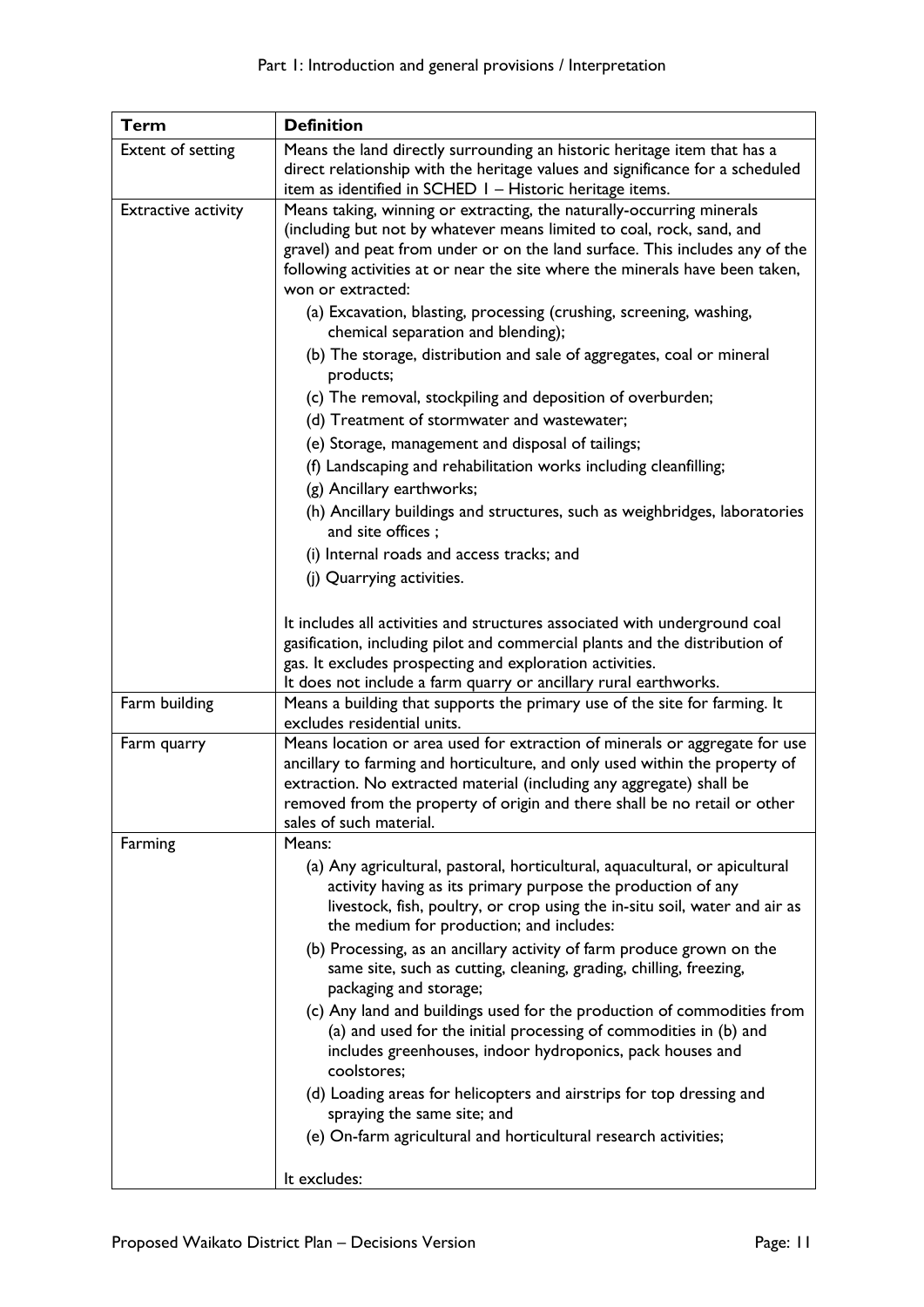| Term                                 | <b>Definition</b>                                                                                                                                                                                                                                                                                                                                         |
|--------------------------------------|-----------------------------------------------------------------------------------------------------------------------------------------------------------------------------------------------------------------------------------------------------------------------------------------------------------------------------------------------------------|
|                                      | (f) Intensive farming; or                                                                                                                                                                                                                                                                                                                                 |
|                                      | (g) Further processing of those commodities from (a) into a different<br>product.                                                                                                                                                                                                                                                                         |
| Farming noise                        | Means noise generated by farming activities, including vehicles, any aircraft<br>used for aerial spraying or fertiliser application (excluding aerodromes),<br>mobile farming machinery or equipment and farm animals, including farm<br>dogs. It does not include fixed equipment or facilities, bird scaring devices<br>and frost fans.                 |
| Fertiliser                           | Means a substance or biological compound or mix of substances or<br>biological compounds in solid or liquid form, that is described as, or held<br>out to be suitable for, sustaining or increasing the growth, productivity or<br>quality of soils, plants or, indirectly, animals through the application to<br>plants or soil of any of the following: |
|                                      | (a) Nitrogen, phosphorus, potassium, sulphur, magnesium, calcium,<br>chlorine, and sodium as major nutrients; or                                                                                                                                                                                                                                          |
|                                      | (b) Manganese, iron, zinc, copper, boron, cobalt, molybdenum, iodine,<br>and selenium as minor nutrients; or                                                                                                                                                                                                                                              |
|                                      | (c) Fertiliser additives to facilitate the uptake and use of nutrients; or                                                                                                                                                                                                                                                                                |
|                                      | (d) Non-nutrient attributes of the materials used in fertiliser.                                                                                                                                                                                                                                                                                          |
|                                      | It does not include livestock effluent, human effluent, substances containing<br>pathogens, or substances that are plant growth regulators that modify the<br>physiological functions of plants.                                                                                                                                                          |
| Flight training school               | Means land, and/or buildings used for the instruction or training in:                                                                                                                                                                                                                                                                                     |
|                                      | (a) The control of aircraft in basic and advanced flight manoeuvres,                                                                                                                                                                                                                                                                                      |
|                                      | (b) Aeronautical theory,                                                                                                                                                                                                                                                                                                                                  |
|                                      | (c) Airmanship,                                                                                                                                                                                                                                                                                                                                           |
|                                      | (d) Aircraft checks,                                                                                                                                                                                                                                                                                                                                      |
|                                      | (e) Aircraft maintenance and maintenance procedures,                                                                                                                                                                                                                                                                                                      |
|                                      | (f) A certified flight training device.                                                                                                                                                                                                                                                                                                                   |
| Flood plain<br>management area       | Means an area identified on the planning maps which is at risk of flooding in<br>a 1% AEP flood event and is otherwise described in this District Plan as the<br>1% AEP floodplain.                                                                                                                                                                       |
| Flood ponding area                   | Means an area shown on the planning maps being an identified flood<br>ponding area or an area that experiences floodwater ponding in a 1% AEP<br>rainfall event.                                                                                                                                                                                          |
| Free range pig or<br>poultry farming | Means the rearing of pigs or poultry where the animals have permanent<br>access to outdoor areas and where stocking density is sufficiently low to<br>enable the maintenance of pasture or ground cover. It includes buildings<br>connected to the outdoor areas.                                                                                         |
| Functional need                      | Means the need for a proposal or activity to traverse, locate or operate in<br>a particular environment because the activity can only occur in that<br>environment.                                                                                                                                                                                       |
| Greywater                            | Means liquid waste from domestic sources including sinks, basins, baths,<br>showers and similar fixtures, but does not include sewage, or industrial and<br>trade waste.                                                                                                                                                                                  |
| Grid layout                          | Means an interconnecting system of roads, blocks and allotments, laid out<br>in a rectilinear pattern.                                                                                                                                                                                                                                                    |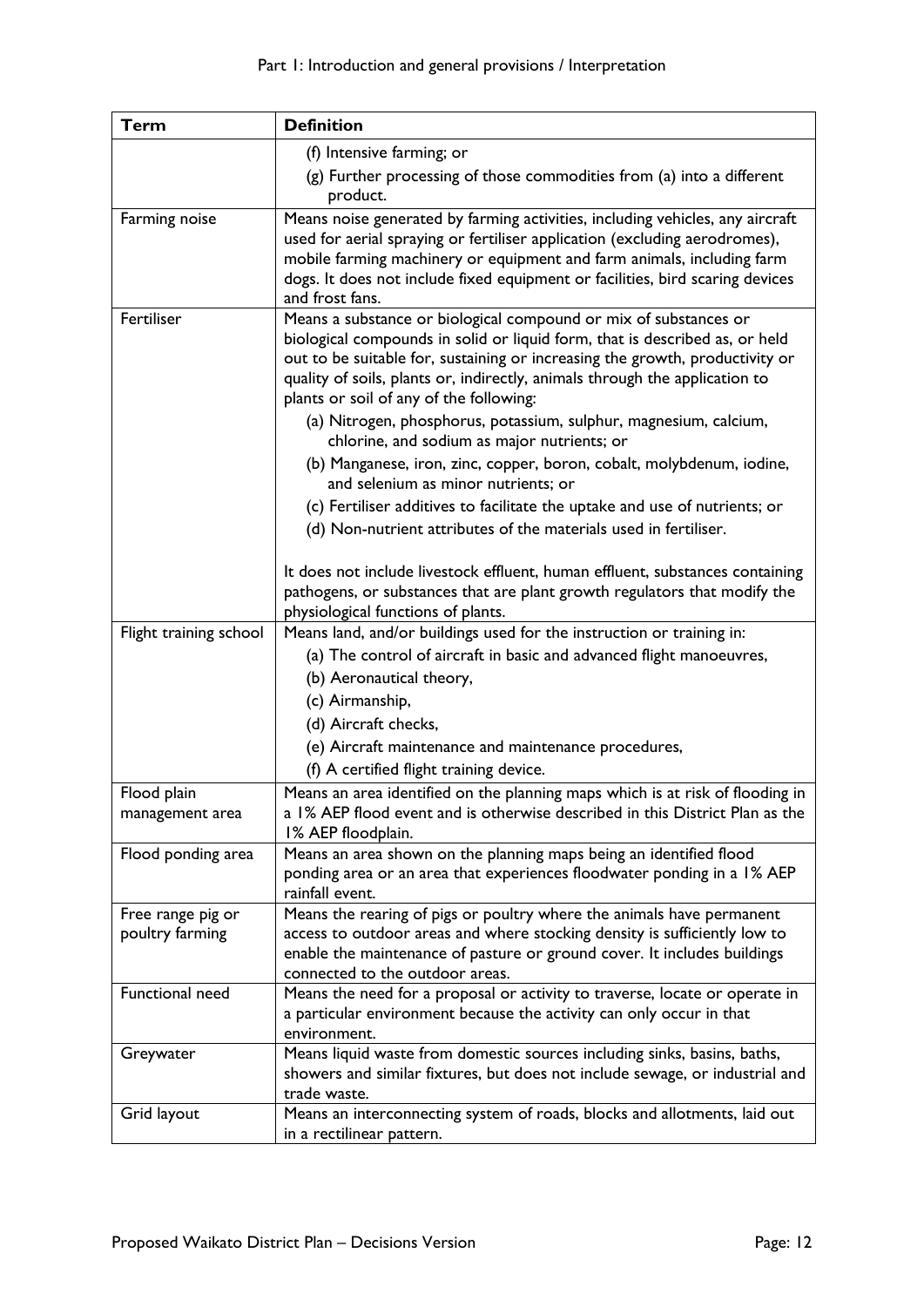| Term                               | <b>Definition</b>                                                                                                                                                                                                                                                                         |
|------------------------------------|-------------------------------------------------------------------------------------------------------------------------------------------------------------------------------------------------------------------------------------------------------------------------------------------|
| Gross floor area, or<br><b>GFA</b> | Means the sum of the total area of all floors of a building or buildings<br>(including any void area in each of those floors, such as service shafts,                                                                                                                                     |
|                                    | liftwells or stairwells), where:<br>(a) There are exterior walls, measured from the exterior faces of those<br>exterior walls;                                                                                                                                                            |
|                                    | (b) There are walls separating two buildings, measured from the centre<br>lines of the walls separating the two buildings;                                                                                                                                                                |
|                                    | (c) A wall or walls are lacking (for example, a mezzanine floor) and the<br>edge of the floor is discernible, measured from the edge of the floor.                                                                                                                                        |
| Gross leasable floor<br>area       | Means the sum of the total area of all floors of a building or buildings, for<br>individual tenants to occupy, measured:                                                                                                                                                                  |
|                                    | (a) Where there are exterior walls, from the exterior faces of those<br>exterior walls;                                                                                                                                                                                                   |
|                                    | (b) Where there are walls separating two buildings, from the centre<br>lines of the walls separating the two buildings;                                                                                                                                                                   |
|                                    | (c) Where a wall or walls are lacking (for example, a mezzanine floor)<br>and the edge of the floor is discernible, from the edge of the floor.                                                                                                                                           |
|                                    | It excludes all or any of the following:                                                                                                                                                                                                                                                  |
|                                    | (d) Common lift wells or stairwells, including landing areas;                                                                                                                                                                                                                             |
|                                    | (e) Common corridors or halls (other than food court areas);                                                                                                                                                                                                                              |
|                                    | (f) Common toilets or bathrooms; or                                                                                                                                                                                                                                                       |
|                                    | (g) Any parking areas required by the District Plan.                                                                                                                                                                                                                                      |
| <b>Ground level</b>                | Means-                                                                                                                                                                                                                                                                                    |
|                                    | (a) The actual finished surface level of the ground after the most recent<br>subdivision that plans and the district created at least one additional<br>allotment was completed                                                                                                           |
|                                    | (b) If the ground level cannot be identified under paragraph (a), the<br>existing surface level of the ground                                                                                                                                                                             |
|                                    | (c) If, in any case under paragraph (a) or (b), a retaining wall or retaining<br>structure is located on the boundary, the level on the exterior<br>surface of the retaining wall or retaining structure where it<br>intersects the boundary.                                             |
| Habitable building                 | Means a building that contains one or more habitable rooms.                                                                                                                                                                                                                               |
| Habitable room                     | Means any room used for the purposes of teaching or used as a living<br>room, dining room, sitting room, bedroom, office or other room specified<br>in the Plan to be a similarly occupied room.                                                                                          |
| hapuu                              | The primary political unit in traditional Maaori social organisation, a<br>relatively stable and cohesive group consisting of a number of whaanau<br>sharing descent from a common ancestor.                                                                                              |
| Hard protection<br>structure       | Has the same meaning as in the New Zealand Coastal Policy Statement<br>(set out in the box below).                                                                                                                                                                                        |
|                                    | Includes a seawall, rock revetment, groyne, breakwater, stop bank,<br>retaining wall or comparable structure or modification to the<br>seabed, foreshore or coastal land that has the primary purpose or<br>effect of protecting an activity from a coastal hazard, including<br>erosion. |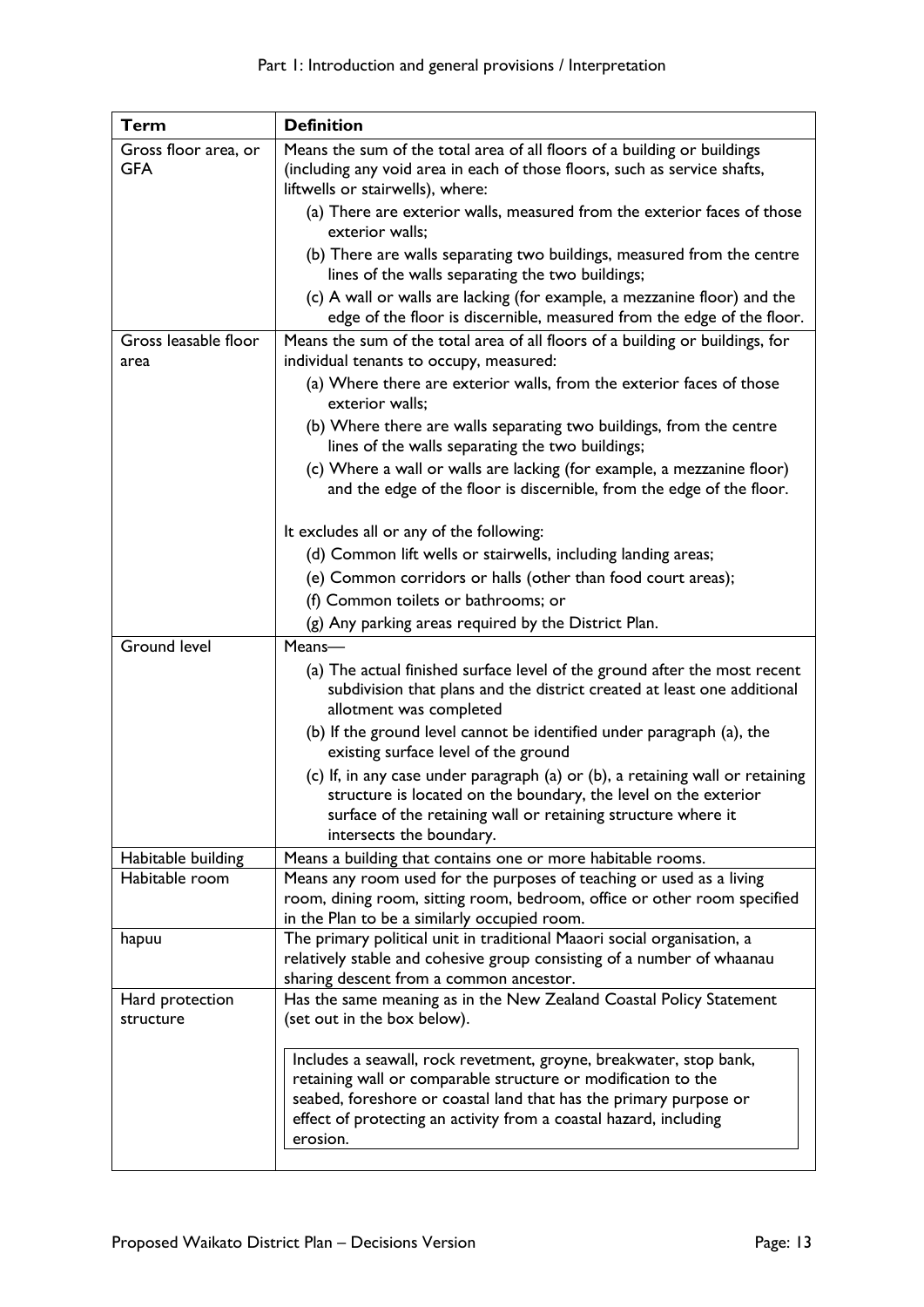| <b>Term</b>                     | <b>Definition</b>                                                                                                                                                                                                                                                                                                                                 |
|---------------------------------|---------------------------------------------------------------------------------------------------------------------------------------------------------------------------------------------------------------------------------------------------------------------------------------------------------------------------------------------------|
| Hauora (Activity)               | Means a facility for the care or welfare of people. It includes facilities used<br>by a medical practitioner or people involved in alternative forms of<br>medicine.                                                                                                                                                                              |
| Hauora (English<br>translation) | Health.                                                                                                                                                                                                                                                                                                                                           |
| Hazard                          | Means physical situations, processes and actions in relation to a hazardous<br>substance that has the potential for adverse effects on people, ecosystems<br>or the built environment.                                                                                                                                                            |
| Hazardous facility              | Means activities involving premises at which hazardous substances are<br>used, stored or disposed of. Storage includes vehicles for their transport<br>located at a facility for more than short periods of time.                                                                                                                                 |
| Hazardous substance             | Has the same meaning as in section 2 of the Resource Management Act<br>1991 (as set out in the box below).                                                                                                                                                                                                                                        |
|                                 | Includes, but is not limited to, any substance defined in section 2 of the<br>Hazardous Substances and New Organisms Act 1996 as a hazardous<br>substance. The Hazardous Substances and New Organisms Act 1996<br>defines hazardous substances as meaning, unless expressly provided<br>otherwise by regulations or an EPA notice, any substance- |
|                                 | (a) With I or more of the following intrinsic properties:<br>(i) Explosiveness:                                                                                                                                                                                                                                                                   |
|                                 | (ii) Flammability:<br>(iii) A capacity to oxidise:                                                                                                                                                                                                                                                                                                |
|                                 | (iv) Corrosiveness:                                                                                                                                                                                                                                                                                                                               |
|                                 | (v) Toxicity (including chronic toxicity):                                                                                                                                                                                                                                                                                                        |
|                                 | (vi) Ecotoxicity, with or without bioaccumulation; or                                                                                                                                                                                                                                                                                             |
|                                 | (b) Which on contact with air or water (other than air or water<br>where the temperature or pressure has been artificially<br>increased or decreased) generates a substance with any I or<br>more of the properties specified in paragraph (a).                                                                                                   |
|                                 |                                                                                                                                                                                                                                                                                                                                                   |
| Hazardous waste                 | Means any waste that:                                                                                                                                                                                                                                                                                                                             |
|                                 | (a) Contains hazardous substances at sufficient concentrations to<br>exceed the minimum degrees of hazard specified by Hazardous<br>Substances (Minimum Degrees of Hazard) Regulations 2001 under<br>the Hazardous Substances and New Organism Act 1996; or                                                                                       |
|                                 | (b) Meets the definition for infectious substances included in the Land<br>Transport Rule: Dangerous Goods 2005 and NZS 5433: 2012 -<br>Transport of Dangerous Goods on Land; or                                                                                                                                                                  |
|                                 | (c) Meets the definition for radioactive material included in the<br>Radiation Safety Act 2016.                                                                                                                                                                                                                                                   |
| Health facility                 | Means a facility for the care or welfare of people. It includes non-<br>residential day hospitals or facilities used by any of the following<br>practitioners:                                                                                                                                                                                    |
|                                 | (a) Medical practitioners,                                                                                                                                                                                                                                                                                                                        |
|                                 | (b) Dentists,                                                                                                                                                                                                                                                                                                                                     |
|                                 | (c) Optometrists,                                                                                                                                                                                                                                                                                                                                 |
|                                 | (d) Acupuncturists,                                                                                                                                                                                                                                                                                                                               |
|                                 | (e) Osteopaths, or                                                                                                                                                                                                                                                                                                                                |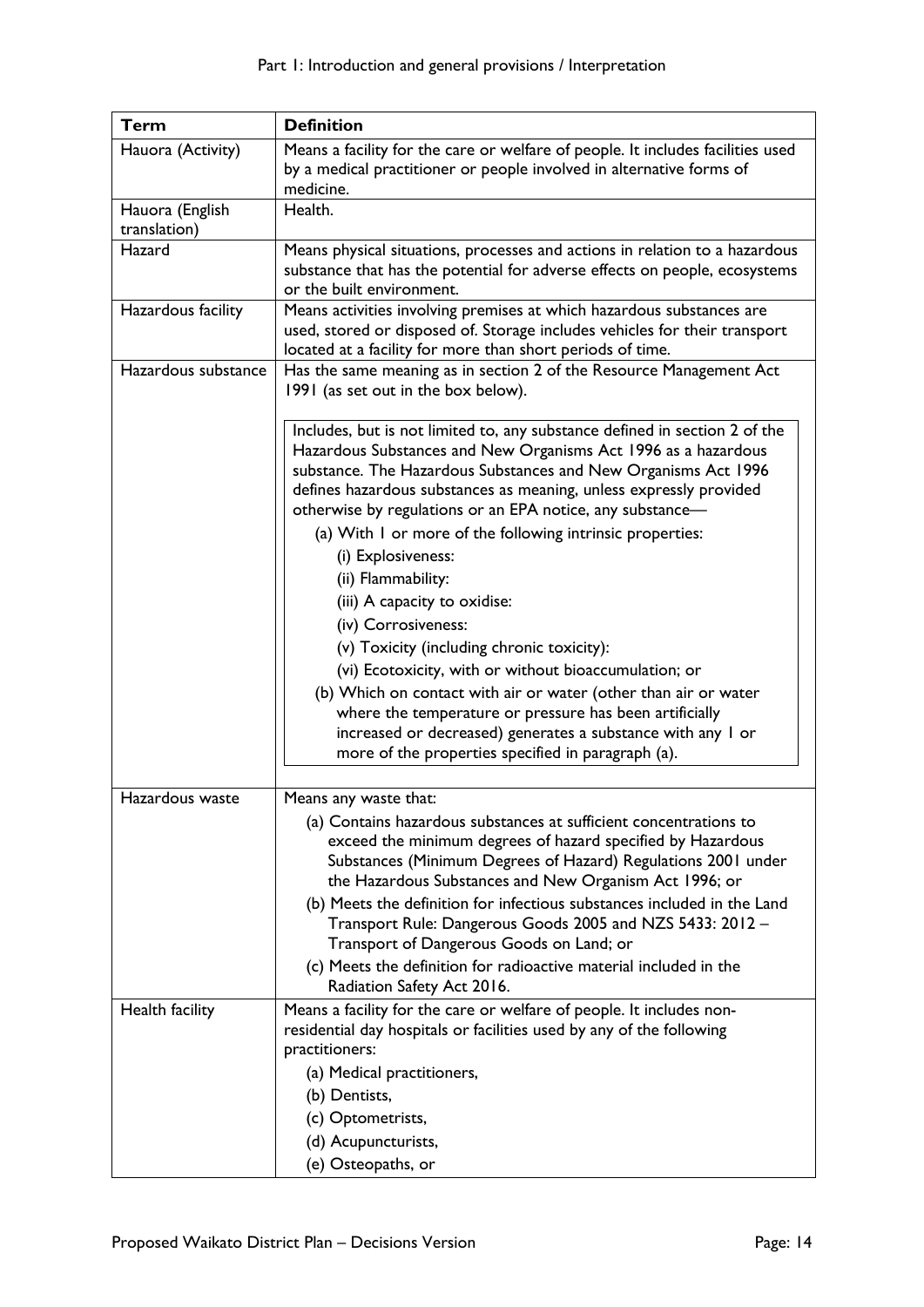| <b>Term</b>           | <b>Definition</b>                                                                                                                                        |
|-----------------------|----------------------------------------------------------------------------------------------------------------------------------------------------------|
|                       | (f) Persons involved in alternative forms of medicine.                                                                                                   |
| Heavy vehicle         | Means:                                                                                                                                                   |
|                       | (a) A 'Single Unit Heavy Goods Vehicle' (being a motor vehicle                                                                                           |
|                       | comprising a single unit having a gross laden weight exceeding<br>3500kg); or                                                                            |
|                       | (b) A 'Multi-Unit Heavy Goods Vehicle' (being a motor vehicle                                                                                            |
|                       | comprising more than one unit, having a gross laden weight<br>exceeding 3500kg).                                                                         |
| Height                | Means the vertical distance between a specified reference point and the                                                                                  |
|                       | highest part of any feature, structure or building above that point.                                                                                     |
| Height in relation to | Means the height of a structure, building or feature, relative to its distance                                                                           |
| boundary              | from either the boundary of a:                                                                                                                           |
|                       | (a) site, or                                                                                                                                             |
|                       | (b) other specified reference point.                                                                                                                     |
| Heritage item         | Means a heritage item listed in SCHED1 - Historic heritage items and<br>identified on the planning maps.                                                 |
| Heritage values       | For historic heritage items, means the tangible and intangible attributes                                                                                |
|                       | which contribute to an understanding and appreciation of the level of                                                                                    |
|                       | significance of a historic heritage item; and are derived from any of the                                                                                |
|                       | following qualities:                                                                                                                                     |
|                       | (a) Archaeological;                                                                                                                                      |
|                       | (b) Architectural;                                                                                                                                       |
|                       | (c) Cultural;                                                                                                                                            |
|                       | (d) Historic;                                                                                                                                            |
|                       | (e) Scientific;                                                                                                                                          |
|                       | (f) Technological.                                                                                                                                       |
| High class soils      | Means those soils in Land Use Capability Classes I and II (excluding peat                                                                                |
|                       | soils) and soils in Land Use Capability Class IIIe1 and IIIe5, classified as                                                                             |
| High Natural          | Allophanic Soils, using the New Zealand Soil Classification.<br>Means an area identified as High Natural Character Area on the planning                  |
| Character area        | maps and as described in SCHED4 - Natural character areas                                                                                                |
| High risk coastal     | Means an area identified on the planning maps as a High Risk Coastal                                                                                     |
| erosion area          | Erosion Area, being an area which is currently at risk from coastal erosion                                                                              |
|                       | with existing sea level and existing coastal processes.                                                                                                  |
| High risk coastal     | Means an area identified on the planning maps as a High Risk Coastal                                                                                     |
| inundation area       | Inundation Area, being an area which is currently at risk from coastal                                                                                   |
|                       | inundation with existing sea level and coastal processes.                                                                                                |
| High risk flood area  | Means an area identified on the planning maps as a High Risk Flood Area,<br>being an area, which is subject to river or surface flooding during an event |
|                       | with an annual exceedance probability of no more than 1%, and during                                                                                     |
|                       | such an event:                                                                                                                                           |
|                       | (a) The depth of flood waters exceeds one metre; or                                                                                                      |
|                       | (b) The speed of flood waters exceeds two metres per second; or                                                                                          |
|                       | (c) The flood depth multiplied by the flood speed exceeds one.                                                                                           |
| Historic heritage     | Has the meaning in section 2 of the Resource Management Act 1991 (as                                                                                     |
|                       | set out in the box below).                                                                                                                               |
|                       |                                                                                                                                                          |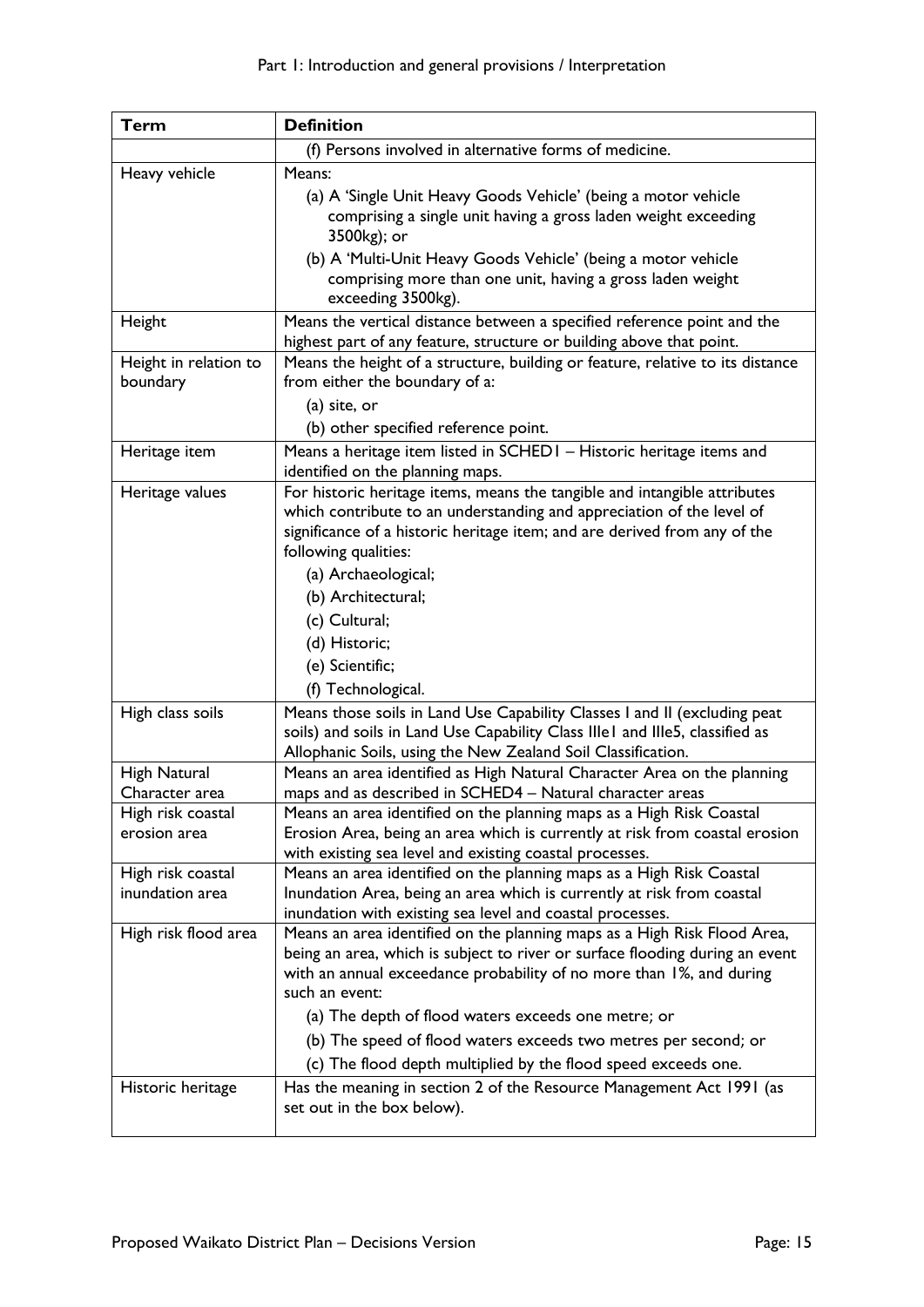| <b>Term</b>               | <b>Definition</b>                                                                                                                                                                                                                                                                 |
|---------------------------|-----------------------------------------------------------------------------------------------------------------------------------------------------------------------------------------------------------------------------------------------------------------------------------|
|                           | (a) Means those natural and physical resources that contribute to an<br>understanding and appreciation of New Zealand's history and<br>cultures, deriving from any of the following qualities:<br>(i) Archaeological:<br>(ii) Architectural:<br>(iii) Cultural:<br>(iv) Historic: |
|                           | (v) Scientific:                                                                                                                                                                                                                                                                   |
|                           | (vi) Technological; and                                                                                                                                                                                                                                                           |
|                           | (b) Includes-                                                                                                                                                                                                                                                                     |
|                           | (i) Historic sites, structures, places, and areas; and                                                                                                                                                                                                                            |
|                           | (ii) Archaeological sites; and                                                                                                                                                                                                                                                    |
|                           | (iii) Sites of significance to Māori, including wāhi tapu; and                                                                                                                                                                                                                    |
|                           | (iv) Surroundings associated with the natural and physical<br>resources.                                                                                                                                                                                                          |
|                           |                                                                                                                                                                                                                                                                                   |
| Historic heritage<br>item | For heritage items listed in SCHEDI - Historic heritage items, means a<br>building, structure or group of buildings or structures that has met the<br>significance threshold for scheduling in the District Plan.                                                                 |
| Home business             | Means a commercial activity that is:                                                                                                                                                                                                                                              |
|                           | (a) Undertaken or operated by at least one resident of the site; and                                                                                                                                                                                                              |
|                           | (b) Is incidental to the use of the site for a residential activity.                                                                                                                                                                                                              |
| Homestay                  | Means accommodation for guests who pay a daily tariff to stay in a home                                                                                                                                                                                                           |
|                           | with the occupants of the household.                                                                                                                                                                                                                                              |
| Horse training<br>centre  | Means facilities for the housing and training of horses. It may involves some<br>form of training track and arenas (both indoor and outdoor), but does not                                                                                                                        |
|                           | include any form of racing or show jumping or other activity to which the<br>general public is permitted, whether or not an entrance fee is paid.                                                                                                                                 |
| hui                       | Gathering, meeting, assembly, seminar, conference.                                                                                                                                                                                                                                |
| Identified area           | Means for the purposes of Energy, Infrastructure and Transport, any of the<br>following areas or items identified within this District Plan:                                                                                                                                      |
|                           | (a) Urban Expansion Area;                                                                                                                                                                                                                                                         |
|                           | (b) Significant Natural Area;                                                                                                                                                                                                                                                     |
|                           | (c) Outstanding Natural Feature;                                                                                                                                                                                                                                                  |
|                           | (d) Outstanding Natural Landscape;                                                                                                                                                                                                                                                |
|                           | (e) Outstanding Natural Character;                                                                                                                                                                                                                                                |
|                           | (f) High Natural Character;                                                                                                                                                                                                                                                       |
|                           | (g) Heritage area;                                                                                                                                                                                                                                                                |
|                           | (h) Heritage items;                                                                                                                                                                                                                                                               |
|                           | (i) Sites or Areas of Significance to Maaori;                                                                                                                                                                                                                                     |
|                           | (j) Notable Trees.                                                                                                                                                                                                                                                                |
| Impervious surface        | Means a surface that is not vegetated, and which prevents or significantly                                                                                                                                                                                                        |
|                           | retards the soakage of water into the ground. It includes:                                                                                                                                                                                                                        |
|                           | (a) Roofs                                                                                                                                                                                                                                                                         |
|                           | (b) Paved areas including driveways and sealed/compacted metal parking                                                                                                                                                                                                            |
|                           | areas,                                                                                                                                                                                                                                                                            |
|                           | (c) Patios                                                                                                                                                                                                                                                                        |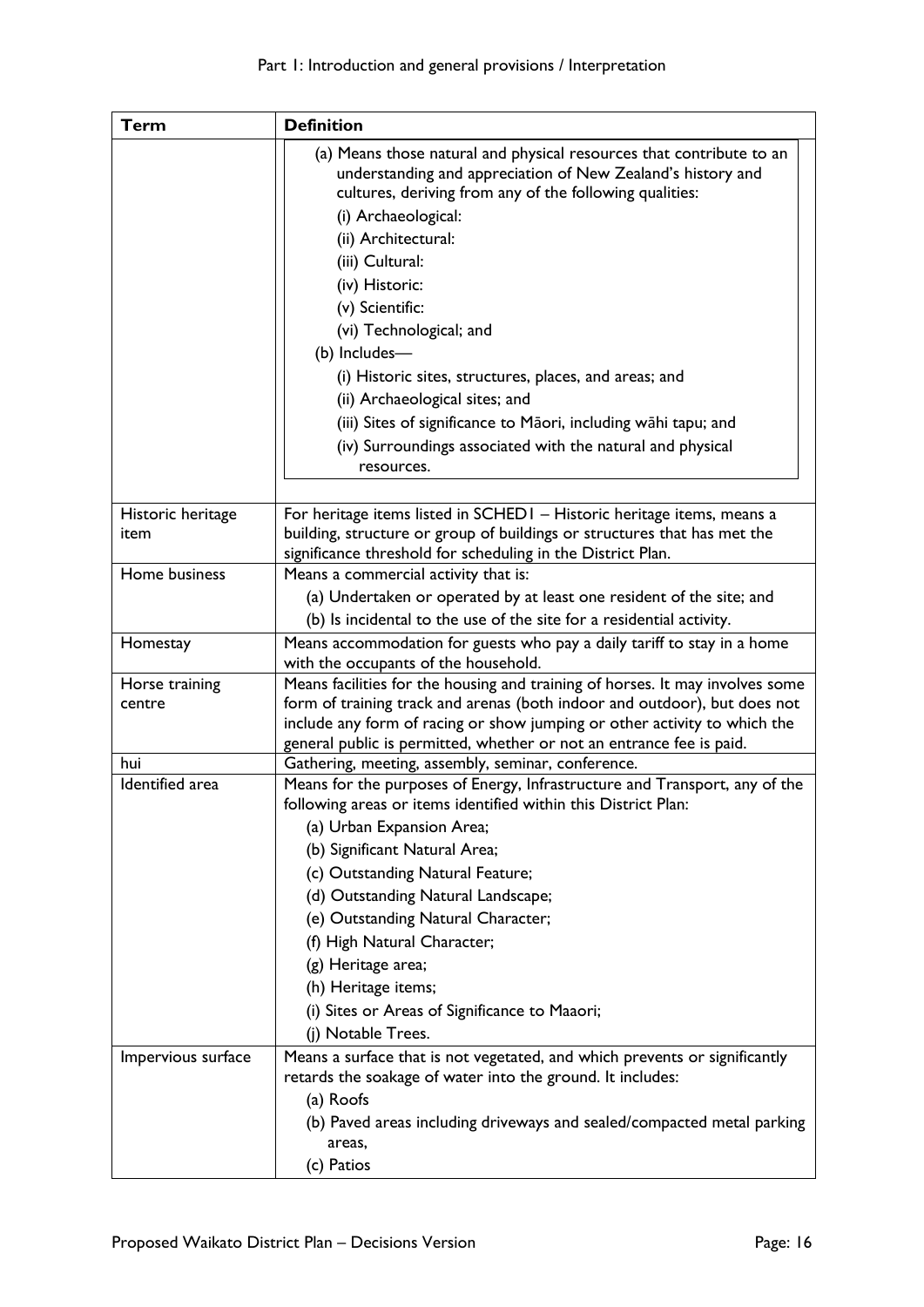| <b>Term</b>         | <b>Definition</b>                                                                                                                                     |
|---------------------|-------------------------------------------------------------------------------------------------------------------------------------------------------|
|                     | (d) Sealed and compacted metal roads, and                                                                                                             |
|                     | (e) Layers engineered to be impervious such as highly-compacted soil.                                                                                 |
|                     |                                                                                                                                                       |
|                     | It excludes:                                                                                                                                          |
|                     | (f) Wooden decks with spacing between boards of 4mm or more,                                                                                          |
|                     | where water is allowed to drain through to a permeable surface<br>below the deck;                                                                     |
|                     |                                                                                                                                                       |
|                     | (g) Grass and bush areas;                                                                                                                             |
|                     | (h) Gardens and other vegetated areas;                                                                                                                |
|                     | (i) Porous or permeable paving;                                                                                                                       |
|                     | (j) Green or living roofs;                                                                                                                            |
|                     | (k) Permeable artificial surfaces, fields or lawns;                                                                                                   |
|                     | (I) Slatted decks;                                                                                                                                    |
|                     | (m) Swimming pools, ponds and dammed water; and                                                                                                       |
|                     | (n) Rain tanks; and                                                                                                                                   |
|                     | (o) Farm tracks.                                                                                                                                      |
| Indicative road     | Means either:                                                                                                                                         |
|                     | (a) A roading route that is identified on the planning map as an<br>indicative road; or                                                               |
|                     | (b) An alternative roading route that:                                                                                                                |
|                     | (i) Is authorised by resource consent or designation; and                                                                                             |
|                     | (ii) Achieves the same road network and property access outcomes                                                                                      |
|                     | as a roading route described in (a).                                                                                                                  |
| Indigenous          | Means vegetation that occurs naturally in New Zealand or arrived in New                                                                               |
| vegetation          | Zealand without human assistance. It excludes domestic or ornamental /                                                                                |
| Industrial activity | landscaping planting or planted shelter belts comprising indigenous species.<br>Means an activity that manufactures, fabricates, processes, packages, |
|                     | distributes, repairs, stores, or disposes of materials (including raw,                                                                                |
|                     | processed, or partly processed materials) or goods. It includes any ancillary                                                                         |
|                     | activity to the industrial activity.                                                                                                                  |
| Informal recreation | Means any non-competitive, casual leisure activity. It also includes amenity                                                                          |
|                     | or conservation plantings, children's play areas, shelters, public toilets or                                                                         |
| Infrastructure      | accessory buildings necessary for the maintenance of the park.<br>Means:                                                                              |
|                     | (a) Pipelines that distribute or transmit natural or manufactured gas,                                                                                |
|                     | petroleum, biofuel or geothermal energy;                                                                                                              |
|                     | (b) A network for the purpose of telecommunication, as defined in                                                                                     |
|                     | section 5 of the Telecommunications Act 2001;                                                                                                         |
|                     | (c) A network for the purpose of radiocommunication, as defined in<br>section 2(1) of the Radiocommunications Act 1989;                               |
|                     | (d) Facilities for the generation of electricity, lines used or intended to                                                                           |
|                     | be used to convey electricity, and support structures for lines used                                                                                  |
|                     | or intended to be used to convey electricity, excluding facilities,                                                                                   |
|                     | lines, and support structures if a person:                                                                                                            |
|                     | (i) Uses them in connection with the generation of electricity for the<br>person's use; and                                                           |
|                     | (ii) Does not use them to generate any electricity for supply to any                                                                                  |
|                     | other person;                                                                                                                                         |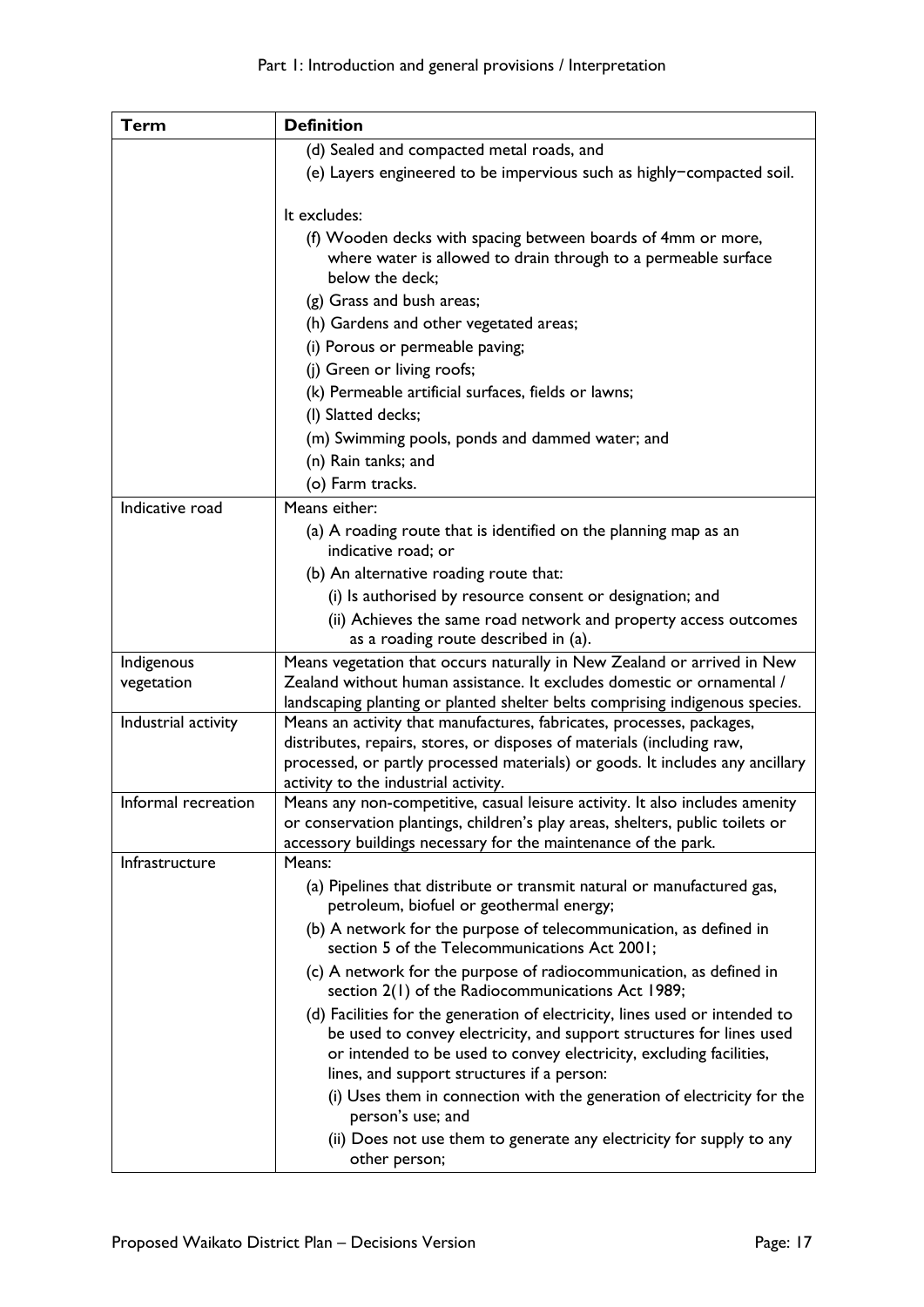| <b>Term</b>       | <b>Definition</b>                                                                                                                                                                                                                                  |
|-------------------|----------------------------------------------------------------------------------------------------------------------------------------------------------------------------------------------------------------------------------------------------|
|                   | (e) A water supply distribution system, including a system for irrigation;                                                                                                                                                                         |
|                   | (f) A drainage or sewerage system;                                                                                                                                                                                                                 |
|                   | (g) Structures for transport on, under or over land by cycle ways, rail,                                                                                                                                                                           |
|                   | roads, walkways, or any other means;                                                                                                                                                                                                               |
|                   | (h) Facilities for the loading or unloading of cargo or passengers<br>transported on land by any means;                                                                                                                                            |
|                   | (i) An airport as defined in section 2 of the Airport Authorities Act<br>1966;                                                                                                                                                                     |
|                   | (j) A navigation installation as defined in section 2 of the Civil Aviation<br>Act 1990;                                                                                                                                                           |
|                   | (k) Facilities for the loading or unloading of cargo or passengers carried<br>by sea, including a port-related commercial undertaking, as defined in<br>section 2(1) of the Port Companies Act 1988; or                                            |
|                   | (I) Anything described as a network utility operation in regulations<br>made for the purposes of the definition of network utility operator<br>in section 166 of the Resource Management Act 1991.                                                 |
| Intensive farming | Means farming and primary production involving livestock, poultry, or fungi<br>where:                                                                                                                                                              |
|                   | (a) It occurs principally within a building; or                                                                                                                                                                                                    |
|                   | (b) It occurs within outdoor enclosures or runs where the stocking                                                                                                                                                                                 |
|                   | density precludes the maintenance of pasture or ground cover; and                                                                                                                                                                                  |
|                   | (c) Livestock or poultry feeding is not primarily dependent on the                                                                                                                                                                                 |
|                   | fertility of the soils on which the activity is located and is primarily                                                                                                                                                                           |
|                   | dependent on supplies of food grown or produced elsewhere and<br>transported to the livestock or poultry.                                                                                                                                          |
|                   | It includes:                                                                                                                                                                                                                                       |
|                   | (d) Intensive pig farming undertaken wholly or principally in shelters or<br>buildings, or outdoor enclosures where stock are housed on a long-<br>term basis and matters (b) and (c) are met;                                                     |
|                   | (e) Poultry or game bird farming undertaken wholly or principally in<br>shelters or buildings, or outdoor enclosures where stock are housed<br>on a long-term basis and matters (b) and (c) are met;                                               |
|                   | (f) Animal feed lots that are barns or covered or uncovered enclosures                                                                                                                                                                             |
|                   | where stock are housed on a long-term basis and matters (b) and (c)<br>are met.                                                                                                                                                                    |
|                   | It excludes:                                                                                                                                                                                                                                       |
|                   | (g) Woolsheds;                                                                                                                                                                                                                                     |
|                   | (h) Dairy sheds;                                                                                                                                                                                                                                   |
|                   | (i) Indoor rearing or weaning of livestock or under cover wintering<br>accommodation no more than 3 months in any calendar year<br>(except where stock are being reared for the replacement of<br>breeding stock to be used on the same property); |
|                   | (j) Feed pads and stand-off pads ancillary to pasture-based farming;                                                                                                                                                                               |
|                   | (k) Horse stables;                                                                                                                                                                                                                                 |
|                   | (I) Poultry hatcheries; or                                                                                                                                                                                                                         |
|                   | (m) Greenhouse production or nurseries.                                                                                                                                                                                                            |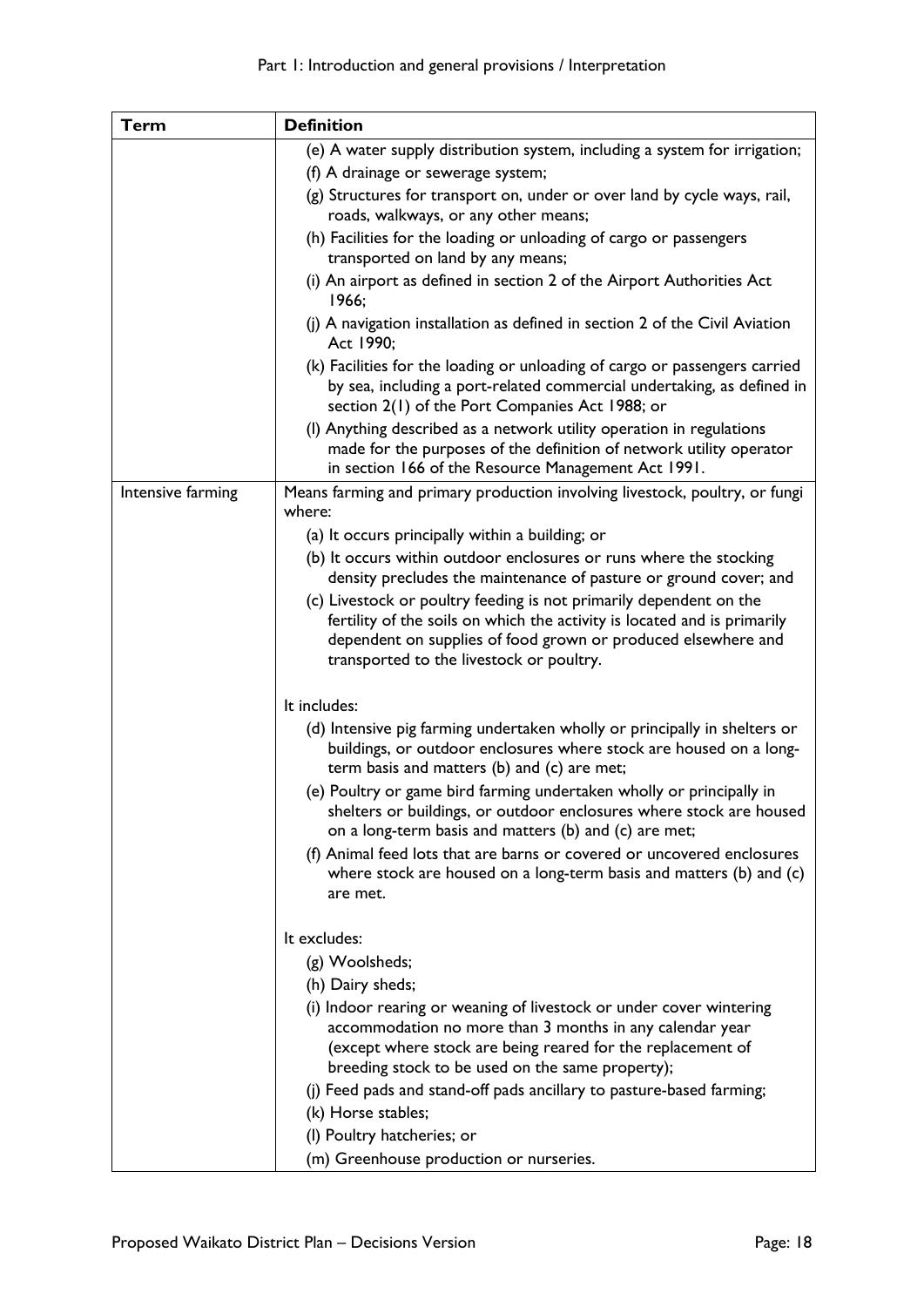| <b>Term</b>       | <b>Definition</b>                                                            |
|-------------------|------------------------------------------------------------------------------|
| iwi               | People; tribe, a collective made up of hapuu and whaanau that descend        |
|                   | from a common ancestor.                                                      |
| kaawanatanga      | To do with being a governor, or government. The Maaori text of the First     |
| principle         | Article of Te Tiriti o Waitangi uses the term kaawanatanga to describe that  |
|                   | which the Chiefs gave to the Queen.                                          |
| kainga            | Home, homestead, address, residence, village, settlement, habitation,        |
|                   | habitat, dwelling.                                                           |
| kaitiaki          | Guardian                                                                     |
| kaitiakitanga     | Means the exercise of guardianship by the tangata whenua of an area in       |
|                   | accordance with tikanga Maori in relation to natural and physical            |
|                   | resources; and includes the ethic of stewardship.                            |
| kaumaatua         | Adult, elder, elderly man, elderly woman, old man - a person of status       |
|                   | within the whanau, with the mana to influence decision-making.               |
| Kaumaatua housing | Means, in the HOPZ - Hopuhopu zone, one or more residential units for        |
| (Hopuhopu)        | the purpose of providing housing specifically for kaumaatua and may          |
|                   | include:                                                                     |
|                   | (a) Services and facilities, including rest homes and hospitals, for the     |
|                   | care and benefit of the residents;                                           |
|                   | (b) Activities, pavilions and/or other recreational facilities or meeting    |
|                   | places for the use of residents of that complex and visitors of              |
|                   | residents.                                                                   |
| Kauri root zone   | Means the area within three times the maximum radius of the drip line of     |
|                   | the New Zealand kauri tree.                                                  |
| kawa              | Protocol or ritual.                                                          |
| Kiingitanga       | The Maaori King Movement that was established in 1858 that continues to      |
|                   | play an important cultural and social role in Maaori communities, especially |
|                   | in Tainui.                                                                   |
| koohanga reo      | Maaori language preschool.                                                   |
| kura kaupapa      | Primary school operating under Maaori custom and using Maaori as the         |
|                   | medium of instruction.                                                       |
| $L_{A90}$         | Has the same meaning as the 'Background sound level' in New Zealand          |
|                   | Standard 6801:2008 Acoustics - Measurement of Environmental Sound.           |
| $L_{Aeq}$         | Has the same meaning as 'time-average A-weighted sound pressure level' in    |
|                   | New Zealand Standard 6801:2008 Acoustics -Measurement of                     |
|                   | Environmental Sound.                                                         |
| $L_{AF(max)}$     | Has the same meaning as the 'maximum A-frequency weighted, F-time            |
|                   | weighted sound pressure level' in New Zealand Standard 6801:2008             |
|                   | Acoustics - Measurement Of Environmental Sound.                              |
| Lake              | Has the same meaning as in section 2 of the Resource Management Act          |
|                   | 1991 as set out below:                                                       |
|                   |                                                                              |
|                   | Means a body of fresh water which is entirely or nearly surrounded by        |
|                   | land.                                                                        |
|                   |                                                                              |
| Land              | Has the same meaning as in section 2 of the Resource Management Aact         |
|                   | 1991 (as set out in the box below).                                          |
|                   |                                                                              |
|                   | (a) Includes land covered by water and the airspace above land; and          |
|                   | (b) In a national environmental standard dealing with a regional             |
|                   | council function under section 30 or a regional rule, does not               |
|                   | include the bed of a lake or river; and                                      |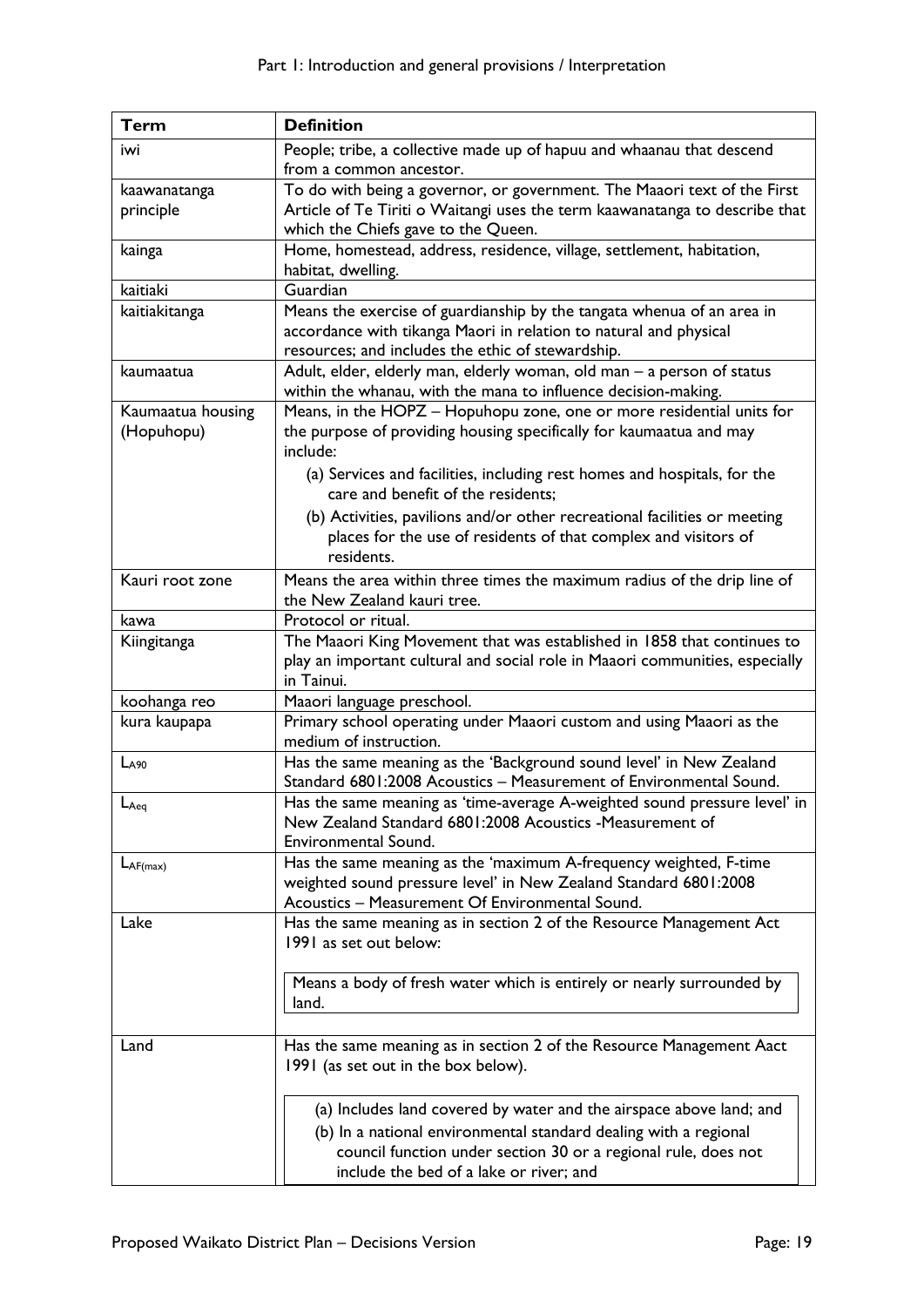| <b>Term</b>          | <b>Definition</b>                                                                                                                      |
|----------------------|----------------------------------------------------------------------------------------------------------------------------------------|
|                      | (c) In a national environmental standard dealing with a territorial                                                                    |
|                      | authority function under section 31 or a district rule, includes                                                                       |
|                      | the surface of water in a lake or river.                                                                                               |
|                      |                                                                                                                                        |
| Land disturbance     | Means alteration or disturbance of land, (or any matter constituting the                                                               |
|                      | land including, soil, clay, sand and rock), that does not permanently alter                                                            |
|                      | the profile, contour or height of the land.                                                                                            |
| Land transport       | Means the network used for the land-based transportation of people                                                                     |
| network              | and/or goods including by road, rail, cycling, walking and public transport.                                                           |
| Landfill             | Means an area used for, or previously used for, the disposal of solid waste.<br>It excludes cleanfill areas.                           |
| Landscape            | Means an area identified on the planning maps as a Landscape Restoration                                                               |
| restoration area     | Area being an area where existing native vegetation is to be complemented                                                              |
|                      | by additional landscape restoration planting. The purpose of the area is to                                                            |
|                      | promote stabilisation of steep slopes, encourage ecological and habitat                                                                |
|                      | linkages and enhance landscape amenity, particularly in and near coastal                                                               |
|                      | areas and on visually-prominent landforms.                                                                                             |
| Large-scale wind     | Means buildings, structures, access tracks and or turbines used to generate                                                            |
| farm                 | electricity from wind and convey the electricity to an associated substation                                                           |
|                      | in order to supply the wholesale electricity market.                                                                                   |
| $L_{dn}$             | Has the same meaning as the 'Day night level, or day-night average sound                                                               |
|                      | level' in New Zealand Standard 6801:2008 Acoustics - Measurement of                                                                    |
|                      | Environmental Sound.                                                                                                                   |
| Light industrial     | Means small scale manufacturing, warehouse, storage, service and repair                                                                |
| activity             | activities which do not involve the use of heavy machinery, are carried out                                                            |
|                      | indoors with no adverse effects (such as noise, odour, dust, fumes and<br>smoke) on residential activities sensitive to these effects. |
| Limited access road  | Means any road declared a limited access road under Section 88 of the                                                                  |
|                      | Government Roading Powers Act 1989, Section 346A of the Local                                                                          |
|                      | Government Act 1974 or the corresponding provisions of any former                                                                      |
|                      | enactment.                                                                                                                             |
| Locally important    | Means all existing views to Whaingaroa Harbour, the coast and/or Mount                                                                 |
| viewshafts           | Karioi over the Raglan Urban Area from:                                                                                                |
|                      | (d) State Highway 23;                                                                                                                  |
|                      | (e) Main Road, Bow Street and Norrie Avenue;                                                                                           |
|                      | (f) south and West views from Bow Street between Norrie Avenue and                                                                     |
|                      | <b>Bankart Street:</b>                                                                                                                 |
|                      | (g) Raglan Town Centre;                                                                                                                |
|                      | (h) Wainui Road between the Bryant Reserve and the Bible Crusade                                                                       |
|                      | Camp.                                                                                                                                  |
| Low impact design    | Means a design approach for site and catchment development or                                                                          |
|                      | redevelopment that protects and conserves and incorporates natural site                                                                |
|                      | features into stormwater management design and implementation.                                                                         |
| $L_{\rm peak}$       | Has the same meaning as 'Peak sound pressure level' in New Zealand                                                                     |
|                      | Standard 6801:2008 Acoustics - Measurement of Environmental Sound                                                                      |
| Maaori customary     | Means land that is held by Maaori in accordance with tikanga Maaori as                                                                 |
| land                 | referred to in section $129(1)(a)$ and section $129(2)(a)$ of the Te Ture                                                              |
| Maaori freehold land | Whenua Māori Act 1993.                                                                                                                 |
|                      | Means land determined by the Māori Land Court as being 'Māori freehold                                                                 |
|                      | land', consistent with Section 129(2)(b) of the Te Ture Whenua Māori Act<br>1993.                                                      |
|                      |                                                                                                                                        |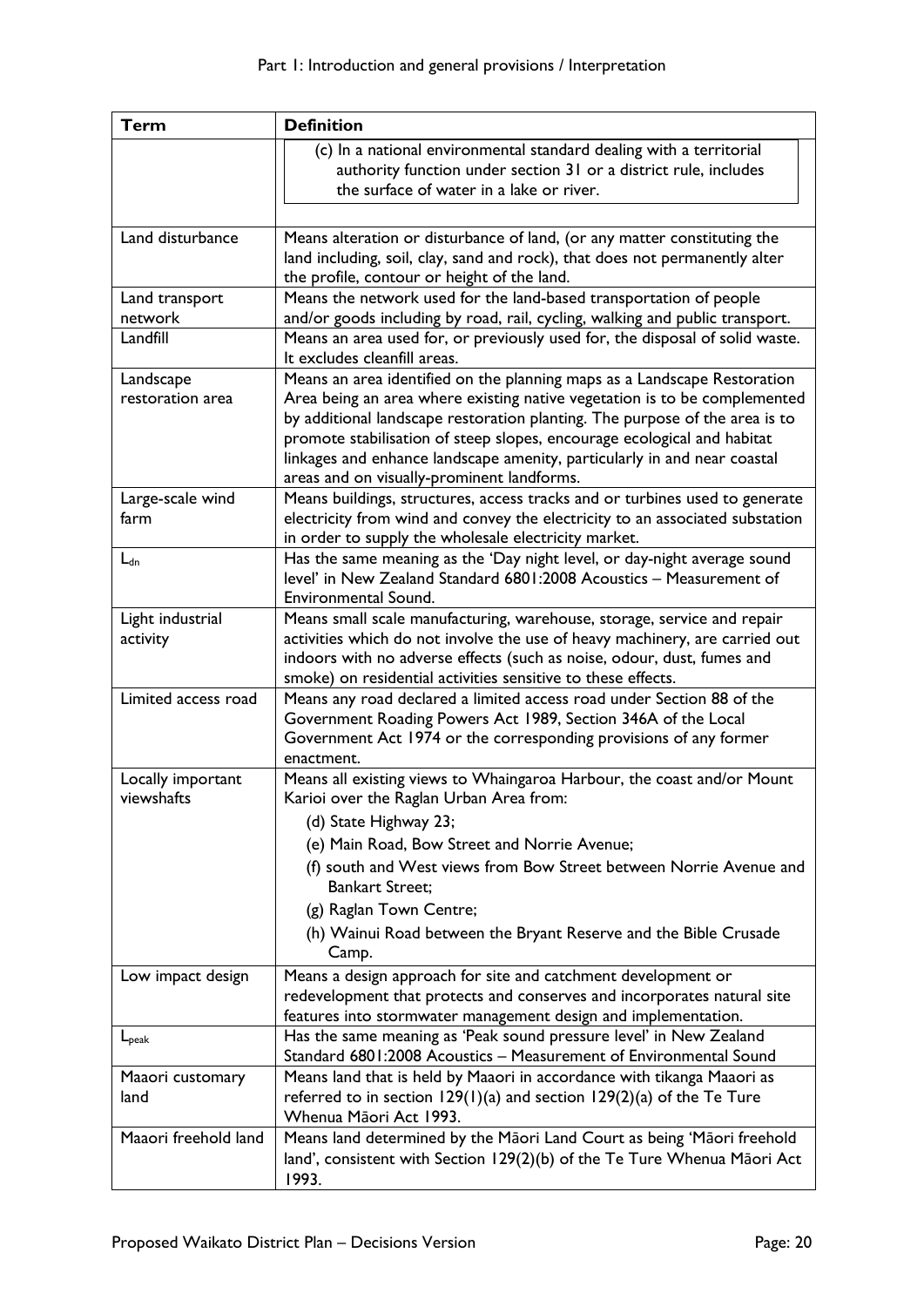| <b>Term</b>                           | <b>Definition</b>                                                                                                                                                                                                                                                                                                                                                                                                                                                                                                                                                                                                                                                                                                                                                                                                                                                                                                                                                                                                                                                                                                                                                                                                                                                                                                                                                                                                                         |
|---------------------------------------|-------------------------------------------------------------------------------------------------------------------------------------------------------------------------------------------------------------------------------------------------------------------------------------------------------------------------------------------------------------------------------------------------------------------------------------------------------------------------------------------------------------------------------------------------------------------------------------------------------------------------------------------------------------------------------------------------------------------------------------------------------------------------------------------------------------------------------------------------------------------------------------------------------------------------------------------------------------------------------------------------------------------------------------------------------------------------------------------------------------------------------------------------------------------------------------------------------------------------------------------------------------------------------------------------------------------------------------------------------------------------------------------------------------------------------------------|
| Maaori land                           | Means Maaori freehold land, Maaori customary land, Maaori reservation or                                                                                                                                                                                                                                                                                                                                                                                                                                                                                                                                                                                                                                                                                                                                                                                                                                                                                                                                                                                                                                                                                                                                                                                                                                                                                                                                                                  |
|                                       | Treaty settlement land.                                                                                                                                                                                                                                                                                                                                                                                                                                                                                                                                                                                                                                                                                                                                                                                                                                                                                                                                                                                                                                                                                                                                                                                                                                                                                                                                                                                                                   |
| Maaori purpose                        | Means the use of Maaori land and/or buildings on Maaori land for one or                                                                                                                                                                                                                                                                                                                                                                                                                                                                                                                                                                                                                                                                                                                                                                                                                                                                                                                                                                                                                                                                                                                                                                                                                                                                                                                                                                   |
| activity                              | more of any of the following activities:                                                                                                                                                                                                                                                                                                                                                                                                                                                                                                                                                                                                                                                                                                                                                                                                                                                                                                                                                                                                                                                                                                                                                                                                                                                                                                                                                                                                  |
|                                       | (a) Marae;                                                                                                                                                                                                                                                                                                                                                                                                                                                                                                                                                                                                                                                                                                                                                                                                                                                                                                                                                                                                                                                                                                                                                                                                                                                                                                                                                                                                                                |
|                                       | (b) Papakaainga;                                                                                                                                                                                                                                                                                                                                                                                                                                                                                                                                                                                                                                                                                                                                                                                                                                                                                                                                                                                                                                                                                                                                                                                                                                                                                                                                                                                                                          |
|                                       | (c) Papakaainga building;                                                                                                                                                                                                                                                                                                                                                                                                                                                                                                                                                                                                                                                                                                                                                                                                                                                                                                                                                                                                                                                                                                                                                                                                                                                                                                                                                                                                                 |
|                                       | (d) Cultural event;                                                                                                                                                                                                                                                                                                                                                                                                                                                                                                                                                                                                                                                                                                                                                                                                                                                                                                                                                                                                                                                                                                                                                                                                                                                                                                                                                                                                                       |
|                                       | (e) Urupaa;                                                                                                                                                                                                                                                                                                                                                                                                                                                                                                                                                                                                                                                                                                                                                                                                                                                                                                                                                                                                                                                                                                                                                                                                                                                                                                                                                                                                                               |
|                                       | (f) Tuaahu;                                                                                                                                                                                                                                                                                                                                                                                                                                                                                                                                                                                                                                                                                                                                                                                                                                                                                                                                                                                                                                                                                                                                                                                                                                                                                                                                                                                                                               |
|                                       | (g) Waharoa;                                                                                                                                                                                                                                                                                                                                                                                                                                                                                                                                                                                                                                                                                                                                                                                                                                                                                                                                                                                                                                                                                                                                                                                                                                                                                                                                                                                                                              |
|                                       | (h) Church;                                                                                                                                                                                                                                                                                                                                                                                                                                                                                                                                                                                                                                                                                                                                                                                                                                                                                                                                                                                                                                                                                                                                                                                                                                                                                                                                                                                                                               |
|                                       | (i) Hauora;                                                                                                                                                                                                                                                                                                                                                                                                                                                                                                                                                                                                                                                                                                                                                                                                                                                                                                                                                                                                                                                                                                                                                                                                                                                                                                                                                                                                                               |
|                                       |                                                                                                                                                                                                                                                                                                                                                                                                                                                                                                                                                                                                                                                                                                                                                                                                                                                                                                                                                                                                                                                                                                                                                                                                                                                                                                                                                                                                                                           |
|                                       | (j) Koohanga;                                                                                                                                                                                                                                                                                                                                                                                                                                                                                                                                                                                                                                                                                                                                                                                                                                                                                                                                                                                                                                                                                                                                                                                                                                                                                                                                                                                                                             |
|                                       | (k) Conference centre and facilities;                                                                                                                                                                                                                                                                                                                                                                                                                                                                                                                                                                                                                                                                                                                                                                                                                                                                                                                                                                                                                                                                                                                                                                                                                                                                                                                                                                                                     |
|                                       | (I) Waananga;                                                                                                                                                                                                                                                                                                                                                                                                                                                                                                                                                                                                                                                                                                                                                                                                                                                                                                                                                                                                                                                                                                                                                                                                                                                                                                                                                                                                                             |
|                                       | (m) Recreation facilities;                                                                                                                                                                                                                                                                                                                                                                                                                                                                                                                                                                                                                                                                                                                                                                                                                                                                                                                                                                                                                                                                                                                                                                                                                                                                                                                                                                                                                |
|                                       | (n) Papa taakaro.                                                                                                                                                                                                                                                                                                                                                                                                                                                                                                                                                                                                                                                                                                                                                                                                                                                                                                                                                                                                                                                                                                                                                                                                                                                                                                                                                                                                                         |
| Maaori reservation                    | Means Maaori freehold land or general land set apart as a Maaori                                                                                                                                                                                                                                                                                                                                                                                                                                                                                                                                                                                                                                                                                                                                                                                                                                                                                                                                                                                                                                                                                                                                                                                                                                                                                                                                                                          |
|                                       | reservation under section 338 of Te Ture Whenua Māori Act 1993.                                                                                                                                                                                                                                                                                                                                                                                                                                                                                                                                                                                                                                                                                                                                                                                                                                                                                                                                                                                                                                                                                                                                                                                                                                                                                                                                                                           |
| mahinga kai                           | Garden, cultivation, food-gathering place.                                                                                                                                                                                                                                                                                                                                                                                                                                                                                                                                                                                                                                                                                                                                                                                                                                                                                                                                                                                                                                                                                                                                                                                                                                                                                                                                                                                                |
| Maimai                                | Means a structure used for game bird shooting.                                                                                                                                                                                                                                                                                                                                                                                                                                                                                                                                                                                                                                                                                                                                                                                                                                                                                                                                                                                                                                                                                                                                                                                                                                                                                                                                                                                            |
| Maintenance and                       | Means (for historic heritage items listed in SCHEDI - Historic heritage                                                                                                                                                                                                                                                                                                                                                                                                                                                                                                                                                                                                                                                                                                                                                                                                                                                                                                                                                                                                                                                                                                                                                                                                                                                                                                                                                                   |
|                                       |                                                                                                                                                                                                                                                                                                                                                                                                                                                                                                                                                                                                                                                                                                                                                                                                                                                                                                                                                                                                                                                                                                                                                                                                                                                                                                                                                                                                                                           |
|                                       |                                                                                                                                                                                                                                                                                                                                                                                                                                                                                                                                                                                                                                                                                                                                                                                                                                                                                                                                                                                                                                                                                                                                                                                                                                                                                                                                                                                                                                           |
|                                       |                                                                                                                                                                                                                                                                                                                                                                                                                                                                                                                                                                                                                                                                                                                                                                                                                                                                                                                                                                                                                                                                                                                                                                                                                                                                                                                                                                                                                                           |
|                                       |                                                                                                                                                                                                                                                                                                                                                                                                                                                                                                                                                                                                                                                                                                                                                                                                                                                                                                                                                                                                                                                                                                                                                                                                                                                                                                                                                                                                                                           |
| Mana Whenua                           |                                                                                                                                                                                                                                                                                                                                                                                                                                                                                                                                                                                                                                                                                                                                                                                                                                                                                                                                                                                                                                                                                                                                                                                                                                                                                                                                                                                                                                           |
|                                       | associated with possession and occupation of tribal lands.                                                                                                                                                                                                                                                                                                                                                                                                                                                                                                                                                                                                                                                                                                                                                                                                                                                                                                                                                                                                                                                                                                                                                                                                                                                                                                                                                                                |
| Marae complex                         | Means a group of buildings that constitutes a marae and can be made up of                                                                                                                                                                                                                                                                                                                                                                                                                                                                                                                                                                                                                                                                                                                                                                                                                                                                                                                                                                                                                                                                                                                                                                                                                                                                                                                                                                 |
|                                       | a wharenui (meeting house), wharekai (eating house), an aatea (courtyard                                                                                                                                                                                                                                                                                                                                                                                                                                                                                                                                                                                                                                                                                                                                                                                                                                                                                                                                                                                                                                                                                                                                                                                                                                                                                                                                                                  |
|                                       |                                                                                                                                                                                                                                                                                                                                                                                                                                                                                                                                                                                                                                                                                                                                                                                                                                                                                                                                                                                                                                                                                                                                                                                                                                                                                                                                                                                                                                           |
|                                       |                                                                                                                                                                                                                                                                                                                                                                                                                                                                                                                                                                                                                                                                                                                                                                                                                                                                                                                                                                                                                                                                                                                                                                                                                                                                                                                                                                                                                                           |
|                                       |                                                                                                                                                                                                                                                                                                                                                                                                                                                                                                                                                                                                                                                                                                                                                                                                                                                                                                                                                                                                                                                                                                                                                                                                                                                                                                                                                                                                                                           |
|                                       |                                                                                                                                                                                                                                                                                                                                                                                                                                                                                                                                                                                                                                                                                                                                                                                                                                                                                                                                                                                                                                                                                                                                                                                                                                                                                                                                                                                                                                           |
|                                       |                                                                                                                                                                                                                                                                                                                                                                                                                                                                                                                                                                                                                                                                                                                                                                                                                                                                                                                                                                                                                                                                                                                                                                                                                                                                                                                                                                                                                                           |
|                                       |                                                                                                                                                                                                                                                                                                                                                                                                                                                                                                                                                                                                                                                                                                                                                                                                                                                                                                                                                                                                                                                                                                                                                                                                                                                                                                                                                                                                                                           |
|                                       |                                                                                                                                                                                                                                                                                                                                                                                                                                                                                                                                                                                                                                                                                                                                                                                                                                                                                                                                                                                                                                                                                                                                                                                                                                                                                                                                                                                                                                           |
|                                       |                                                                                                                                                                                                                                                                                                                                                                                                                                                                                                                                                                                                                                                                                                                                                                                                                                                                                                                                                                                                                                                                                                                                                                                                                                                                                                                                                                                                                                           |
|                                       | or entity. Also used for a physical object, individual, ecosystem or social                                                                                                                                                                                                                                                                                                                                                                                                                                                                                                                                                                                                                                                                                                                                                                                                                                                                                                                                                                                                                                                                                                                                                                                                                                                                                                                                                               |
|                                       | group in which this essence is located.                                                                                                                                                                                                                                                                                                                                                                                                                                                                                                                                                                                                                                                                                                                                                                                                                                                                                                                                                                                                                                                                                                                                                                                                                                                                                                                                                                                                   |
| Mean high water                       | The place on the shore where spring high tides reach on average over a                                                                                                                                                                                                                                                                                                                                                                                                                                                                                                                                                                                                                                                                                                                                                                                                                                                                                                                                                                                                                                                                                                                                                                                                                                                                                                                                                                    |
| springs                               | period of time.                                                                                                                                                                                                                                                                                                                                                                                                                                                                                                                                                                                                                                                                                                                                                                                                                                                                                                                                                                                                                                                                                                                                                                                                                                                                                                                                                                                                                           |
| Meremere dragway                      |                                                                                                                                                                                                                                                                                                                                                                                                                                                                                                                                                                                                                                                                                                                                                                                                                                                                                                                                                                                                                                                                                                                                                                                                                                                                                                                                                                                                                                           |
|                                       |                                                                                                                                                                                                                                                                                                                                                                                                                                                                                                                                                                                                                                                                                                                                                                                                                                                                                                                                                                                                                                                                                                                                                                                                                                                                                                                                                                                                                                           |
|                                       |                                                                                                                                                                                                                                                                                                                                                                                                                                                                                                                                                                                                                                                                                                                                                                                                                                                                                                                                                                                                                                                                                                                                                                                                                                                                                                                                                                                                                                           |
|                                       |                                                                                                                                                                                                                                                                                                                                                                                                                                                                                                                                                                                                                                                                                                                                                                                                                                                                                                                                                                                                                                                                                                                                                                                                                                                                                                                                                                                                                                           |
| repair<br>maunga<br>mauri<br>activity | items) work for the purpose of weatherproofing, plumbing and electrical<br>work restoration and for the purpose of repair which includes patching,<br>piecing in, splicing or consolidating of any original structure including the<br>repair of materials and replacement of minor components where they are<br>beyond repair or are missing.<br>Territorial rights, power from the land, power over the land that is<br>area in front of the wharenui), urupaa (graveyard), tuaahu (memorial<br>statues), waharoa (archway entrance at the entrance to the aatea), and<br>other buildings, (church, hauora (health clinic), koohanga (pre-school),<br>conference centre and facilities, waananga (education facility), recreation<br>facilities, places of cultural significance, a papakaainga/papakaainga building<br>and utility services.<br>Mountain, mount, peak<br>Life principle, vital essence, special nature, a material symbol of a life<br>principle, source of emotions - the essential quality and vitality of a being<br>Means an activity at Meremere Dragway as identified on the planning maps<br>that involves motor propulsion to provide entertainment, education or<br>training for the general public or to an individual participating in the<br>activity. It includes but is not limited to ancillary non-motorised recreation<br>and commercial activities, driver training or education, police or security |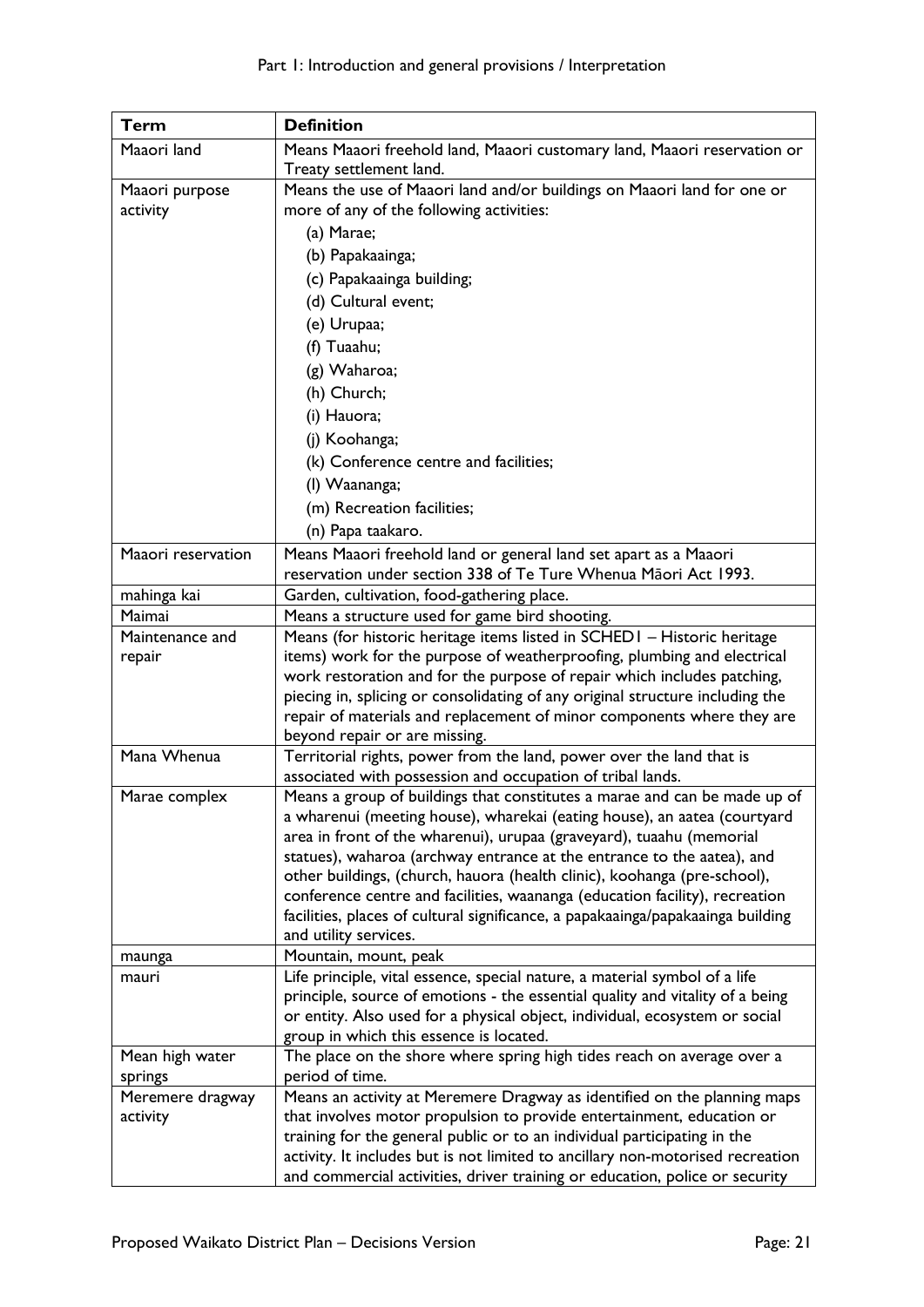| <b>Term</b>          | <b>Definition</b>                                                                                                                                   |
|----------------------|-----------------------------------------------------------------------------------------------------------------------------------------------------|
|                      | training, vehicle testing, and ancillary facilities such as club                                                                                    |
|                      | rooms/clubhouses, spectator stands, lighting and associated support                                                                                 |
|                      | structures, mechanical workshops and fuel storage and pumps.                                                                                        |
| Mine subsidence risk | Means an area identified on the planning maps, being an area which is                                                                               |
| area                 | currently at risk of surface subsidence as a result of historic underground<br>coal mining operations.                                              |
| Mineral              | Has the same meaning as in section 2 of the Crown Minerals Act 1991 (as                                                                             |
|                      | set out in the box below).                                                                                                                          |
|                      |                                                                                                                                                     |
|                      | Means a naturally-occurring inorganic substance beneath or at the                                                                                   |
|                      | surface of the earth, whether or not under water; and includes all                                                                                  |
|                      | metallic minerals, non-metallic minerals, fuel minerals, precious stones,                                                                           |
|                      | industrial rocks and building stones, and a prescribed substance within                                                                             |
|                      | the meaning of the Atomic Energy Act 1945.                                                                                                          |
|                      | For clarity, this term includes coal and aggregate.                                                                                                 |
| Minor infrastructure | Means any above-ground box-like structure or enclosure that is associated                                                                           |
| structure            | with infrastructure or that receives or transmits to or from any part of an                                                                         |
|                      | infrastructure network. It includes any or all of the following:                                                                                    |
|                      | (a) Electricity junction pillars;                                                                                                                   |
|                      | (b) Transformers;                                                                                                                                   |
|                      | (c) Switchgear;                                                                                                                                     |
|                      | (d) Gas infrastructure;                                                                                                                             |
|                      | (e) Telecommunications plinths and pillars;                                                                                                         |
|                      | (f) Water infrastructure;                                                                                                                           |
|                      | (g) Cabinetry for stormwater/wastewater networks;                                                                                                   |
|                      | (h) Electricity storage, and generators (less than 10m <sup>2</sup> in area and 2.5m                                                                |
|                      | in height); and                                                                                                                                     |
|                      | (i) Link pillars.                                                                                                                                   |
| Minor residential    | Means a self-contained residential unit that is ancillary to the principal                                                                          |
| unit                 | residential unit, and is held in common ownership with the principal                                                                                |
|                      | residential unit on the same site.                                                                                                                  |
| Minor upgrading      | Means an increase in the capacity, efficiency or security of existing<br>infrastructure where this utilises existing structures and networks and/or |
|                      | structures and networks of a similar scale and character.                                                                                           |
| Motor sport and      | Means, within the MSRZ - Motor sport and recreation zone, any day on                                                                                |
| recreation events    | which an activity occurs that is not a day-to-day activity. Motor sport and                                                                         |
|                      | recreation events are classified into the following categories:                                                                                     |
|                      | (a) Minor Event: <700 arrival vehicles per hour (vph) and <2,000 total<br>vehicles per day;                                                         |
|                      | (b) Medium Event: $701 - 1,300$ arrival vph or $2,100 - 3,500$ total<br>vehicles per day;                                                           |
|                      | (c) Major Event: 1,301 - 2,500 arrival vph or 5,001 total vehicles per<br>day;                                                                      |
|                      | (d) Extreme Event: 1801 - 2500 arrival vph or 5,001 - 8,000 total<br>vehicles per day.                                                              |
|                      | Where an event falls into two of the above categories due to different                                                                              |
|                      | arrival vph and total vehicles measurements, it will be classified as the<br>larger of the two categories.                                          |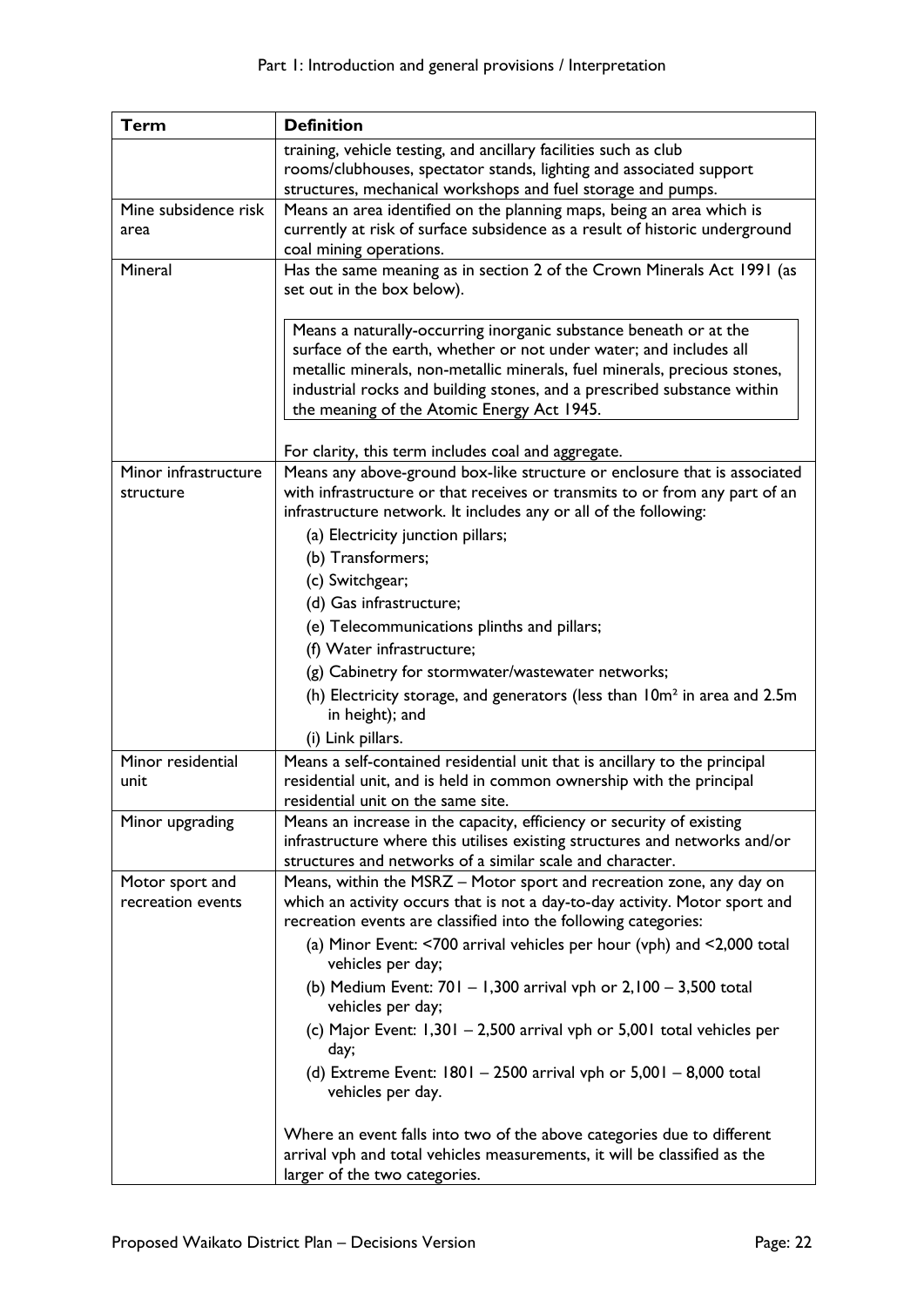| <b>Term</b>           | <b>Definition</b>                                                                                                                                                                                                                                                                         |
|-----------------------|-------------------------------------------------------------------------------------------------------------------------------------------------------------------------------------------------------------------------------------------------------------------------------------------|
| Motor sport and       | Means any buildings or structures in the MSRZ - Motor sport and                                                                                                                                                                                                                           |
| recreation facilities | recreation zone that support the development and operation of the                                                                                                                                                                                                                         |
|                       | Hampton Downs Motorsport Park and are associated with motor sport<br>and recreation activities and include:                                                                                                                                                                               |
|                       | (a) Race tracks, race pads and associated pit garages and support                                                                                                                                                                                                                         |
|                       | facilities;                                                                                                                                                                                                                                                                               |
|                       | (b) Race control, safety, emergency and media facilities;                                                                                                                                                                                                                                 |
|                       | (c) Corporate boxes and hospitality facilities;                                                                                                                                                                                                                                           |
|                       | (d) Restaurants, cafés, food and beverage and merchandising retail                                                                                                                                                                                                                        |
|                       | areas, administration buildings and facilities;                                                                                                                                                                                                                                           |
|                       | (e) General ticketing, toilet and ablution facilities;                                                                                                                                                                                                                                    |
|                       | (f) Industrial units, vehicle workshops and storage sheds;                                                                                                                                                                                                                                |
|                       | (g) Corporate showrooms and expo areas, including areas for the<br>display of racing-related memorabilia;                                                                                                                                                                                 |
|                       | (h) Residential accommodation and swimming pool and tennis court<br>facilities;                                                                                                                                                                                                           |
|                       | (i) A convention centre;                                                                                                                                                                                                                                                                  |
|                       | (j) Visitor accommodation, including a camping ground and hotel<br>accommodation;                                                                                                                                                                                                         |
|                       | (k) Parking and helipad facilities;                                                                                                                                                                                                                                                       |
|                       | (I) Driver training school inclusive of a skid pad;                                                                                                                                                                                                                                       |
|                       | (m) Spectator facilities including pedestrian access ways, tunnels,<br>overbridges, spectator viewing platforms and seating areas;                                                                                                                                                        |
|                       | (n) A jet sprint course;                                                                                                                                                                                                                                                                  |
|                       | (o) Go-kart track and drifting pads;                                                                                                                                                                                                                                                      |
|                       | (p) Accessory buildings, facilities and structures such as maintenance<br>and storage sheds, decks, shade cloths and storage containers for all<br>items listed above.                                                                                                                    |
| Motorised sport and   | Means a facility used for participating in, or viewing of, land-based motor                                                                                                                                                                                                               |
| recreation            | sports. It includes car, truck, go-kart and motorbike racing tracks and                                                                                                                                                                                                                   |
|                       | ancillary facilities such as club rooms/clubhouses, spectator stands, lighting<br>and associated support structures, mechanical workshops and fuel storage<br>and pumps. It excludes activities located within either the MSRZ - Motor<br>sport and recreation zone, or Meremere Dragway. |
| Motorised vehicle     | Means any motorised vehicle or vehicle (including a vehicle or motor                                                                                                                                                                                                                      |
| and vehicle           | vehicle as defined in section 2 of the Land Transport Act 1998). It                                                                                                                                                                                                                       |
|                       | excludes an immovable vehicle that is occupied by people on a permanent                                                                                                                                                                                                                   |
| Multi-unit            | or long-term basis.<br>Means multiple residential units or buildings, being attached or detached,                                                                                                                                                                                         |
| development           | which are planned and designed in an integrated in a and comprehensive                                                                                                                                                                                                                    |
|                       | manner, and achieve compatibility between all buildings on a single or                                                                                                                                                                                                                    |
|                       | multiple sites. It includes any of the following:                                                                                                                                                                                                                                         |
|                       | (a) An apartment building;                                                                                                                                                                                                                                                                |
|                       | (b) A duplex;                                                                                                                                                                                                                                                                             |
|                       | (c) Terraced housing; or                                                                                                                                                                                                                                                                  |
|                       | (d) Town houses.                                                                                                                                                                                                                                                                          |
|                       |                                                                                                                                                                                                                                                                                           |
|                       | It excludes:                                                                                                                                                                                                                                                                              |
|                       | (e) Retirement villages;                                                                                                                                                                                                                                                                  |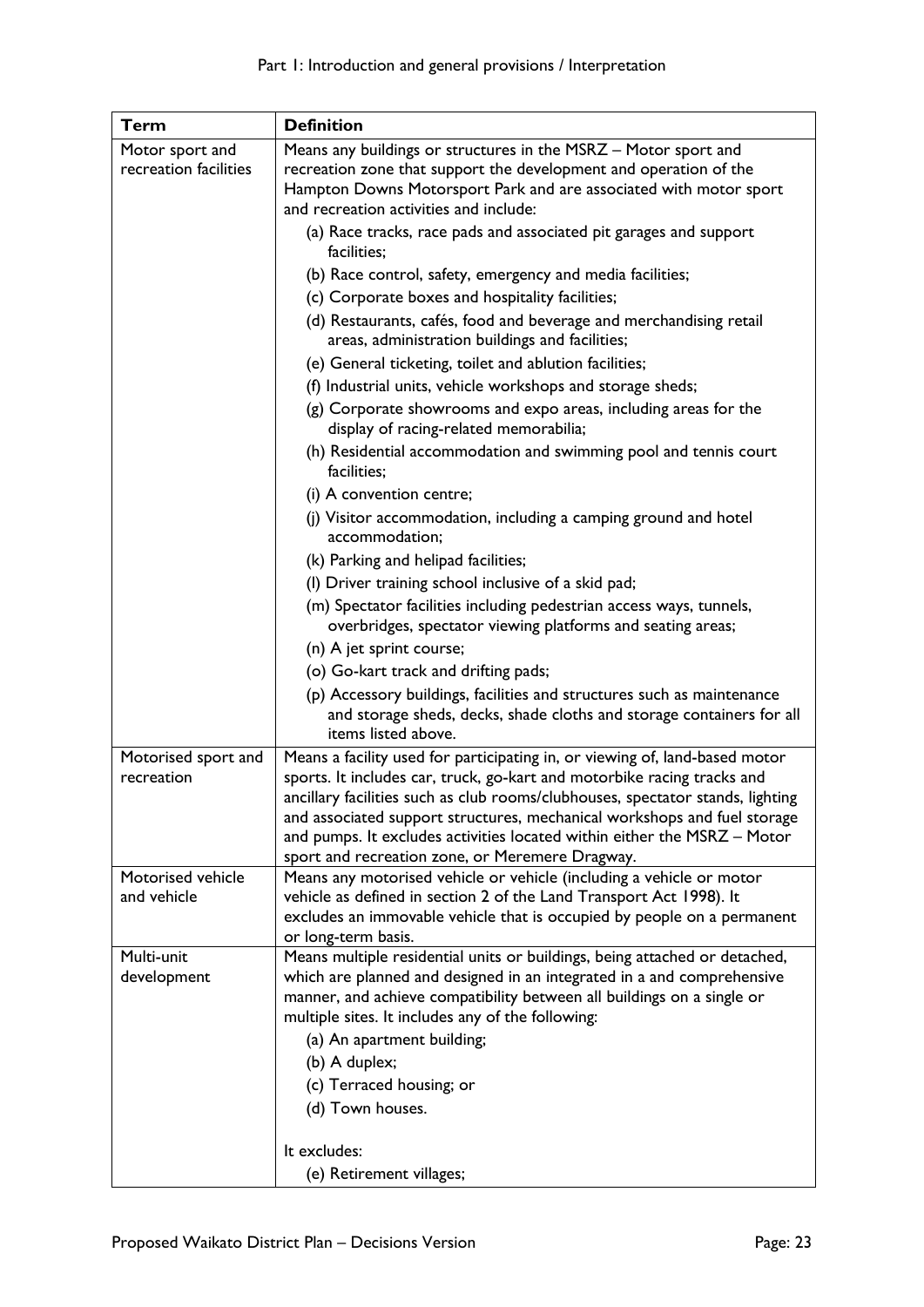| <b>Term</b>                                  | <b>Definition</b>                                                                                                                                                                                                                                                                                                                                                                                                                                                                                                                                                                                                                                                                                                                                                                                                                                            |
|----------------------------------------------|--------------------------------------------------------------------------------------------------------------------------------------------------------------------------------------------------------------------------------------------------------------------------------------------------------------------------------------------------------------------------------------------------------------------------------------------------------------------------------------------------------------------------------------------------------------------------------------------------------------------------------------------------------------------------------------------------------------------------------------------------------------------------------------------------------------------------------------------------------------|
|                                              | (f) Papakaainga housing development; or                                                                                                                                                                                                                                                                                                                                                                                                                                                                                                                                                                                                                                                                                                                                                                                                                      |
|                                              | (g) Papakaainga building.                                                                                                                                                                                                                                                                                                                                                                                                                                                                                                                                                                                                                                                                                                                                                                                                                                    |
| National grid                                | Has the same meaning as in the National Policy Statement on Electricity<br>Transmission (2008) (as set out in the box below).                                                                                                                                                                                                                                                                                                                                                                                                                                                                                                                                                                                                                                                                                                                                |
|                                              | Means the assets used or owned by Transpower NZ Limited.                                                                                                                                                                                                                                                                                                                                                                                                                                                                                                                                                                                                                                                                                                                                                                                                     |
| <b>National Grid</b><br>subdivision corridor | Means the area measured either side of the centre line of any above-<br>ground electricity transmission line as follows:<br>(a) 14m for the 110kV national grid lines on single poles;<br>(b) 32m for 110kV national grid lines on towers; and<br>(c) 37m for the 220kV transmission lines.                                                                                                                                                                                                                                                                                                                                                                                                                                                                                                                                                                  |
|                                              | The National Grid subdivision corridor does not apply to underground<br>cables or any transmission line (or sections of lines) that are designated by<br>Transpower. The measurement of setback distances from National Grid<br>lines shall be taken from the centre line of the transmission line and the<br>outer edge of any support structure. The centre line at any point is a<br>straight line between the centre points of the two support structures at<br>each end of the span.                                                                                                                                                                                                                                                                                                                                                                    |
| National Grid yard                           | Means the area located within:<br>(a) 12 metres in any direction from the visible outer edge of a national<br>grid support structure foundations; and<br>(b) 10 metres either side of the centre line of any above-ground 110kV<br>national grid line on single poles; and<br>(c) 12 metres either side of the centre line of any above-ground<br>national grid line on towers.<br>The National Grid yard does not apply to underground cables or any<br>transmission line (or sections of lines) that are designated by Transpower.<br>The measurement of setback distances from National Grid lines shall be<br>taken from the centre line of the transmission line and the outer edge of<br>any support structure. The centre line at any point is a straight line<br>between the centre points of the two support structures at each end of<br>the span. |
|                                              | Corridor<br>12m<br>12 <sub>m</sub><br>Yard A <sub>12m</sub><br>12m<br>12 <sub>m</sub><br>10 <sub>m</sub><br>12m<br>Not to scale<br><b>LEGEND</b>                                                                                                                                                                                                                                                                                                                                                                                                                                                                                                                                                                                                                                                                                                             |
|                                              | Centreline Single Pole File Pi Pole<br>Tower                                                                                                                                                                                                                                                                                                                                                                                                                                                                                                                                                                                                                                                                                                                                                                                                                 |
|                                              | Figure 2 - National Grid yard                                                                                                                                                                                                                                                                                                                                                                                                                                                                                                                                                                                                                                                                                                                                                                                                                                |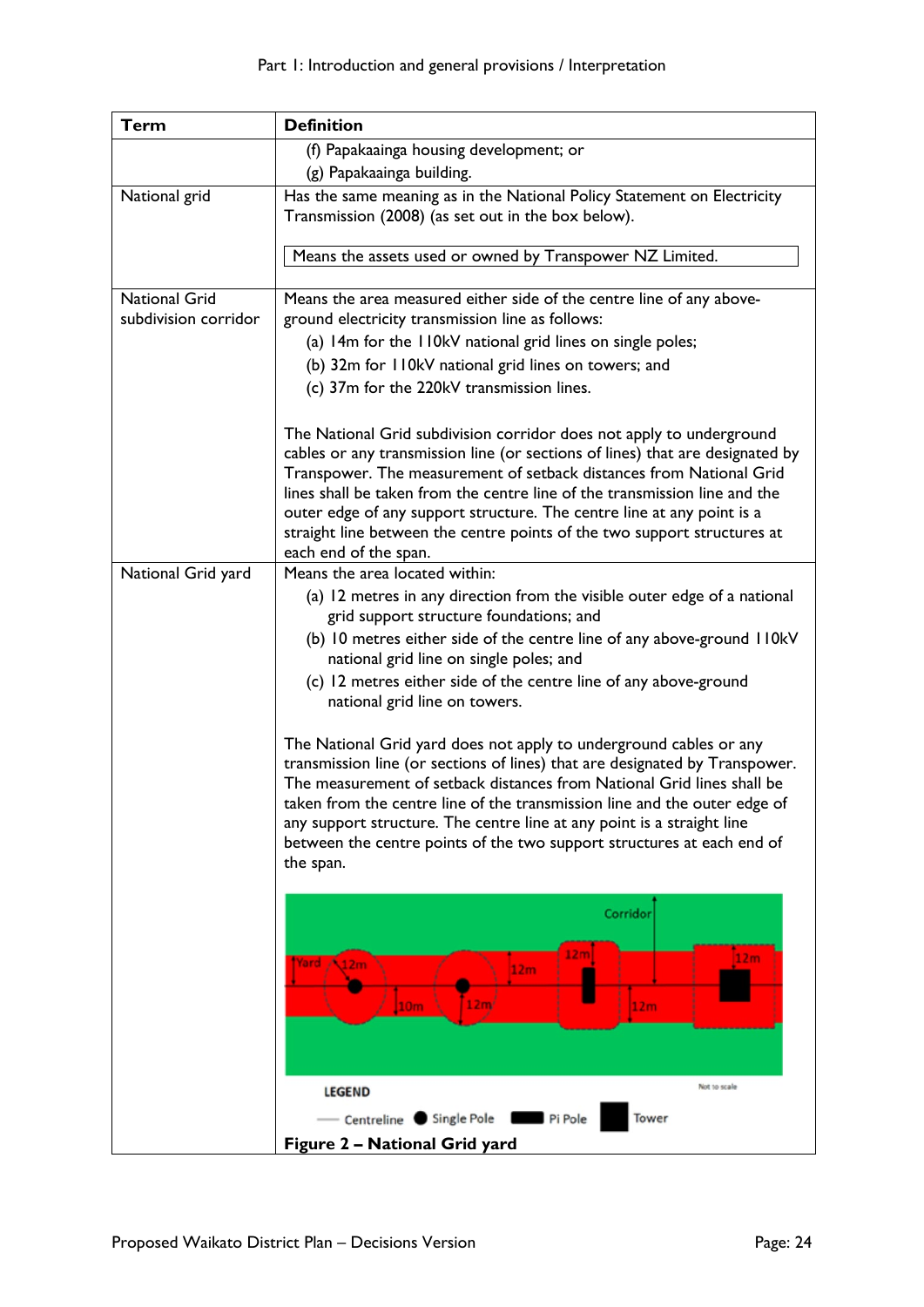| Term                        | <b>Definition</b>                                                                                                                                                                                                                                                                                                                                |
|-----------------------------|--------------------------------------------------------------------------------------------------------------------------------------------------------------------------------------------------------------------------------------------------------------------------------------------------------------------------------------------------|
| Natural hazard              | Has the same meaning as in section 2 of the Resource Management Act<br>1991 (as set out in the box below).                                                                                                                                                                                                                                       |
|                             | Means any atmospheric or earth or water related occurrence (including<br>earthquake, tsunami, erosion, volcanic and geothermal activity, landslip,<br>subsidence, sedimentation, wind, drought, fire, or flooding) the action of<br>which adversely affects or may adversely affect human life, property, or<br>other aspects of the environment |
| Neighbourhood<br>centre     | Means a grouping of commercial activities that services the day-to-day<br>needs of the local community and which are identified in structure plans.                                                                                                                                                                                              |
| Net floor area              | (a) Means the sum of any gross floor area; and<br>(b) Includes-<br>(i) Both freehold and leased areas; and                                                                                                                                                                                                                                       |
|                             | (ii) Any stock storage or preparation areas; but<br>(c) Excludes-                                                                                                                                                                                                                                                                                |
|                             | (i) Void areas such as liftwells and stair wells, including landing areas;<br>(ii) Shared corridors and mall common spaces;<br>(iii) Entrances, lobbies and plant areas within a building;<br>(iv) Open or roofed outdoor areas, and external balconies, decks,                                                                                  |
|                             | porches and terraces;<br>(v) Off street loading areas;                                                                                                                                                                                                                                                                                           |
|                             | (vi) Building service rooms;<br>(vii) Parking areas and basement areas used for parking, manoeuvring<br>and access; and                                                                                                                                                                                                                          |
|                             | (viii) Non-habitable floor spaces in rooftop structures.                                                                                                                                                                                                                                                                                         |
| Net site area               | Means the total area of the site, but excludes:                                                                                                                                                                                                                                                                                                  |
|                             | (a) Any part of the site that provides legal access to another site;                                                                                                                                                                                                                                                                             |
|                             | (b) Any part of a rear site that provides legal access to that site;                                                                                                                                                                                                                                                                             |
|                             | (c) Any part of the site subject to a designation that may be taken or<br>acquired under the Public Works Act 1981.                                                                                                                                                                                                                              |
| Network utility<br>operator | Has the same meaning as in s166 of the Resource Management Act 1991<br>(as set out in the box below).                                                                                                                                                                                                                                            |
|                             | Means a person who-                                                                                                                                                                                                                                                                                                                              |
|                             | (a) Undertakes or proposes to undertake the distribution or<br>transmission by pipeline of                                                                                                                                                                                                                                                       |
|                             | (b) Operates or proposes to operate a network for the purpose<br>of—                                                                                                                                                                                                                                                                             |
|                             | (i) Telecommunication as defined in section 5 of the<br>Telecommunications Act 2001; or                                                                                                                                                                                                                                                          |
|                             | (ii) Radio communication as defined in section $2(1)$ of the Radio<br>Communications Act 1989; or                                                                                                                                                                                                                                                |
|                             | (c) Is an electricity operator or electricity distributor as defined in<br>section 2 of the Electricity Act 1992 for the purpose of line<br>function services as defined in that section; or                                                                                                                                                     |
|                             | (d) Undertakes or proposes to undertake the distribution of water<br>for supply (including irrigation); or                                                                                                                                                                                                                                       |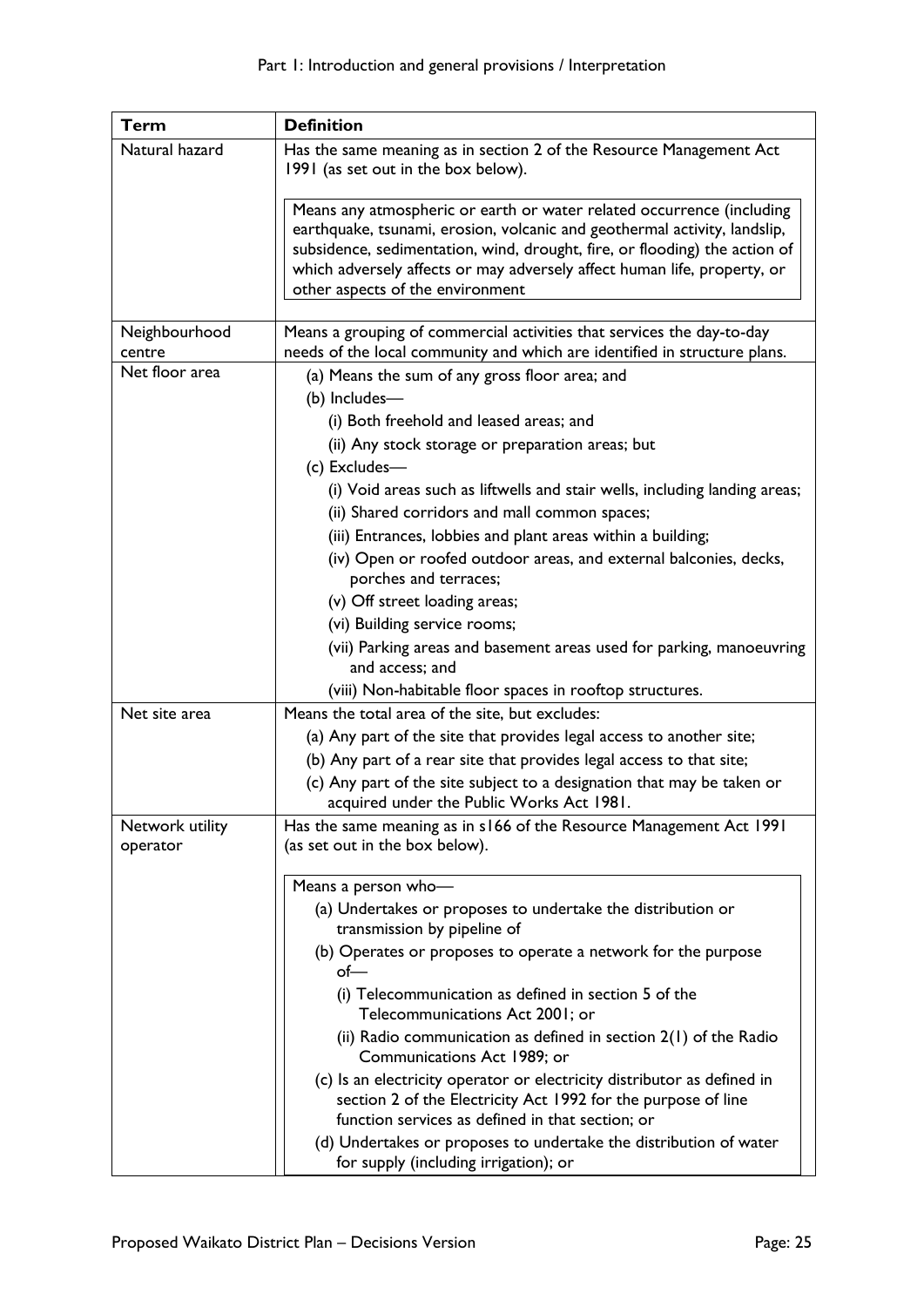| (e) Undertakes or proposes to undertake a drainage or sewerage<br>system; or<br>(f) Constructs, operates, or proposes to construct or operate, a<br>road or railway line; or<br>(g) Is an airport authority as defined by the Airport Authorities Act<br>1966 for the purposes of operating an airport as defined by that<br>Act; or<br>(h) Is a provider of any approach control service within the meaning |
|--------------------------------------------------------------------------------------------------------------------------------------------------------------------------------------------------------------------------------------------------------------------------------------------------------------------------------------------------------------------------------------------------------------|
|                                                                                                                                                                                                                                                                                                                                                                                                              |
|                                                                                                                                                                                                                                                                                                                                                                                                              |
|                                                                                                                                                                                                                                                                                                                                                                                                              |
|                                                                                                                                                                                                                                                                                                                                                                                                              |
|                                                                                                                                                                                                                                                                                                                                                                                                              |
| of the Civil Aviation Act 1990; or                                                                                                                                                                                                                                                                                                                                                                           |
| (i) Undertakes or proposes to undertake a project or work<br>prescribed as a network utility operation for the purposes of this<br>definition by regulations made under this Act,-                                                                                                                                                                                                                           |
| and the words network utility operation have a corresponding meaning.                                                                                                                                                                                                                                                                                                                                        |
| Prefix for a tribal group.<br>ngaati                                                                                                                                                                                                                                                                                                                                                                         |
| Has the same meaning as in section 2 of the Resource Management Act<br><b>Noise</b>                                                                                                                                                                                                                                                                                                                          |
| 1991 (as set out in the box below).                                                                                                                                                                                                                                                                                                                                                                          |
| includes vibration                                                                                                                                                                                                                                                                                                                                                                                           |
|                                                                                                                                                                                                                                                                                                                                                                                                              |
| Means any or all of the following:<br>Noise rating level                                                                                                                                                                                                                                                                                                                                                     |
| (a) Buildings used for residential activities, including boarding                                                                                                                                                                                                                                                                                                                                            |
| establishments,, retirement villages, papakaainga housing                                                                                                                                                                                                                                                                                                                                                    |
| development, visitor accommodation, and other buildings used for<br>residential accommodation but excluding camping grounds;                                                                                                                                                                                                                                                                                 |
| (b) Marae and marae complex;                                                                                                                                                                                                                                                                                                                                                                                 |
| (c) Hospitals;                                                                                                                                                                                                                                                                                                                                                                                               |
| (d) Teaching areas and sleeping rooms in an education facility;                                                                                                                                                                                                                                                                                                                                              |
| (e) Places of assembly.                                                                                                                                                                                                                                                                                                                                                                                      |
| Non-custodial<br>Means the use of land and buildings for the provision of training, education                                                                                                                                                                                                                                                                                                                |
| and reintegration activities and programmes undertaken by, or on behalf<br>rehabilitation activity                                                                                                                                                                                                                                                                                                           |
| of, Ara Poutama Aotearoa - The Department of Corrections.                                                                                                                                                                                                                                                                                                                                                    |
| Non-habitable<br>Means a building that does not contain any habitable rooms.                                                                                                                                                                                                                                                                                                                                 |
| building                                                                                                                                                                                                                                                                                                                                                                                                     |
| Means a line 20 metres from any side of a residential unit or other building<br>Notional boundary                                                                                                                                                                                                                                                                                                            |
| used for a noise sensitive activity, or the legal boundary where this is                                                                                                                                                                                                                                                                                                                                     |
| closer to such a building.                                                                                                                                                                                                                                                                                                                                                                                   |
| Office<br>Means premises used for an administrative or professional services where                                                                                                                                                                                                                                                                                                                           |
| people work, for example accounting or legal services.                                                                                                                                                                                                                                                                                                                                                       |
| Means all signs required or provided for under any statute or regulation, or<br>Official sign                                                                                                                                                                                                                                                                                                                |
| are otherwise related to aspects of public safety.                                                                                                                                                                                                                                                                                                                                                           |
| Means the construction and use of facilities and/or infrastructure to assist<br><b>Operational facilities</b>                                                                                                                                                                                                                                                                                                |
| (Kimihia Lakes)<br>in the day to day operation of the KLZ - Kimihia lakes zone, including but                                                                                                                                                                                                                                                                                                                |
| not limited to carparking, internal access, ticketing offices, storage and                                                                                                                                                                                                                                                                                                                                   |
| maintenance sheds, ablution facilities, and helipads.                                                                                                                                                                                                                                                                                                                                                        |
| Operational need<br>Means the need for a proposal or activity to traverse, locate or operate in<br>a particular environment because of technical or operational characteristics                                                                                                                                                                                                                              |
| or constraints.                                                                                                                                                                                                                                                                                                                                                                                              |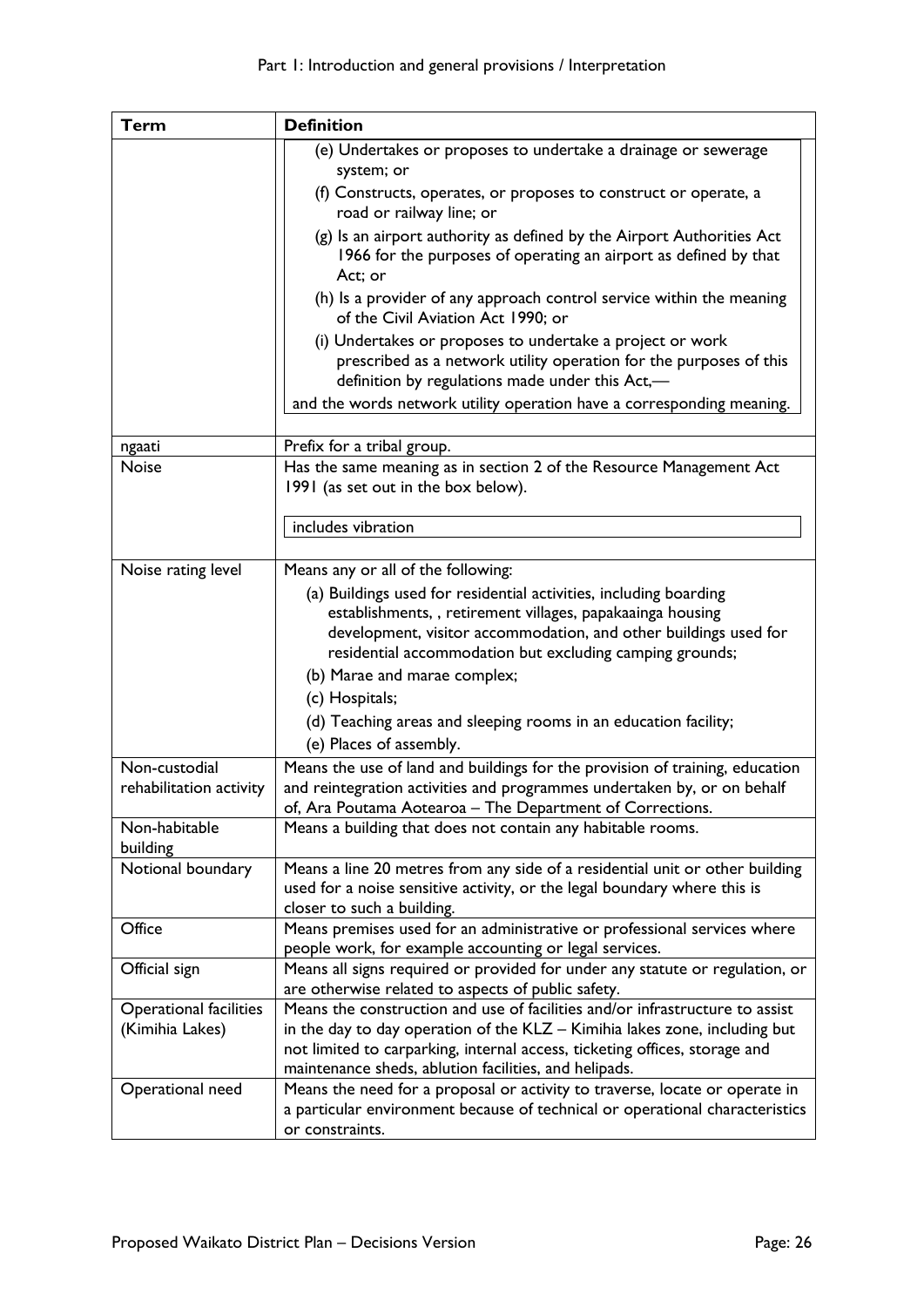| Term                                         | <b>Definition</b>                                                                                                                                                                                                                                                                       |
|----------------------------------------------|-----------------------------------------------------------------------------------------------------------------------------------------------------------------------------------------------------------------------------------------------------------------------------------------|
| Outdoor education                            | Means in the KLZ - Kimihia lakes zone, land or buildings used for the                                                                                                                                                                                                                   |
| (Kimihia Lakes)                              | formal or informal education or training and includes (but is not limited to)<br>confidence courses.                                                                                                                                                                                    |
| Outdoor living space                         | Means an area of open space for the use of the occupants of the residential<br>unit or units to which the space is allocated.                                                                                                                                                           |
| <b>Outstanding Natural</b><br>Character Area | Means an area identified as an Outstanding Natural Character Area on the<br>planning maps and as described in SCHED4 - Natural character areas.                                                                                                                                         |
| <b>Outstanding Natural</b><br>Feature        | Means a feature identified as an Outstanding Natural Feature on the<br>planning maps and as described in SCHED5 - Outstanding natural features<br>and landscapes.                                                                                                                       |
| <b>Outstanding Natural</b><br>Landscape      | Means a landscape identified as an Outstanding Natural Landscape on the<br>planning maps and as described in SCHED5 - Outstanding natural features<br>and landscapes.                                                                                                                   |
| Overland flow path                           | Means a route taken by stormwater runoff not captured in a reticulated or<br>natural stormwater system. It includes a primary or secondary stormwater<br>flow path.                                                                                                                     |
| paa                                          | Fortified village, fort, stockade, screen, blockade, city (especially a fortified<br>one) and includes a living village that encompasses a marae complex.                                                                                                                               |
| paa tuna                                     | Eel weir, weir for catching eels.                                                                                                                                                                                                                                                       |
| papakaainga                                  | Original home, home base, village, communal living.                                                                                                                                                                                                                                     |
| Papakaainga building                         | Means in relation to papakaainga, a building for communal use. It may<br>include centralised facilities such as food preparation, dining, conference,<br>cultural facilities, sanitary facilities, and accommodation.                                                                   |
| Papakaainga housing<br>development           | Means a comprehensive residential development for a Tangata Whenua<br>group or organisation residing in the Waikato district to support<br>traditional Maaori cultural living on Maaori land for members of the iwi<br>group or organisation.                                           |
| Plant nursery<br>(Hopuhopu)                  | Means the use of land and/or buildings for the propagation, display, storage<br>and wholesale sale of plants where production is not dependent on the<br>soils of the site, and may include ancillary offices, and ancillary buildings<br>such as sheds, glasshouses, and shade houses. |
| Plantation forestry                          | Has the meaning in the Resource Management (National Environmental<br>Standards for Plantation Forestry) Regulations 2017.                                                                                                                                                              |
| poukai                                       | An annual series of visits by the Maaori king to Kiingitanga marae around<br>and beyond the Waikato region that involve discussions of matters of<br>importance and sharing of food.                                                                                                    |
| Primary production                           | Means:                                                                                                                                                                                                                                                                                  |
|                                              | (a) Any aquaculture, agricultural, pastoral, horticultural, mining,<br>quarrying or forestry activities; and                                                                                                                                                                            |
|                                              | (b) Includes initial processing, as an ancillary activity, of commodities<br>that result from the listed activities in a);                                                                                                                                                              |
|                                              | (c) Includes any land and buildings used for the production of the<br>commodities from a) and used for the initial processing of the<br>commodities in b); but                                                                                                                          |
|                                              | (d) Excludes further processing of those commodities into a different<br>product.                                                                                                                                                                                                       |
| Principal living area                        | An area or room within a residential unit which is designed to function as<br>the primary internal living space for occupants of that residential unit.                                                                                                                                 |
| Produce stall                                | Means any land, building or part of any building that is used for the sale of<br>farm and garden produce grown or produced on the site on which the<br>produce stall is sited, or grown or produced on a site owned or leased by                                                        |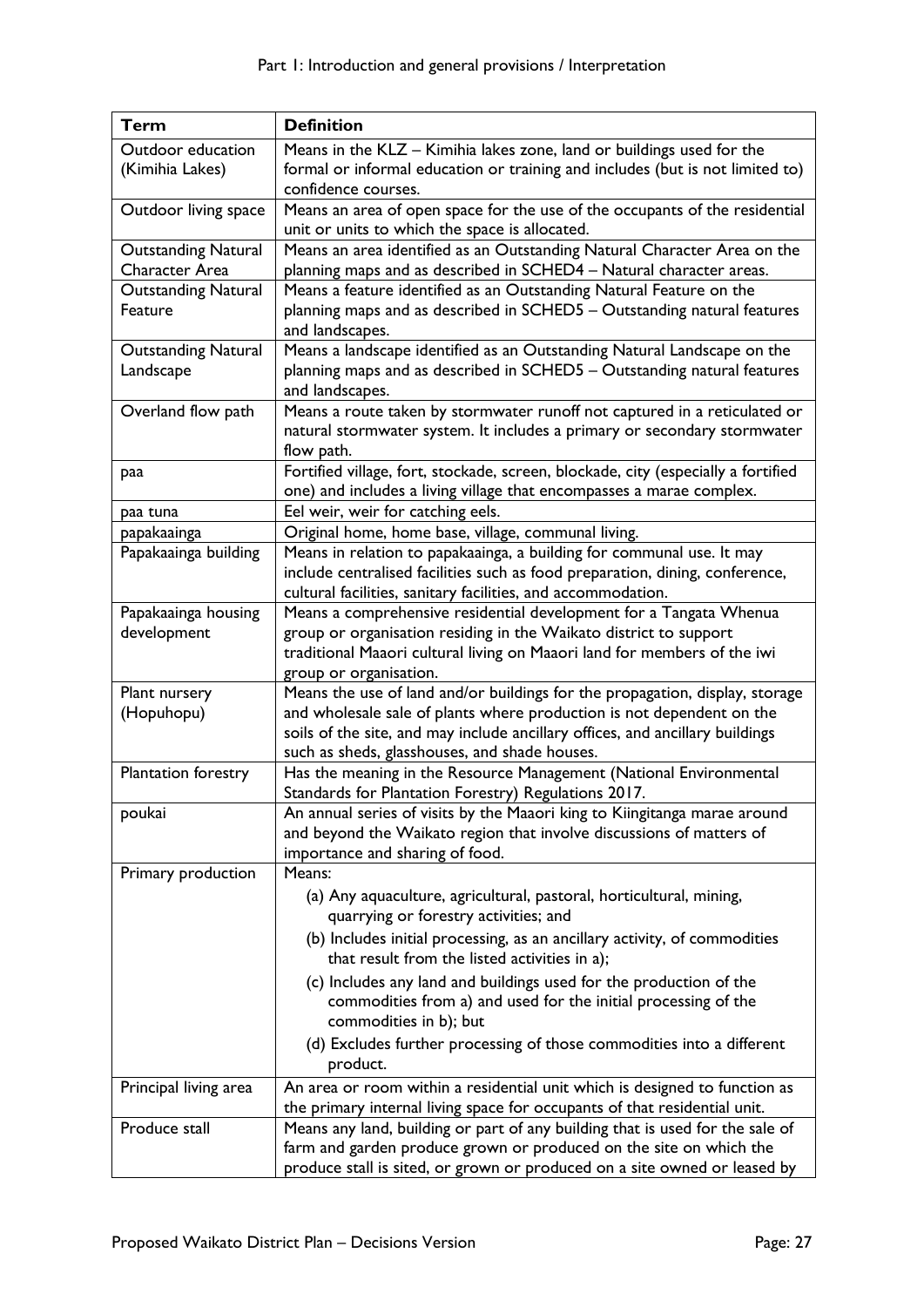| <b>Term</b>                            | <b>Definition</b>                                                                                                                                                                                                        |
|----------------------------------------|--------------------------------------------------------------------------------------------------------------------------------------------------------------------------------------------------------------------------|
|                                        | the same landowner. It includes the use of a trailer, handcart, barrow or                                                                                                                                                |
|                                        | similar structure, whether temporary or permanent. Weighing and                                                                                                                                                          |
|                                        | packaging is part of the activity of a produce stall.                                                                                                                                                                    |
| Prospecting                            | Has the same meaning given in the Crown Minerals Act 1991 (as set out in<br>the box below).                                                                                                                              |
|                                        | (a) Means any activity undertaken for the purpose of identifying land<br>likely to contain mineral deposits or occurrences; and                                                                                          |
|                                        | (b) Includes the following activities:                                                                                                                                                                                   |
|                                        | (i) Geological, geochemical, and geophysical surveying:                                                                                                                                                                  |
|                                        | (ii) Aerial surveying:                                                                                                                                                                                                   |
|                                        | (iii) Taking samples by hand or hand held methods:                                                                                                                                                                       |
|                                        | (iv) Taking small samples offshore by low-impact mechanical<br>methods                                                                                                                                                   |
|                                        |                                                                                                                                                                                                                          |
| Public amenity                         | Means facilities continuously offered to the general public for their use with<br>or without charge. It includes restrooms, information displays, shelters,<br>drinking fountains, outdoor seating or viewing platforms. |
| Public transport                       | Means a location or area used for the permanent removal and extraction                                                                                                                                                   |
| facility                               | of aggregates (clay, silt, rock or sand). It includes the area of aggregate                                                                                                                                              |
|                                        | resource and surrounding land associated with the operation of a quarry                                                                                                                                                  |
|                                        | and which is used for quarrying activities.                                                                                                                                                                              |
| Puritia ngaa taonga<br>tuku iho a ngaa | Keep the treasures handed down by the ancestors as a precious legacy for<br>the future generations in Aotearoa New Zealand.                                                                                              |
| tuupuna hei tiki huia                  |                                                                                                                                                                                                                          |
| maa ngaa uri                           |                                                                                                                                                                                                                          |
| whakatupu ao                           |                                                                                                                                                                                                                          |
| Aotearoa.                              |                                                                                                                                                                                                                          |
|                                        |                                                                                                                                                                                                                          |
| Tooku awa koiora<br>me oona pikonga he | The river of life, each curve more beautiful than the last, a treasure for<br>future generations.                                                                                                                        |
| kura tangihia o te                     |                                                                                                                                                                                                                          |
| maataamuri.                            |                                                                                                                                                                                                                          |
| Quarry                                 | Means a location or area used for the permanent removal and extraction                                                                                                                                                   |
|                                        | of aggregates (clay, silt, rock or sand). It includes the area of aggregate                                                                                                                                              |
|                                        | resource and surrounding land associated with the operation of a quarry                                                                                                                                                  |
| Quarrying activities                   | and which is used for quarrying activities.<br>Means the extraction, processing (including crushing, screening, washing,                                                                                                 |
|                                        | and blending), transport, storage, sale and recycling of aggregates (clay, silt,                                                                                                                                         |
|                                        | rock, sand), the deposition of overburden material, rehabilitation,                                                                                                                                                      |
|                                        | landscaping and cleanfilling of the quarry, and the use of land and accessory                                                                                                                                            |
|                                        | buildings for offices, workshops and car parking areas associated with the                                                                                                                                               |
|                                        | operation of the quarry.                                                                                                                                                                                                 |
| Radioactive material                   | Has the same meaning as in section 5 of the Radiation Safety Act 2016 (as                                                                                                                                                |
|                                        | set out in the box below).                                                                                                                                                                                               |
|                                        | Means any material that spontaneously emits ionising radiation,                                                                                                                                                          |
|                                        | including any naturally occurring radioactive material or nuclear                                                                                                                                                        |
|                                        | material.                                                                                                                                                                                                                |
|                                        |                                                                                                                                                                                                                          |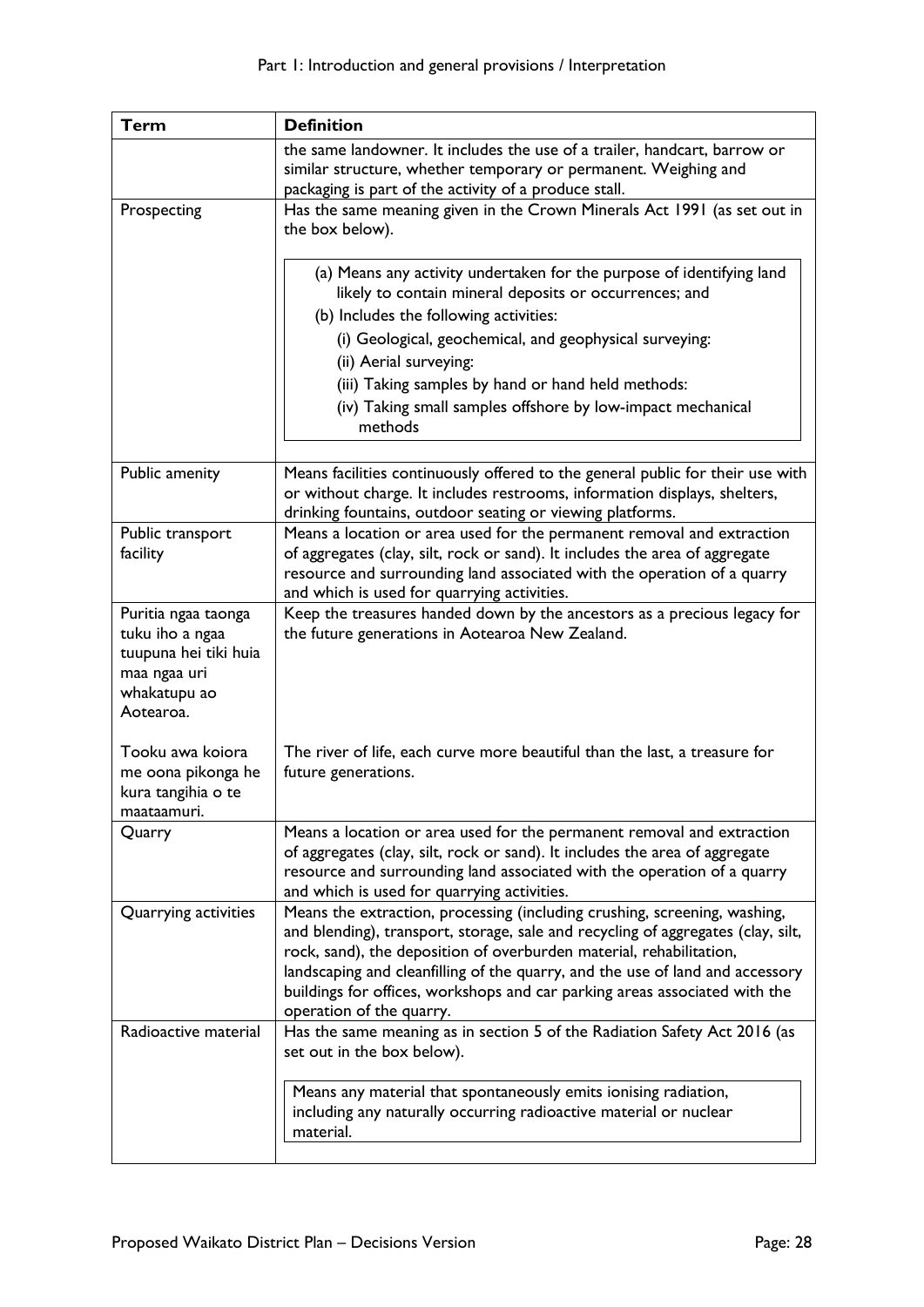| <b>Term</b>                   | <b>Definition</b>                                                                                                                                  |
|-------------------------------|----------------------------------------------------------------------------------------------------------------------------------------------------|
| Raglan urban area             | Means all land within the COMZ - Commercial zone, TCZ - Town centre                                                                                |
|                               | zone, GRZ - General residential zone and MRZ - Medium density                                                                                      |
|                               | residential zone in Raglan township, but excludes the RPZ - Rangitahi                                                                              |
|                               | Peninsula Zone.                                                                                                                                    |
| Rail activities               | Rail activities, as defined in the Land Transport Management Act 2003,                                                                             |
|                               | within the rail corridor shall have the same meaning and activity status as<br>road network activities within the road.                            |
| rangatira                     | Chief (male or female), and therefore a person in authority.                                                                                       |
| rangatiratanga                | Chieftainship, right to exercise authority, chiefly autonomy, chiefly                                                                              |
|                               | authority, ownership, leadership of a social group, domain of the rangatira,                                                                       |
|                               | noble birth, attributes of a chief.                                                                                                                |
| Rangitahi                     | Means within the Rangitahi area, one or any combination of the following                                                                           |
| commercial activity           | activities:                                                                                                                                        |
|                               | (a) The sale, distribution or supply of goods and services;                                                                                        |
|                               | (b) Healthcare facilities;                                                                                                                         |
|                               | (c) Repair services;                                                                                                                               |
|                               | (d) Sports and recreation equipment manufacture and sales.                                                                                         |
| Rangitahi integrated          | Means development in the locations shown on Development Outcomes                                                                                   |
| development                   | Plan 5 of the Rangitahi Peninsula Structure Plan, comprising multiple                                                                              |
|                               | residential units which are planned and designed in an integrated and                                                                              |
|                               | comprehensive manner and achieve compatibility between all buildings on a                                                                          |
|                               | single site or multiple sites. A Rangitahi Integrated Development may also                                                                         |
|                               | include a Rangitahi commercial activity. Residential activities within a                                                                           |
|                               | Rangitahi Integrated Development may include duplexes and apartments.                                                                              |
| raupatu<br>Real estate header | Conquest, confiscation.                                                                                                                            |
| sign                          | A sign intended to direct people to a site which is for sale or lease (often<br>on a low-volume road).                                             |
| Real estate sign              | Means a real estate sign that advertises a property or business for sale,                                                                          |
|                               | lease, or rent.                                                                                                                                    |
| <b>Record of Title</b>        | Means a record of title issued under section 12 of the Land Transfer Act                                                                           |
|                               | 2017. It includes concurrent records of title issued for the same parcel of                                                                        |
|                               | land (for example for a lease, or undivided share in the land) as if only one                                                                      |
|                               | record of title had been issued.                                                                                                                   |
| Recreation activity           | Means any non-motorised indoor or outdoor passive or active leisure,                                                                               |
| and facilities (Kimihia       | sports, games or recreational pursuits and buildings in the KLZ - Kimihia                                                                          |
| Lakes)                        | Lakes zone for participants and/or spectators, whether or not they are<br>undertaken for profit or reward or for which no charge is made, and must |
|                               | include such activities on or in water or land, or in the air and includes but                                                                     |
|                               | is not limited to:                                                                                                                                 |
|                               | (a) Walking, running and cycling tracks;                                                                                                           |
|                               | (b) Training or education;                                                                                                                         |
|                               | (c) Club Days and practise activities;                                                                                                             |
|                               | (d) Outdoor skate parks and playgrounds;                                                                                                           |
|                               | (e) Informal Recreation;                                                                                                                           |
|                               | (f) Outdoor Pursuits.                                                                                                                              |
| Regionally significant        | Means an industry which is identified in regional or district plans as a                                                                           |
| industry                      | regionally significant industry, or which is demonstrated to have socio-                                                                           |
|                               | economic or cultural benefits that are significant at a regional or national                                                                       |
|                               | scale.                                                                                                                                             |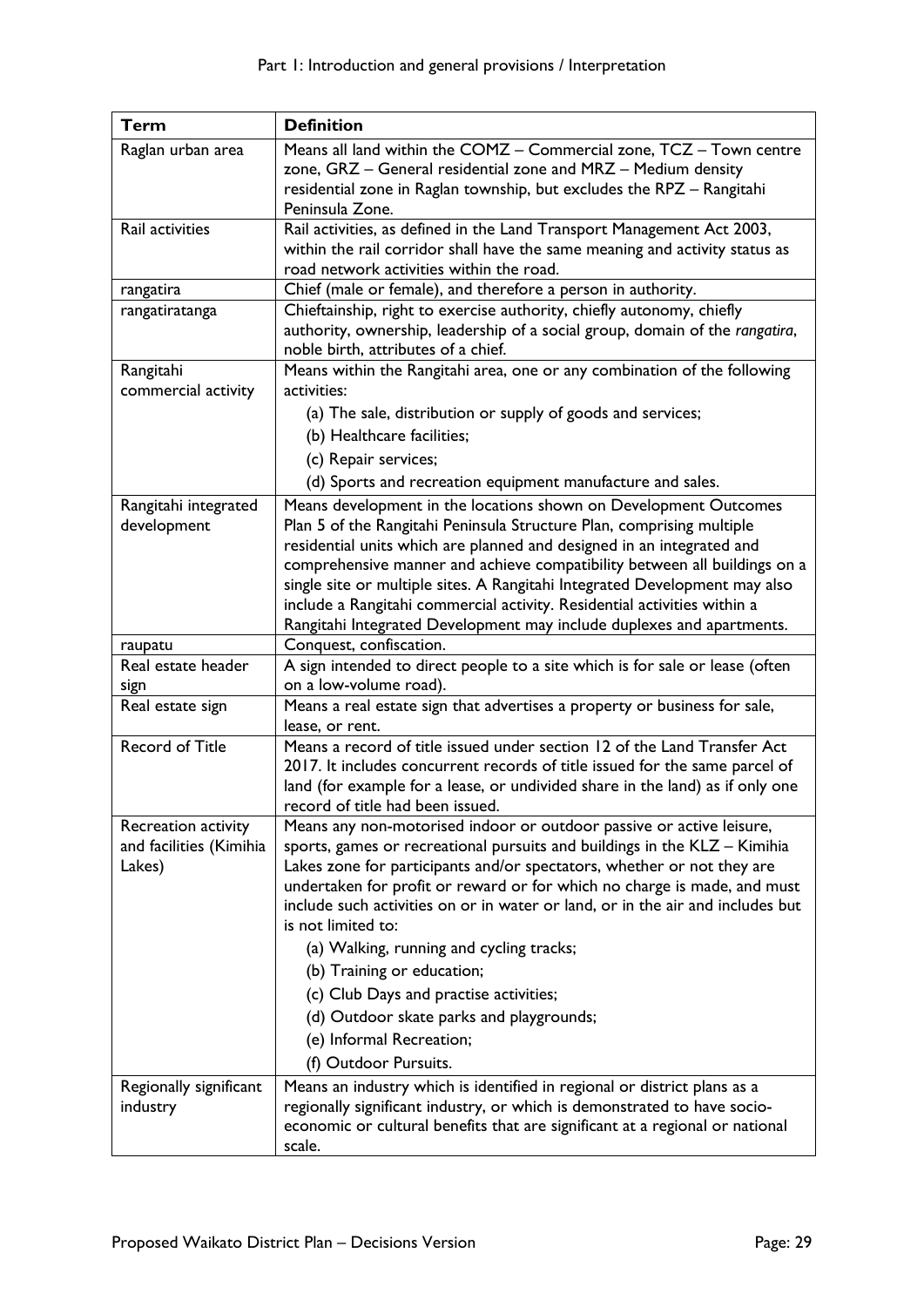| Term                                              | <b>Definition</b>                                                                                                                                                                                                                                                                                                                                                                                                             |
|---------------------------------------------------|-------------------------------------------------------------------------------------------------------------------------------------------------------------------------------------------------------------------------------------------------------------------------------------------------------------------------------------------------------------------------------------------------------------------------------|
| Regionally significant                            | Includes, but is not limited to:                                                                                                                                                                                                                                                                                                                                                                                              |
| infrastructure                                    | (a) Pipelines for the distribution or transmission of natural or                                                                                                                                                                                                                                                                                                                                                              |
|                                                   | manufactured gas or petroleum;                                                                                                                                                                                                                                                                                                                                                                                                |
|                                                   | (b) Infrastructure required to permit telecommunications as defined in<br>the Telecommunications Act 2001;                                                                                                                                                                                                                                                                                                                    |
|                                                   | (c) Radio apparatus as defined in section $2(1)$ of the Radio<br><b>Communications Act 1989;</b>                                                                                                                                                                                                                                                                                                                              |
|                                                   | (d) The national electricity grid, as defined by the Electricity Industry<br>Act 2010;                                                                                                                                                                                                                                                                                                                                        |
|                                                   | (e) A network (as defined in the Electricity Industry Act 2010);                                                                                                                                                                                                                                                                                                                                                              |
|                                                   | (f) Infrastructure for the generation and/ or conveyance of electricity<br>that is fed into the national grid or a network (as defined in the<br>Electricity Industry Act 2010);                                                                                                                                                                                                                                              |
|                                                   | (g) Significant transport corridors as defined in Map 6.1 and 6.1 A of the<br>Waikato Regional Policy Statement;                                                                                                                                                                                                                                                                                                              |
|                                                   | (h) Lifeline utilities, as defined in the Civil Defence and Emergency<br>Management Act 2002, and their associated essential infrastructure<br>and services;                                                                                                                                                                                                                                                                  |
|                                                   | (i) Municipal wastewater treatment plants, water supply treatment<br>plants and bulk water supply, wastewater conveyance and storage<br>systems and, municipal supply;                                                                                                                                                                                                                                                        |
|                                                   | (j) Dams (including Mangatangi and Mangatawhiri water supply dams)<br>and ancillary infrastructure;                                                                                                                                                                                                                                                                                                                           |
|                                                   | (k) Flood and drainage infrastructure managed by Waikato Regional<br>Council; and                                                                                                                                                                                                                                                                                                                                             |
|                                                   | (I) Hamilton International Airport                                                                                                                                                                                                                                                                                                                                                                                            |
| Renewable<br>electricity generation<br>activities | Has the same meaning as in the National Policy Statement for Renewable<br>Electricity Generation 2011 (as set out in the box below).                                                                                                                                                                                                                                                                                          |
|                                                   | Means the construction, operation and maintenance of structures<br>associated with renewable electricity generation. This includes small and<br>community-scale distributed renewable generation activities and the<br>system of electricity conveyance required to convey electricity to the<br>distribution network and/or the national grid and electricity storage<br>technologies associated with renewable electricity. |
| Research and                                      | Means activities to monitor and measure solar, wind, hydroelectricity or                                                                                                                                                                                                                                                                                                                                                      |
| exploratory-scale                                 | geothermal energy sources for potential renewable electricity generation                                                                                                                                                                                                                                                                                                                                                      |
| investigations for                                | activities.                                                                                                                                                                                                                                                                                                                                                                                                                   |
| renewable electricity                             |                                                                                                                                                                                                                                                                                                                                                                                                                               |
| Reservoir                                         | Means a structure (above or below ground) used to store water for<br>municipal supply or firefighting. It excludes rainwater tanks that supply a<br>single site.                                                                                                                                                                                                                                                              |
| Residential activity                              | Means the use of land and building(s) for people's living accommodation.                                                                                                                                                                                                                                                                                                                                                      |
| Residential unit                                  | Means a building(s) or part of a building that is used for a residential activity<br>exclusively by one household, and must include sleeping, cooking, bathing<br>and toilet facilities.                                                                                                                                                                                                                                      |
| Residual risk                                     | Means the level of risk that remains after taking risk control measures.                                                                                                                                                                                                                                                                                                                                                      |
| Retirement village                                | Means a managed comprehensive residential complex or facilities used to<br>provide residential accommodation for people who are retired and any                                                                                                                                                                                                                                                                               |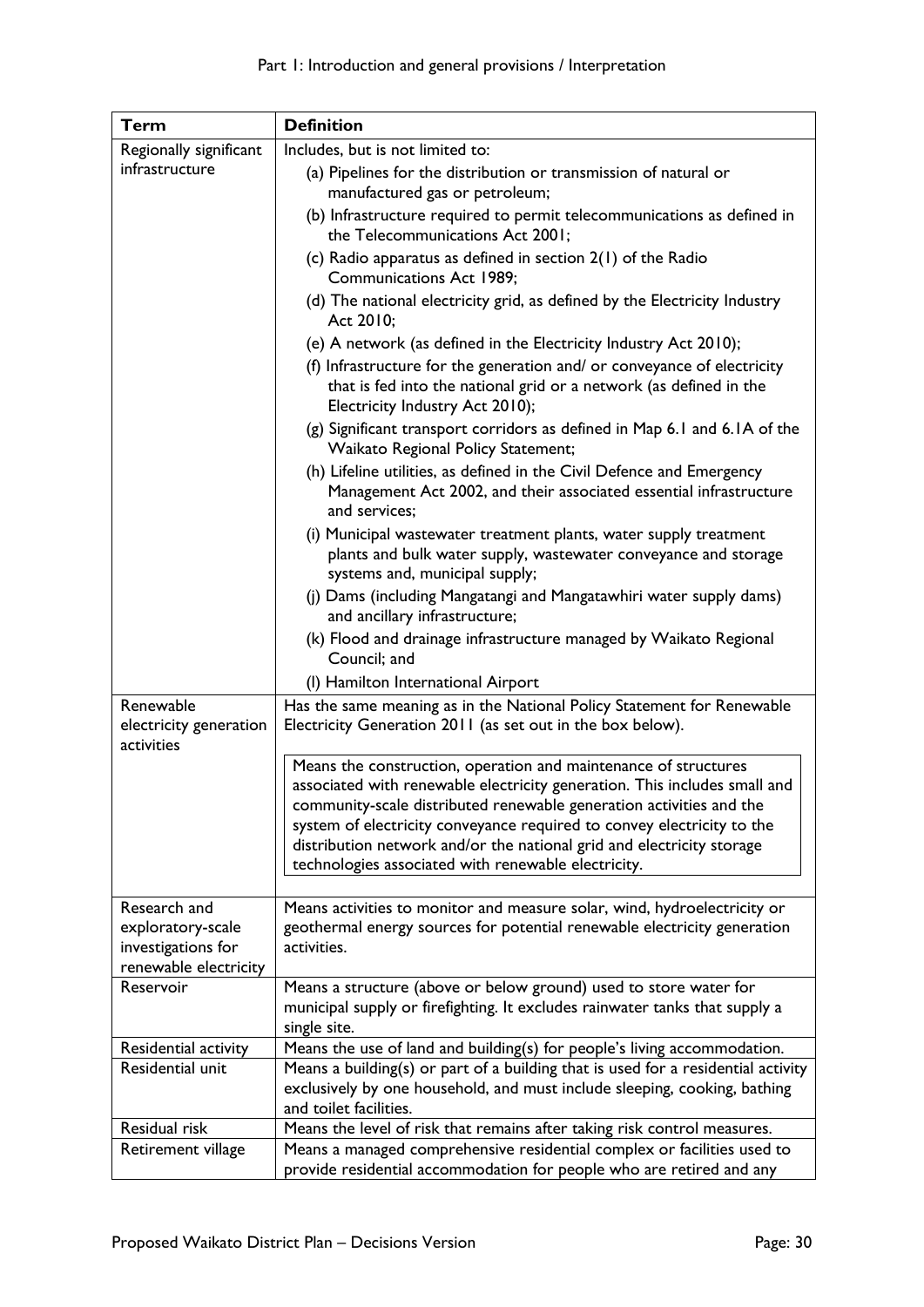| <b>Term</b>     | <b>Definition</b>                                                                                                                                                                                                                                                                                                                                                                                                                                                                                                |
|-----------------|------------------------------------------------------------------------------------------------------------------------------------------------------------------------------------------------------------------------------------------------------------------------------------------------------------------------------------------------------------------------------------------------------------------------------------------------------------------------------------------------------------------|
|                 | spouses or partners of such people. It may also include any of the following<br>for residents within the complex: recreation, leisure, supported residential<br>care, welfare and medical facilities (inclusive of hospital care) and other<br>non-residential activities.                                                                                                                                                                                                                                       |
| <b>Risk</b>     | Means in respect of any hazardous substance, represents the likelihood of<br>specified consequences of a specific event (for example, an explosion, a fire<br>or a toxic release) on people, ecosystems or the built environment.                                                                                                                                                                                                                                                                                |
| Risk assessment | Means the overall process of risk identification, risk analysis and risk<br>evaluation.                                                                                                                                                                                                                                                                                                                                                                                                                          |
| River           | Has the same meaning as in section 2 of the Resource Management Aact<br>1991 (as set out in the box below).                                                                                                                                                                                                                                                                                                                                                                                                      |
|                 | Means a continually or intermittently flowing body of fresh water, and<br>includes a stream and modified watercourse; but does not include any<br>artificial watercourse (including an irrigation canal, water supply race,<br>canal for the supply of water for electricity power generation, and farm<br>drainage canal).                                                                                                                                                                                      |
| Road            | Has the same meaning as in section 2 of the Resource Management Act<br>1991 (as set out in the box below).                                                                                                                                                                                                                                                                                                                                                                                                       |
|                 | Has the same meaning as in section 315 of the Local Government Act<br>1974; and includes a motorway as defined in section $2(1)$ of the<br>Government Roading Powers Act 1989 Section 315 of the Local<br>Government Act 1974 road definition: road means the whole of any<br>land which is within a district, and which-<br>(a) immediately before the commencement of this Part was a road<br>or street or public highway; or<br>(b) immediately before the inclusion of any area in the district was a        |
|                 | public highway within that area; or<br>(c) is laid out by the council as a road or street after the<br>commencement of this Part; or                                                                                                                                                                                                                                                                                                                                                                             |
|                 | (d) is vested in the council for the purpose of a road as shown on a<br>deposited survey plan; or                                                                                                                                                                                                                                                                                                                                                                                                                |
|                 | (e) is vested in the council as a road or street pursuant to any other<br>enactment;-<br>(f) and includes-                                                                                                                                                                                                                                                                                                                                                                                                       |
|                 | (g) except where elsewhere provided in this Part, any access way or<br>service lane which before the commencement of this Part was<br>under the control of any council or is laid out or constructed by<br>or vested in any council as an access way or service lane or is<br>declared by the Minister of Works and Development as an access<br>way or service lane after the commencement of this Part or is<br>declared by the Minister of Lands as an access way or service<br>lane on or after I April 1988: |
|                 | (h) every square or place intended for use of the public generally,<br>and every bridge, culvert, drain, ford, gate, building, or other<br>thing belonging thereto or lying upon the line or within the limits<br>thereof;-                                                                                                                                                                                                                                                                                      |
|                 | but, except as provided in the Public Works Act 1981 or in any<br>regulations under that Act, does not include a motorway within                                                                                                                                                                                                                                                                                                                                                                                 |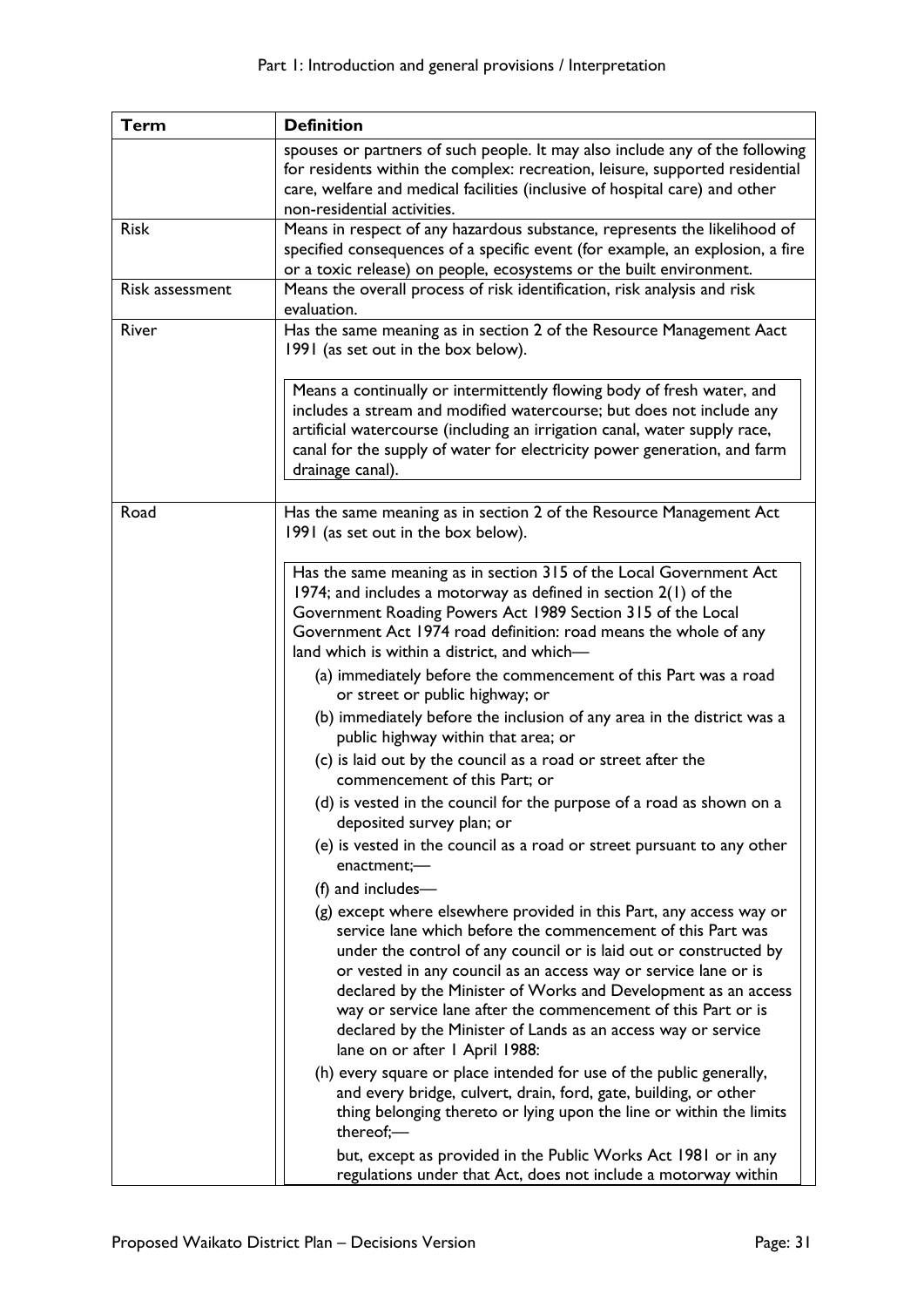| <b>Term</b>                | <b>Definition</b>                                                                                                                                                                                                                                                                                                                         |
|----------------------------|-------------------------------------------------------------------------------------------------------------------------------------------------------------------------------------------------------------------------------------------------------------------------------------------------------------------------------------------|
|                            | the meaning of that Act or the Government Roading Powers Act<br>1989                                                                                                                                                                                                                                                                      |
|                            | Section 2(1) of the Government Roading Powers Act 1989<br>motorway definition motorway-                                                                                                                                                                                                                                                   |
|                            | (a) means a motorway declared as such by the Governor-General in<br>Council under section 138 of the Public Works Act 1981 or<br>under section 71 of this Act; and                                                                                                                                                                        |
|                            | (b) includes all bridges, drains, culverts, or other structures or<br>works forming part of any motorway so declared; but                                                                                                                                                                                                                 |
|                            | (c) does not include any local road, access way, or service lane (or<br>the supports of any such road, way, or lane) that crosses over or<br>under a motorway on a different level                                                                                                                                                        |
|                            |                                                                                                                                                                                                                                                                                                                                           |
| Road network<br>activities | Means road infrastructure and transport services provided within the road,<br>including:                                                                                                                                                                                                                                                  |
|                            | (a) Footpaths, footways and footbridges, bridges for roads, tunnels,<br>retaining walls for roads both above and below the road;                                                                                                                                                                                                          |
|                            | (b) Road verges and berms;                                                                                                                                                                                                                                                                                                                |
|                            | (c) Site access including vehicle crossings;                                                                                                                                                                                                                                                                                              |
|                            | (d) Road carriageways and road pavements;                                                                                                                                                                                                                                                                                                 |
|                            | (e) Cycle facilities;                                                                                                                                                                                                                                                                                                                     |
|                            | (f) Road lighting and support structures;                                                                                                                                                                                                                                                                                                 |
|                            | (g) Traffic operation and safety signs, direction signs, road name signs,<br>road safety devices including interactive warning signs, road<br>markings, rumble strips, barriers, fences, speed tables and speed<br>cushions, traffic separators, bus-friendly vertical deflection devices;                                                |
|                            | (h) Ancillary equipment and structures associated with public transport<br>systems including seats, shelters, real time information systems and<br>ticketing facilities, bicycle storage and cabinets;                                                                                                                                    |
|                            | (i) Traffic control devices including traffic islands, pedestrian crossings<br>and roundabouts and intersection controls, traffic and cycle-<br>monitoring devices, traffic signals and support structures, cabinets<br>and ancillary equipment associated with traffic signals;                                                          |
|                            | (j) Devices and structures to implement regulatory controls (no-<br>stopping, no-overtaking, parking control, bus lane controls, vehicle<br>restrictions) including speed limit and parking restriction signs,<br>parking meters, pay-and-display kiosks, speed cameras, red<br>light/traffic cameras and on-street parking areas;        |
|                            | (k) Road drainage devices including culverts, subsoils, catch pits, water<br>tables, manholes, inlets, outlets, flumes;                                                                                                                                                                                                                   |
|                            | (I) Scour and erosion control devices;                                                                                                                                                                                                                                                                                                    |
|                            | (m) Stormwater management devices including rain gardens, wetlands,<br>stormwater treatment areas and ponds;                                                                                                                                                                                                                              |
|                            | (n) Noise attenuation walls or fences; and                                                                                                                                                                                                                                                                                                |
|                            | (o) Devices associated with intelligent transport systems, including<br>vehicle detection systems (electronic vehicle identification, and infra-<br>red vehicle occupancy counters), lane control signals, ramp signals,<br>variable messaging signs, CCTV cameras, incident detection,<br>emergency telephones, cables and ducting.; and |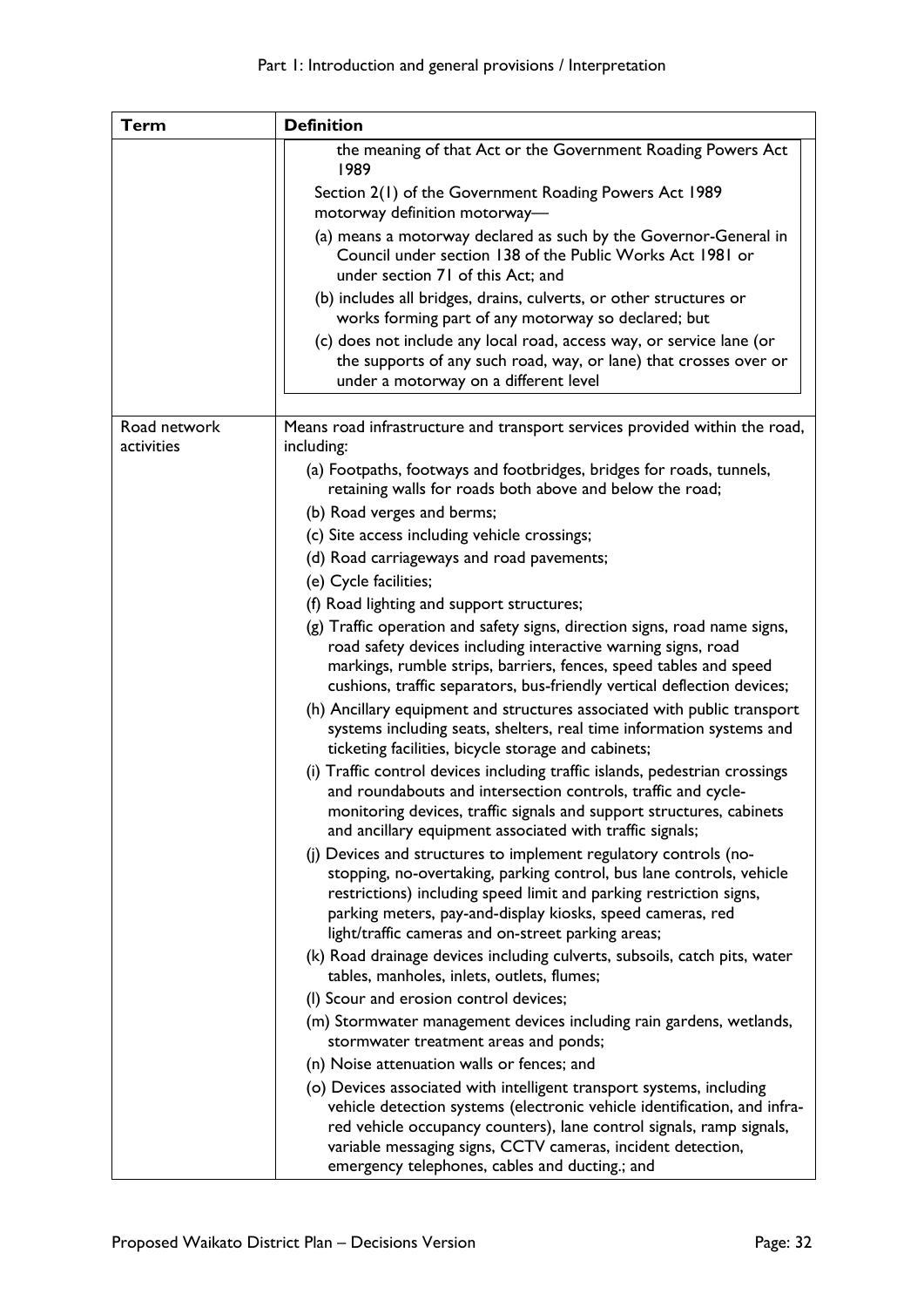| <b>Term</b>        | <b>Definition</b>                                                                                                                                       |
|--------------------|---------------------------------------------------------------------------------------------------------------------------------------------------------|
|                    | (p) Wastewater and water supply management structures.                                                                                                  |
|                    |                                                                                                                                                         |
|                    | Rail activities, as defined in the Land Transport Management Act 2003,                                                                                  |
|                    | within the rail corridor shall have the same meaning and activity status as                                                                             |
|                    | road network activities within the road.                                                                                                                |
| Rural commercial   | Means a commercial activity that has a direct functional or operational                                                                                 |
| activity           | need to locate in the GRUZ - General rural zone or that services                                                                                        |
|                    | productive rural activities. It includes veterinary practices, wineries and<br>wedding venues, adventure tourism, farm tourism, golf courses, gun clubs |
|                    | and firing ranges and includes ancillary activities. It excludes visitor                                                                                |
|                    | accommodation.                                                                                                                                          |
| Rural industry     | Means an industry or business undertaken in a rural environment that                                                                                    |
|                    | directly supports, services, or is dependent on primary production.                                                                                     |
| ruunanga           | Council, tribal council, assembly, board, boardroom, iwi authority -                                                                                    |
|                    | assemblies called to discuss issues of concern to iwi or the community.                                                                                 |
| Seasonal worker    | Means buildings used solely for accommodating the short-term labour                                                                                     |
| accommodation      | workforce required by primary production activities, and which are                                                                                      |
|                    | configured as a series of detached buildings for sleeping quarters, cooking                                                                             |
|                    | and ablutions.                                                                                                                                          |
| Self-contained     | Has the same meaning as in Regulation 4 of the Resource Management<br>(National Environmental Standards for Telecommunication Facilities)               |
| power unit         | Regulations 2016 (as set out in the box below).                                                                                                         |
|                    |                                                                                                                                                         |
|                    | Means equipment installed with a facility for the purpose of generating                                                                                 |
|                    | power for that facility (such as solar panels), including cables connecting                                                                             |
|                    | the equipment to the facility.                                                                                                                          |
|                    |                                                                                                                                                         |
| Sensitive land use | Means all or any of the following:                                                                                                                      |
|                    | (a) An educational facility, including a childcare facility, waananga and                                                                               |
|                    | koohanga reo,                                                                                                                                           |
|                    | (b) A residential activity, including papakaainga building, rest home,                                                                                  |
|                    | retirement village, visitor accommodation, home stay;                                                                                                   |
|                    | (c) Health facility or hospital;                                                                                                                        |
|                    | (d) Place of assembly.                                                                                                                                  |
| Service connection | Means line or cable that connects an infrastructure distribution network to                                                                             |
|                    | premises for the purpose of enabling the infrastructure provider to provide                                                                             |
| Service court      | services to a customer.<br>Means an area of outdoor space for the exclusive use of the residential unit                                                 |
|                    | for domestic requirements, such as garbage storage or a clothes line. It                                                                                |
|                    | excludes any space required for outdoor living space, parking,                                                                                          |
|                    | manoeuvring, or buildings.                                                                                                                              |
| Service station    | A facility where the primary business is selling motor vehicle fuels. It may                                                                            |
|                    | include some or all of the following ancillary activities:                                                                                              |
|                    | (a) Retail;                                                                                                                                             |
|                    | (b) Car wash facilities;                                                                                                                                |
|                    | (c) Mechanical repair, servicing and testing of motor vehicles and                                                                                      |
|                    | domestic equipment;                                                                                                                                     |
|                    | (d) Sale of lubricating oils, kerosene, LPG, or spare parts and                                                                                         |
|                    | accessories for motor vehicles; or                                                                                                                      |
|                    | (e) Trailer hire.                                                                                                                                       |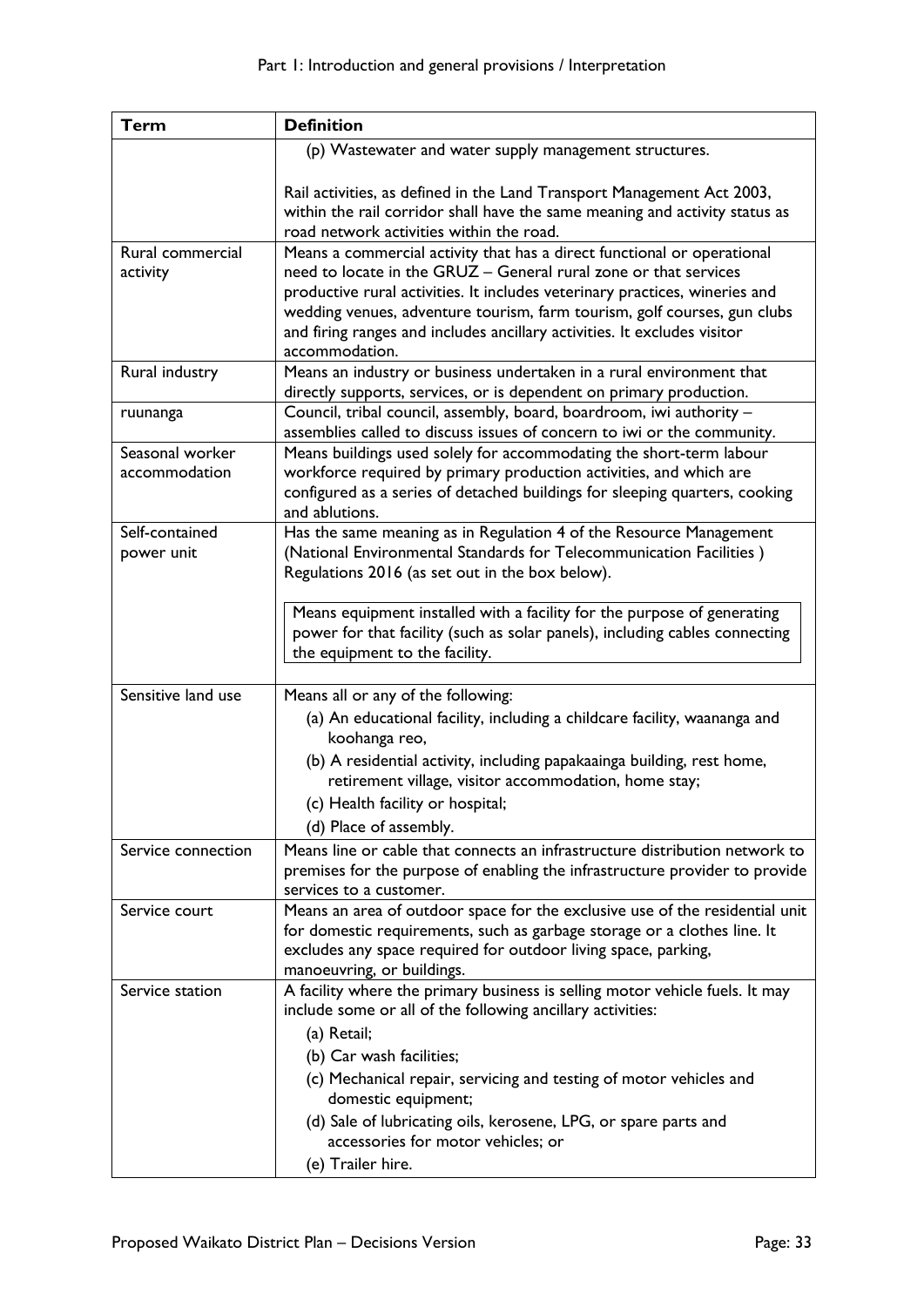| <b>Term</b>        | <b>Definition</b>                                                                                               |
|--------------------|-----------------------------------------------------------------------------------------------------------------|
| Sign               | Means any device, character, graphic or electronic display, whether                                             |
|                    | temporary or permanent; which                                                                                   |
|                    | (a) Is for the purposes of-                                                                                     |
|                    | (i) Identification of or provision of information about any activity,                                           |
|                    | property or structure or an aspect of public safety;                                                            |
|                    | (ii) Providing directions; or                                                                                   |
|                    | (iii) Promoting goods, services or events; and                                                                  |
|                    | (b) Is projected onto, or fixed or attached to, any, structure or natural<br>object; and                        |
|                    | (c) Includes the frame, supporting device and any ancillary equipment                                           |
|                    | whose function is to support the message or notice.                                                             |
|                    | Sign Dimensions are calculated by mea-<br>suring the rectangular area which<br>encloses the uneven shaped sign. |
|                    | Less than 90°<br>Greater than 90°                                                                               |
|                    |                                                                                                                 |
|                    |                                                                                                                 |
|                    | Two Signs<br>One sign                                                                                           |
|                    | Figure 3 - Signs                                                                                                |
| Sign height        | Means the distance from the lowest point of the sign to the highest point                                       |
|                    | of the sign. In the case of a free-standing sign, it is the distance from ground                                |
|                    | level immediately below the sign to the top of the sign.                                                        |
|                    |                                                                                                                 |
|                    |                                                                                                                 |
|                    |                                                                                                                 |
|                    | Height                                                                                                          |
|                    |                                                                                                                 |
|                    |                                                                                                                 |
|                    |                                                                                                                 |
|                    | Figure 4 - Height                                                                                               |
| Significant hazard | Means any facility which involves one or more of the following activities:                                      |
| facility           | (a) Manufacturing and associated storage of hazardous substances                                                |
|                    | (including industries manufacturing agrochemicals, fertilisers,<br>acids/alkalis or paints);                    |
|                    | (b) Oil and gas exploration and extraction facilities;                                                          |
|                    | (c) Purpose built bulk storage facilities for the storage of hazardous                                          |
|                    | substances (other than petrol, diesel or LPG) for wholesale or<br>restricted commercial supply;                 |
|                    | (d) The aboveground storage/use of more than 50,000L of petrol;                                                 |
|                    | (e) The aboveground storage/use of more than 100,000L of diesel;                                                |
|                    | (f) The storage/use of more than 6 tonnes of LPG;                                                               |
|                    | (g) Galvanising plants;                                                                                         |
|                    | (h) Electroplating and metal treatment facilities;                                                              |
|                    | (i) Tanneries;                                                                                                  |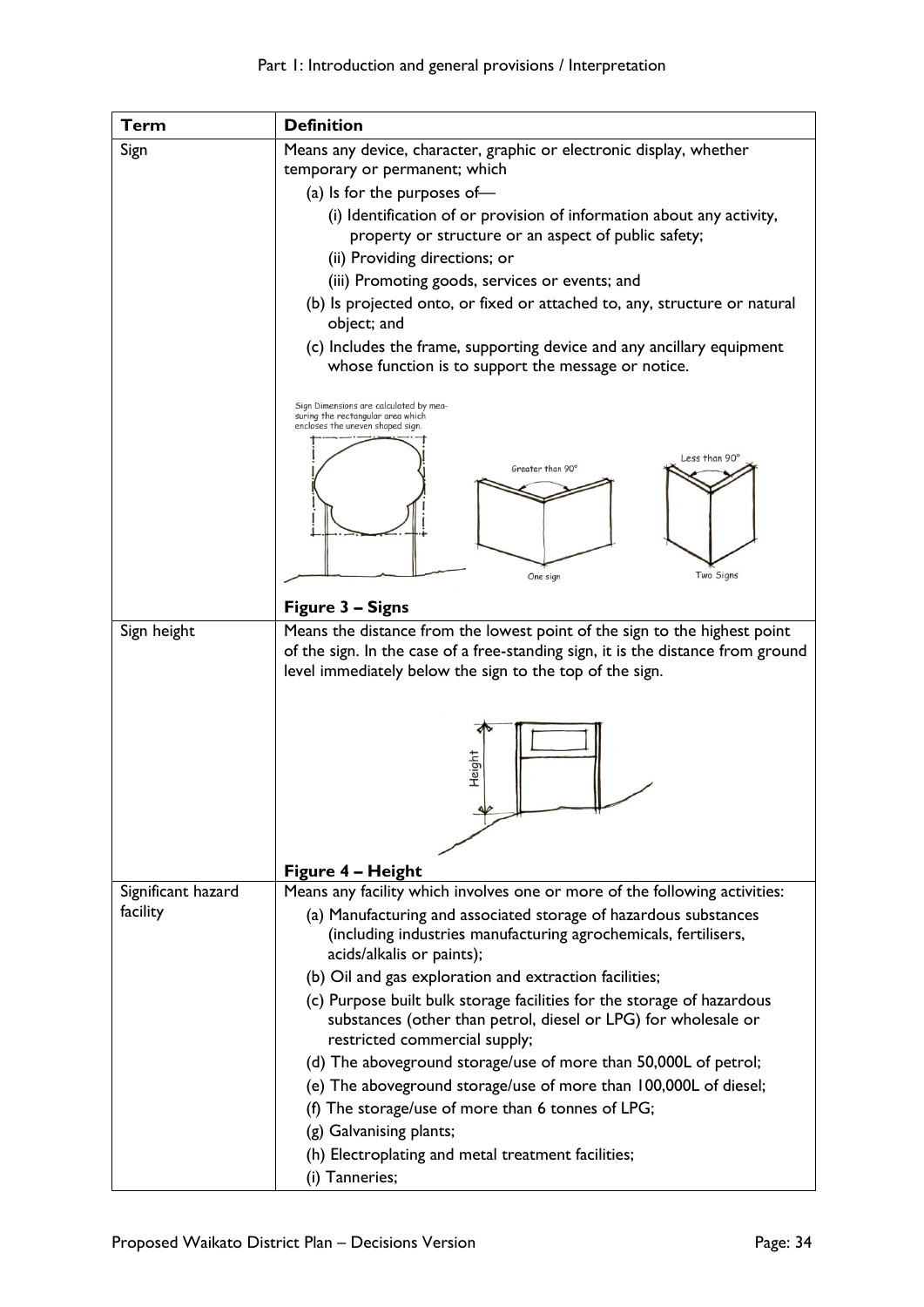| <b>Term</b>            | <b>Definition</b>                                                                                                                                                                                                                                        |
|------------------------|----------------------------------------------------------------------------------------------------------------------------------------------------------------------------------------------------------------------------------------------------------|
|                        | (j) Timber treatment;                                                                                                                                                                                                                                    |
|                        | (k) Freezing works and rendering plants;                                                                                                                                                                                                                 |
|                        | (I) Wastewater treatment plants;                                                                                                                                                                                                                         |
|                        | (m) Metal smelting and refining (including battery refining or re-cycling);                                                                                                                                                                              |
|                        | (n) Milk treatment plants;                                                                                                                                                                                                                               |
|                        | (o) Fibreglass manufacturing;                                                                                                                                                                                                                            |
|                        | (p) Polymer foam manufacturing;                                                                                                                                                                                                                          |
|                        | (q) Asphalt/bitumen manufacture or storage;                                                                                                                                                                                                              |
|                        | (r) Landfills;                                                                                                                                                                                                                                           |
|                        | (s)                                                                                                                                                                                                                                                      |
|                        | For the avoidance of doubt, the following activities are not significant<br>hazard facilities:                                                                                                                                                           |
|                        | (t) The incidental use and storage of hazardous substances in minimal<br>domestic scale quantities;                                                                                                                                                      |
|                        | (u) Retail outlets for hazardous substances intended for domestic usage<br>(e.g., supermarkets, hardware stores and pharmacies);                                                                                                                         |
|                        | (v) The incidental storage and use of agrichemicals, fertilisers and fuel<br>for land based primary production activities;                                                                                                                               |
|                        | (w) Pipelines used for the transfer of hazardous substances such gas, oil,<br>trade waste and sewage;                                                                                                                                                    |
|                        | (x) Fuel in motor vehicles, boats, airplanes and small engines;                                                                                                                                                                                          |
|                        | (y) Military training activities;                                                                                                                                                                                                                        |
|                        | (z) The transport of hazardous substances (e.g., in trucks or trains).                                                                                                                                                                                   |
| Significant Natural    | Means an area identified as a Significant Natural Area on the planning maps.                                                                                                                                                                             |
| Area                   |                                                                                                                                                                                                                                                          |
| Site                   | Means:                                                                                                                                                                                                                                                   |
|                        | (a) An area of land comprised in a single record of title as per Land<br>Transfer Act 2017; or                                                                                                                                                           |
|                        | (b) An area of land which comprises two or more adjoining legally<br>defined allotments in such a way that the allotments cannot be dealt<br>with separately without the prior consent of the Council; or                                                |
|                        | (c) The land comprised in a single allotment or balance area on an<br>approved survey plan of subdivision for which a separate record of<br>title as per Land Transfer Act 2017 could be issued without further<br>consent of the Council; or            |
|                        | (d) Except that in relation to each of sub clauses (a) to $(c)$ , in the case<br>of land subdivided under the Unit Title Act 1972 or 2010 or a cross<br>lease system, a site is the whole of the land subject to the unit<br>development or cross lease. |
| Sites and Areas of     | Means Sites and Areas of Significance to Maaori listed in SCHED3 - Sites                                                                                                                                                                                 |
| Significance to        | and Areas of Significance to Maaori, and as identified on the planning maps.                                                                                                                                                                             |
| Maaori                 |                                                                                                                                                                                                                                                          |
| Small-scale            | Means renewable electricity generation producing less than 20kW for the                                                                                                                                                                                  |
| electricity generation | purpose of providing electricity on a particular site or connecting into the<br>distribution network.                                                                                                                                                    |
| Special noise event    | A temporary event that exceeds the permitted noise standard of the<br>TTZ - TaTa Valley zone.                                                                                                                                                            |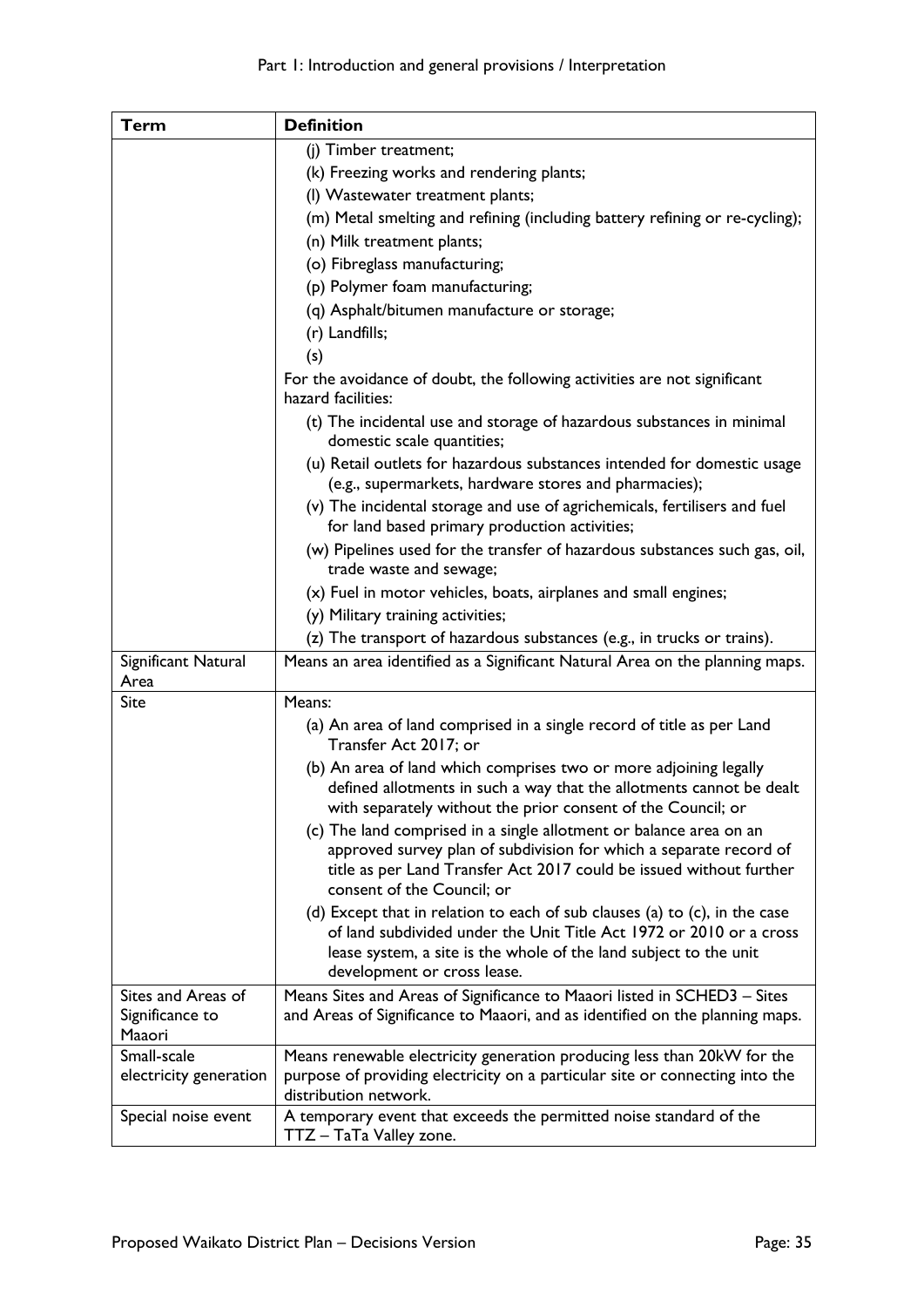| <b>Term</b>                                                                   | <b>Definition</b>                                                                                                                                                                                                                                                                                                                                                                                                                                                                                                                                                                                                                                                                                                                                                    |
|-------------------------------------------------------------------------------|----------------------------------------------------------------------------------------------------------------------------------------------------------------------------------------------------------------------------------------------------------------------------------------------------------------------------------------------------------------------------------------------------------------------------------------------------------------------------------------------------------------------------------------------------------------------------------------------------------------------------------------------------------------------------------------------------------------------------------------------------------------------|
| Speed environment                                                             | Means the speed that the 85th percentile driver will adopt. Even though a                                                                                                                                                                                                                                                                                                                                                                                                                                                                                                                                                                                                                                                                                            |
|                                                                               | section of road may have a number of horizontal curves with a range of<br>design speeds, there is only one speed environment.                                                                                                                                                                                                                                                                                                                                                                                                                                                                                                                                                                                                                                        |
| Stable ground                                                                 | Means soil that has a factor of safety against failure of greater than I under<br>all expected conditions.                                                                                                                                                                                                                                                                                                                                                                                                                                                                                                                                                                                                                                                           |
| Standalone garage                                                             | Means a roofed and enclosed building which is detached from the main<br>residential unit and designed to accommodate one or more motor<br>vehicles.                                                                                                                                                                                                                                                                                                                                                                                                                                                                                                                                                                                                                  |
| Storage (in the<br>context of a<br>hazardous substance<br>or hazardous waste) | Means the containment of a hazardous substance or hazardous waste,<br>either above ground or underground, in enclosed packages, containers or<br>tanks. It includes vehicles used to transport any hazardous substance that<br>are stationary within a hazardous facility for more than short periods of<br>time.                                                                                                                                                                                                                                                                                                                                                                                                                                                    |
| Stormwater                                                                    | Means run-off that has been intercepted, channelled, diverted, intensified<br>or accelerated by human modification of a land surface, or run-off from the<br>surface of any structure, as a result of precipitation and includes any<br>contaminants contained within.                                                                                                                                                                                                                                                                                                                                                                                                                                                                                               |
| Structure                                                                     | Has the same meaning as in section 2 of the Resource Management Act<br>1991 (as set out in the box below).                                                                                                                                                                                                                                                                                                                                                                                                                                                                                                                                                                                                                                                           |
|                                                                               | Means any building, equipment, device, or other facility, made by people<br>and which is fixed to land; and includes any raft.                                                                                                                                                                                                                                                                                                                                                                                                                                                                                                                                                                                                                                       |
| Subdivision                                                                   | Has the meaning in section 218 of the Resource Management Act 1991 (as<br>set out in the box below).<br>Means-<br>(a) The division of an allotment-<br>(i) By an application to the Registrar-General of Land for the<br>issue of a separate certificate of title for any part of the                                                                                                                                                                                                                                                                                                                                                                                                                                                                                |
|                                                                               | allotment; or<br>(ii) By the disposition by way of sale or offer for sale of the fee<br>simple to part of the allotment; or<br>(iii) By a lease of part of the allotment which, including renewals,<br>is or could be for a term of more than 35 years; or<br>(iv) By the grant of a company lease or cross lease in respect of<br>any part of the allotment; or<br>(v) By the deposit of a unit plan, or an application to the<br>Registrar-General of Land for the issue of a separate<br>certificate of title for any part of a unit on a unit plan; or<br>(b) An application to the Registrar-General of Land for the issue of a<br>separate certificate of title in circumstances where the issue of<br>that certificate of title is prohibited by section 226. |
| Summer period                                                                 | Means the period starting on 22 September and ending on 20 March the<br>following year.                                                                                                                                                                                                                                                                                                                                                                                                                                                                                                                                                                                                                                                                              |
| Supported<br>residential<br>accommodation                                     | Means the use of a residential unit(s) by a person or persons who reside<br>within such unit(s) on a short or long term basis and receives supervision,<br>assistance, care and/or support from, or on behalf of, Ara Poutama<br>Aotearoa - The Department of Corrections. It includes the provision of<br>non-custodial rehabilitation activities.                                                                                                                                                                                                                                                                                                                                                                                                                  |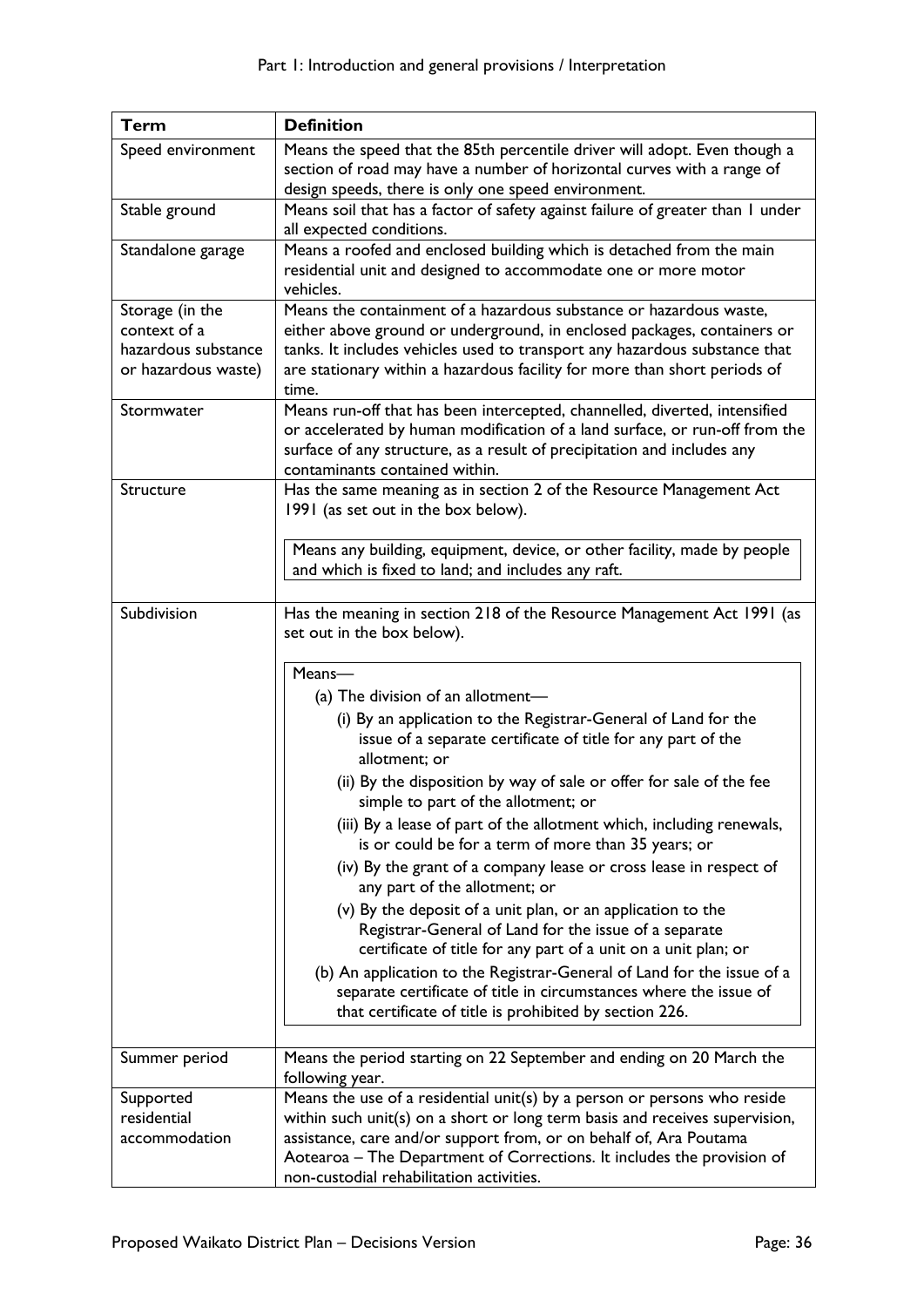| <b>Term</b>          | <b>Definition</b>                                                                                                                               |
|----------------------|-------------------------------------------------------------------------------------------------------------------------------------------------|
| Tainui               | The name of a voyaging waka that landed at Kaawhia Harbour in the 1830s.                                                                        |
|                      | Also refers to the iwi whose ancestors travelled on the waka including                                                                          |
|                      | Waikato, Raukawa, Hauraki and Maniapoto.                                                                                                        |
| Tamahere             | Means the land identified on the planning maps as the Tamahere                                                                                  |
| commercial area      | commercial area.                                                                                                                                |
| Tangata Whenua       | People of the land.                                                                                                                             |
| taniwha              | Metaphysical beings most often associated with water that are often<br>regarded as guardians or portents; chiefs; something or someone          |
|                      | awesome. Taniwha are referred to in the famous whakatauki "Waikato                                                                              |
|                      | Taniwharau, He piko he taniwha, he piko he taniwha." Waikato of a hundred                                                                       |
|                      | taniwha. At every bend there is a taniwha." The taniwha referred to in this                                                                     |
|                      | saying represent Rangitira or chiefs who lived along the bends of the                                                                           |
|                      | Waikato River when the Kiingitanga was established.                                                                                             |
| taonga               | Treasure, anything prized - applied to anything considered to be of value,                                                                      |
|                      | including lands, waters, language, culture, socially and culturally-valuable                                                                    |
|                      | objects, resources, phenomena, ideas and techniques.                                                                                            |
| Te Tiriti o Waitangi | The Maaori language version of the Treaty of Waitangi that was signed by                                                                        |
|                      | the majority of Maaori signatories. It is not a direct translation of the                                                                       |
|                      | Treaty of Waitangi.                                                                                                                             |
| Telecommunication    | Means a freestanding structure, of a similar scale and appearance to a                                                                          |
| kiosk                | telephone booth, which encloses telecommunications equipment that                                                                               |
|                      | provides public telecommunications uses such a wireless broadband.<br>Means a social, cultural or recreational event. It includes entertainment |
| Temporary event      | events, carnivals, festivals, fairs, markets, or exhibitions, and associated                                                                    |
|                      | temporary buildings or car parks.                                                                                                               |
| Temporary            | Means structures and activities undertaken by a network utility operator. It                                                                    |
| infrastructure       | includes the operation of generators, including diesel-powered generators.                                                                      |
| Temporary military   | Means a temporary activity undertaken for the training of any component                                                                         |
| training activity    | of the New Zealand Defence Force (including with allied forces) for any                                                                         |
|                      | defence purpose. Defence purposes are those purposes for which a                                                                                |
|                      | defence force may be raised and maintained under section 5 of the                                                                               |
|                      | Defence Act 1990 which are:                                                                                                                     |
|                      | (a) The defence of New Zealand, and of any area for the defence of<br>which New Zealand is responsible under any Act:                           |
|                      |                                                                                                                                                 |
|                      | (b) The protection of the interests of New Zealand, whether in New<br>Zealand or elsewhere:                                                     |
|                      | (c) The contribution of forces under collective security treaties,                                                                              |
|                      | agreements, or arrangements:                                                                                                                    |
|                      | (d) The contribution of forces to, or for any of the purposes of, the                                                                           |
|                      | United Nations, or in association with other organisations or States                                                                            |
|                      | and in accordance with the principles of the Charter of the United<br>Nations:                                                                  |
|                      |                                                                                                                                                 |
|                      | (e) The provision of assistance to the civil power either in New Zealand<br>or elsewhere in time of emergency:                                  |
|                      | (f) The provision of any public service.                                                                                                        |
| The Treaty of        | The English language version of Te Tiriti o Waitangi.                                                                                           |
| Waitangi             |                                                                                                                                                 |
| tikanga              | A set of beliefs associated with procedures to be followed in conducting                                                                        |
|                      | the affairs of a group or an individual. To act in accordance with tikanga is                                                                   |
|                      | to behave in a way that is culturally appropriate                                                                                               |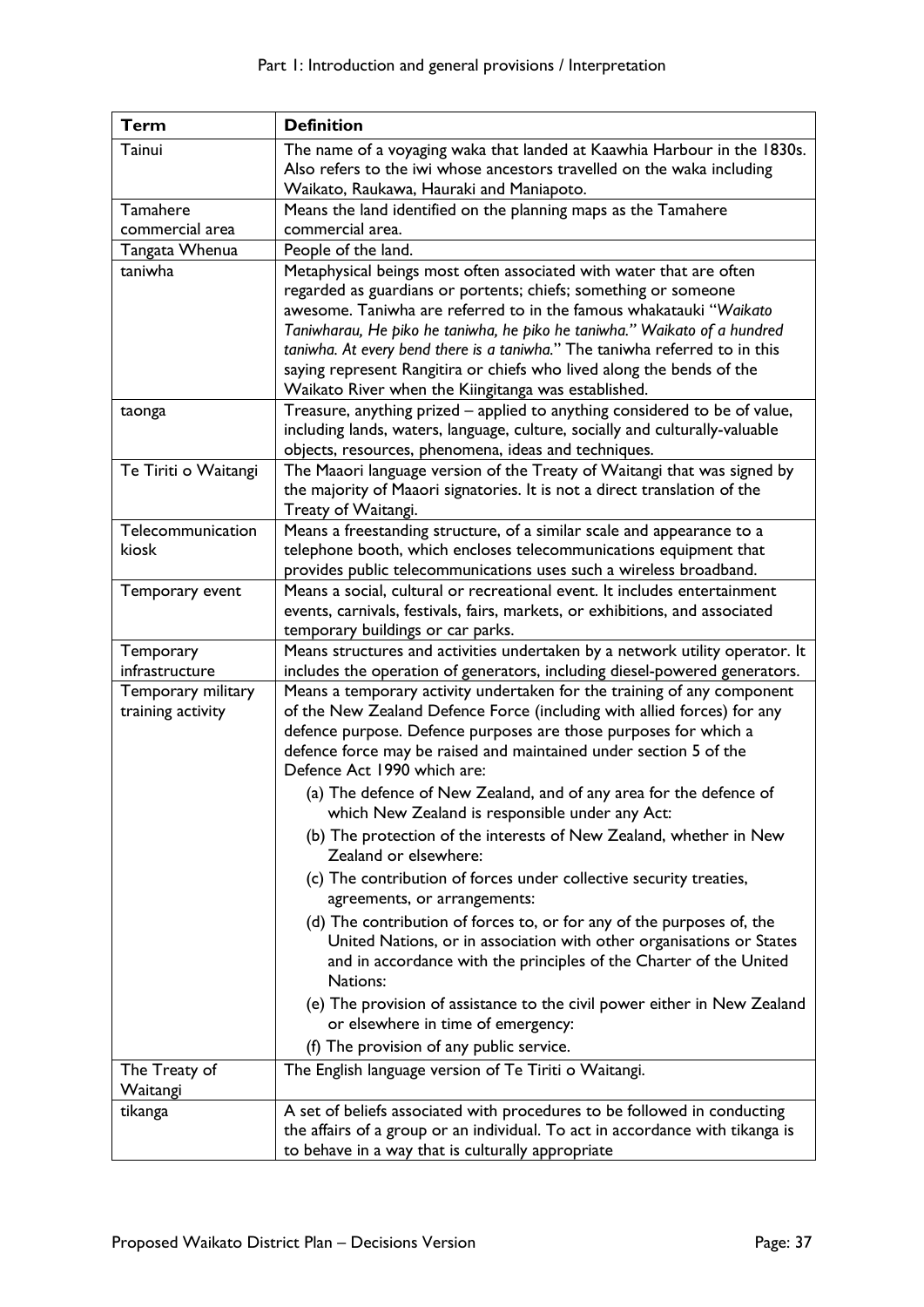| Term                           | <b>Definition</b>                                                                                                                                                                                                                                                                                                                                                                                                                                                                                                                                                                    |
|--------------------------------|--------------------------------------------------------------------------------------------------------------------------------------------------------------------------------------------------------------------------------------------------------------------------------------------------------------------------------------------------------------------------------------------------------------------------------------------------------------------------------------------------------------------------------------------------------------------------------------|
| tino rangatiratanga            | Self-management and self-determination, sovereignty, autonomy, self-                                                                                                                                                                                                                                                                                                                                                                                                                                                                                                                 |
|                                | government, control, power                                                                                                                                                                                                                                                                                                                                                                                                                                                                                                                                                           |
| Transport depot                | Means a truck parking or servicing site, or depot for the handling or<br>transfer of materials or vehicles.                                                                                                                                                                                                                                                                                                                                                                                                                                                                          |
|                                | Means land which is either:                                                                                                                                                                                                                                                                                                                                                                                                                                                                                                                                                          |
| Treaty settlement<br>land      | (a) Vested with a claimant group by the Crown as a result of Treaty<br>settlement legislation and final deeds of settlement; or<br>(b) Acquired by a claimant group pursuant to a right of first refusal or<br>deferred selection process.                                                                                                                                                                                                                                                                                                                                           |
|                                |                                                                                                                                                                                                                                                                                                                                                                                                                                                                                                                                                                                      |
|                                | It includes:                                                                                                                                                                                                                                                                                                                                                                                                                                                                                                                                                                         |
|                                | (c) Land transferred to other iwi, hapuu or whaanau entities associated<br>or affiliated with the claimant group; and,                                                                                                                                                                                                                                                                                                                                                                                                                                                               |
|                                | (d) Land transferred to a company in which the claimant group holds a<br>controlling interest.                                                                                                                                                                                                                                                                                                                                                                                                                                                                                       |
|                                | It excludes:                                                                                                                                                                                                                                                                                                                                                                                                                                                                                                                                                                         |
|                                | (e) Land in which the claimant group, or an iwi, hapuu or whaanau<br>entity associated or affiliated with the claimant group, no longer<br>retains a legal freehold interest;                                                                                                                                                                                                                                                                                                                                                                                                        |
|                                | (f) Land leased by the claimant group to an unrelated entity for a term<br>which, including renewals, is or could be more than 35 years;                                                                                                                                                                                                                                                                                                                                                                                                                                             |
|                                | (g) Land transferred to a company in which the claimant group has a<br>minority interest; and                                                                                                                                                                                                                                                                                                                                                                                                                                                                                        |
|                                | (h) For the purpose of the Maaori Land chapter, the land within the<br>HOPZ - Hopuhopu zone.                                                                                                                                                                                                                                                                                                                                                                                                                                                                                         |
| tupuna awa                     | Ancestral river                                                                                                                                                                                                                                                                                                                                                                                                                                                                                                                                                                      |
| urupaa                         | Burial ground, cemetery, graveyard                                                                                                                                                                                                                                                                                                                                                                                                                                                                                                                                                   |
| Use of hazardous<br>substances | Means the manufacturing, processing or handling of a hazardous substance<br>for a particular activity without necessarily changing the physical state or<br>chemical structure of the hazardous substance involved. It includes mixing,<br>blending and packaging operations, or the use of a hazardous substance as<br>a cooling or heating medium. It excludes the filling or drawing of a<br>hazardous substance from bulk storage tanks unless the processing is<br>permanently connected to the bulk storage, and excludes loading out and<br>dispensing of petroleum products. |
| Utility                        | For the purpose of the NH - Natural hazards chapter means:                                                                                                                                                                                                                                                                                                                                                                                                                                                                                                                           |
|                                | (a) Transformation, transmission, generation or distribution of<br>electricity provided by network utility operators or requiring<br>authorities, including transmission lines and substations, electricity<br>distribution lines and associated equipment; and private connections<br>to such utilities;                                                                                                                                                                                                                                                                            |
|                                | (b) Telecommunication and radiocommunication facilities, including:<br>transmitting/receiving devices such as aerials, antennas, dishes<br>(including cables), insulators, castings, tunnels and associated<br>equipment; and support structures such as towers, masts and poles,<br>accessory buildings and private receiving dish antennas;<br>(c) Storage tanks and pipes for the distribution or transmission of                                                                                                                                                                 |
|                                | petroleum or natural or manufactured gas, including necessary                                                                                                                                                                                                                                                                                                                                                                                                                                                                                                                        |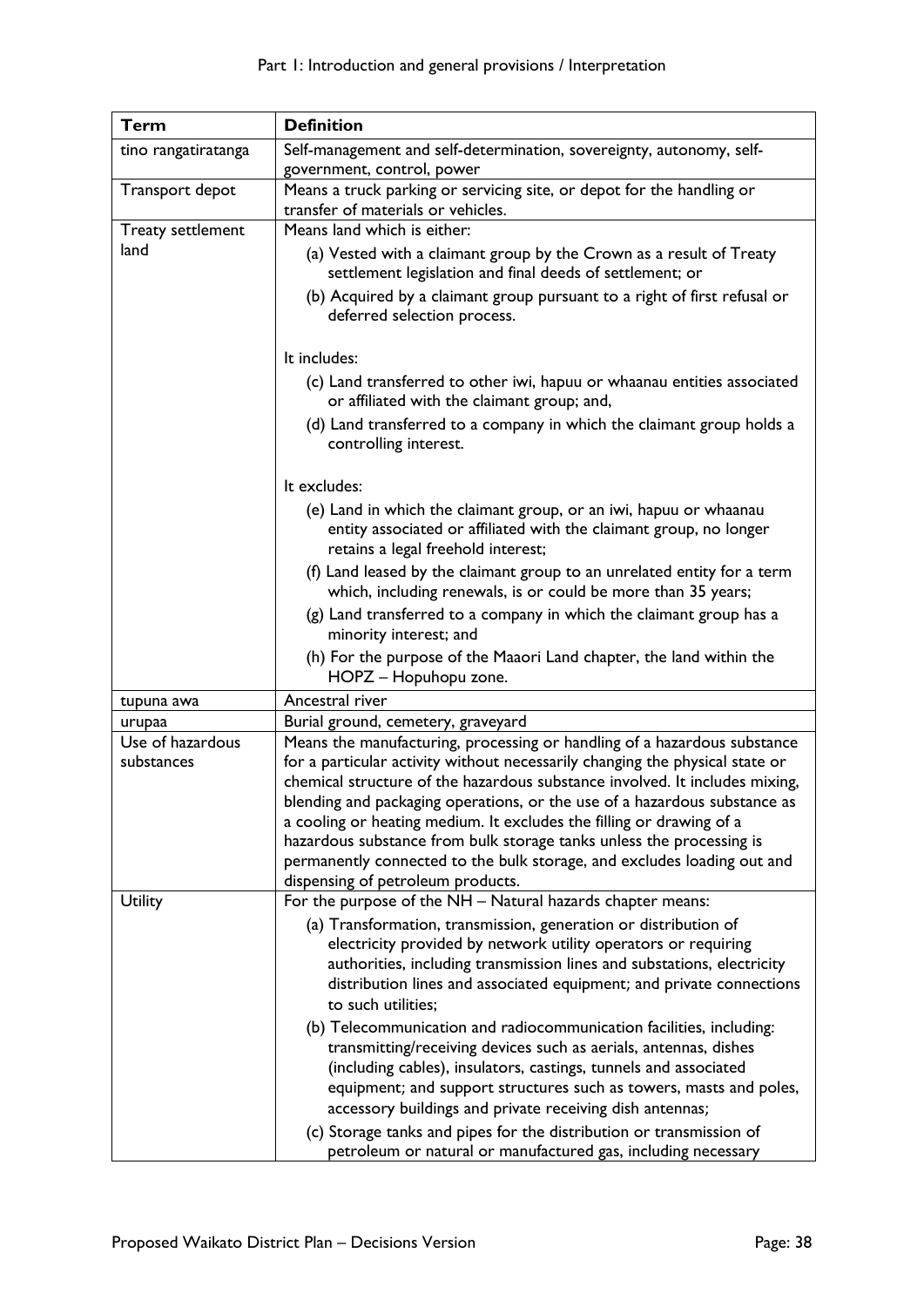| <b>Term</b>          | <b>Definition</b>                                                                                                                                        |
|----------------------|----------------------------------------------------------------------------------------------------------------------------------------------------------|
|                      | incidental equipment provided by network utility operators or                                                                                            |
|                      | requiring authorities, and private connections to such utilities;                                                                                        |
|                      | (d) Reticulated water for supply or irrigation, stormwater management                                                                                    |
|                      | basins, swales or drainage systems, and reticulated sewerage,                                                                                            |
|                      | including: private stormwater facilities connecting to such utilities;                                                                                   |
|                      | and necessary incidental equipment, including water storage tanks                                                                                        |
|                      | and pumping facilities;                                                                                                                                  |
|                      | (e) Meteorological facilities, navigation aids and beacons, including<br>approach control services within the meaning of the Civil Aviation<br>Act 1990; |
|                      | (f) Flood management infrastructure including stopbanks and erosion                                                                                      |
|                      | protection structures associated with flood management where                                                                                             |
|                      | owned or operated by the Waikato Regional Council, the Waikato                                                                                           |
|                      | District Council or the Crown; and                                                                                                                       |
|                      | (g) Public roads and railway lines.                                                                                                                      |
| Utility allotment    | Means an allotment used exclusively for the purposes of accommodating                                                                                    |
|                      | infrastructure.                                                                                                                                          |
| Vegetation clearance | Means the modification, burning, cutting, crushing, spraying and removal by                                                                              |
|                      | physical, mechanical, chemical or other means, of all forms of vegetation,                                                                               |
|                      | including indigenous, and may include exotic plants. It does not include<br>vegetation clearance relating to routine cultivation or grazing.             |
| Vehicle movement     | Means the single passage of any vehicle between a road and a site. A                                                                                     |
|                      | returning vehicle is a separate vehicle movement.                                                                                                        |
| Village green        | Means an area of land identified as village green on the planning maps.                                                                                  |
| Visitor              | Means land and/or buildings used for accommodating visitors, subject to a                                                                                |
| accommodation        | tariff being paid, and includes any ancillary activities.                                                                                                |
| Visually permeable   | Means materials on a fence or wall that have continuous vertical or                                                                                      |
|                      | horizontal gaps of at least 50mm width that result in at least 50% visual                                                                                |
|                      | permeability.                                                                                                                                            |
| waahi tapu           | Sacred place, sacred site $-$ a place subject to long-term ritual restrictions                                                                           |
|                      | on access or use, e.g. a burial ground, a battle site or a place where tapu                                                                              |
|                      | objects were placed.                                                                                                                                     |
| Waananga (Activity)  | Means a learning facility where family and extended family are educated in                                                                               |
|                      | whaanau ora.                                                                                                                                             |
| Waananga (English    | Meet to discuss, deliberate and consider; tribal knowledge; and a teaching                                                                               |
| translation)         | and learning facility.                                                                                                                                   |
| waiata               | Song, chant, psalm.                                                                                                                                      |
| waka                 | Canoe, also allied kinship groups descended from the crew of a canoe<br>which migrated to New Zealand and occupying a set territory.                     |
| Waste management     | Means activities relating to the storage, disposal or minimisation or                                                                                    |
|                      | reduction of waste material and includes reuse, recycling, recovery and                                                                                  |
|                      | treatment processes.                                                                                                                                     |
| Waste management     | Means a facility which provides solid waste management storage and / or                                                                                  |
| facility             | disposal services and / or waste remediation and materials recovery                                                                                      |
|                      | services. It includes: landfills, commercial composting operations, transfer                                                                             |
|                      | stations, recycling centres and resource recovery centres. It excludes                                                                                   |
|                      | cleanfill areas.                                                                                                                                         |
| Wastewater           | Means any combination of two or more the following wastes: sewage,                                                                                       |
|                      | greywater or industrial and trade waste.                                                                                                                 |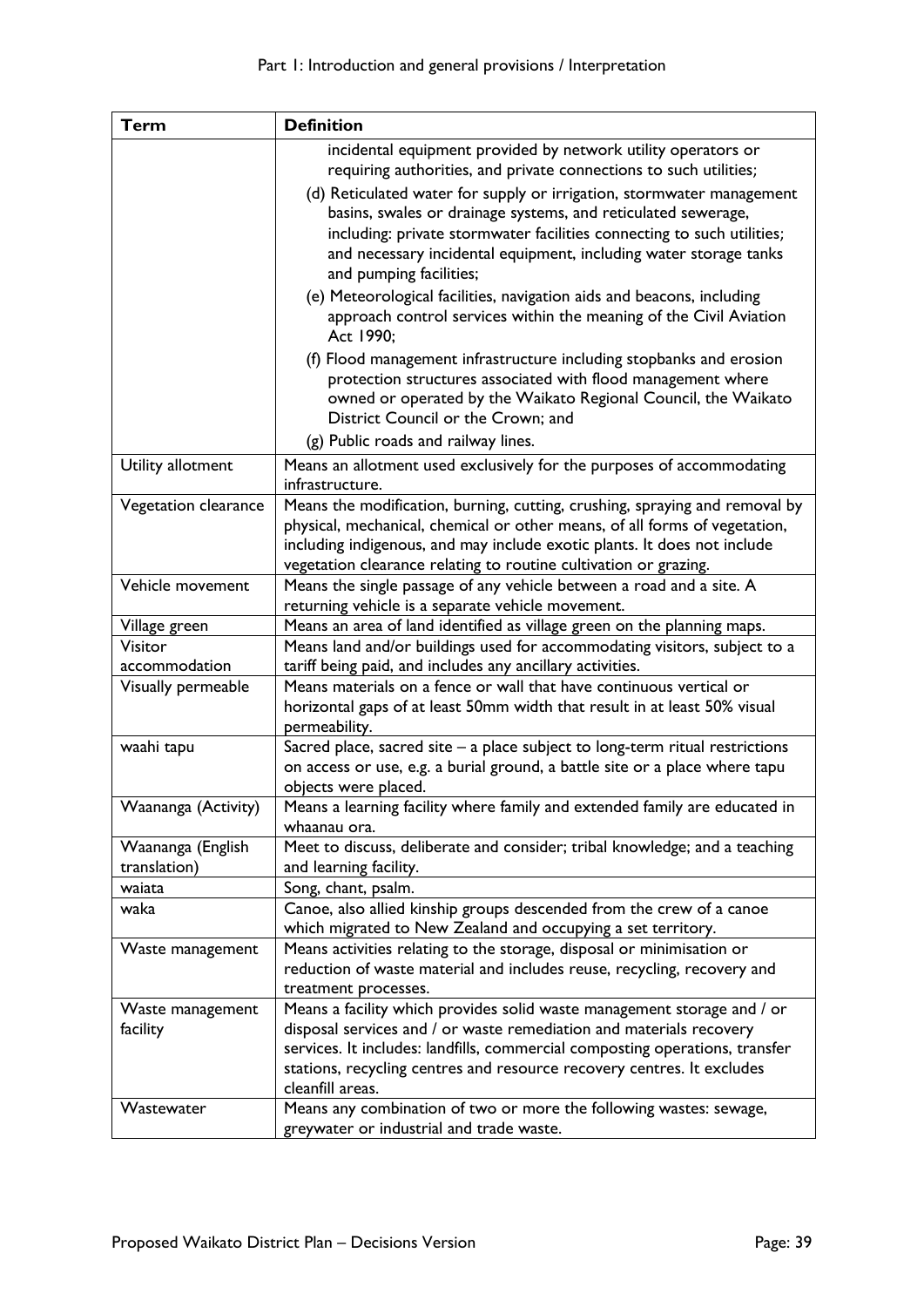| <b>Term</b>                       | <b>Definition</b>                                                                                                                                                                                                                       |
|-----------------------------------|-----------------------------------------------------------------------------------------------------------------------------------------------------------------------------------------------------------------------------------------|
| Wastewater                        | Means a facility, that processes wastewater before disposal and is                                                                                                                                                                      |
| treatment plant                   | connected to a public wastewater network. It excludes on-site wastewater                                                                                                                                                                |
|                                   | treatment plants, community scale wastewater treatment plants.                                                                                                                                                                          |
| Water                             | Has the same meaning as in section 2 of the Resource Management Act<br>1991 (as set out in the box below).                                                                                                                              |
|                                   | (a) Means water in all its physical forms whether flowing or not and<br>whether over or under the ground:                                                                                                                               |
|                                   | (b) Includes fresh water, coastal water, and geothermal water:                                                                                                                                                                          |
|                                   | (c) Does not include water in any form while in any pipe, tank, or<br>cistern                                                                                                                                                           |
| Waterbody                         | Has the same meaning as in section 2 of the Resource Management Act<br>1991 (as set out in the box below).                                                                                                                              |
|                                   | Means fresh water or geothermal water in a river, lake, stream, pond,<br>wetland, or aquifer, or any part thereof, that is not located within the<br>coastal marine area.                                                               |
| Wetland                           | Has the same meaning as in section 2 of the Resource Management Act<br>1991 (as set out in the box below).                                                                                                                              |
|                                   | Includes permanently or intermittently wet areas, shallow water, and<br>land water margins that support a natural ecosystem of plants and<br>animals that are adapted to wet conditions.                                                |
| Whaanau                           | Means family, extended family and family group and is a familiar term to<br>address a number of people. In the modern context, this term is<br>sometimes used to include friends who may not have any kinship ties to<br>other members. |
| Whaanga Coast<br>Development Area | Means an area identified as a Whaanga Coast Development area identified<br>on the planning maps.                                                                                                                                        |
| whakataukii or<br>whakatauaakii   | Proverb, significant saying, formulaic saying, cryptic saying, aphorism that<br>are often essential ingredients in whaikoorero.                                                                                                         |
| Wharenui                          | Means a meeting house or large house that is often the main building on a<br>marae complex where guests are accommodated.                                                                                                               |
| Wind energy facility              | Means buildings, turbines and structures used to generate electricity from<br>the wind. It includes ancillary structures or electricity lines of less than<br>I I OkV.                                                                  |
| Winter period                     | Means the period starting on 21 March and ending on 21 September<br>inclusive.                                                                                                                                                          |
| Workers'<br>accommodation         | Means living accommodation for people whose duties require them to live<br>onsite. This definition includes seasonal workers.                                                                                                           |
| Works arborist                    | Means a person who:                                                                                                                                                                                                                     |
|                                   | (a) Possesses a recognised arboricultural degree, diploma or certificate;<br>and                                                                                                                                                        |
|                                   | (b) Has on-the-job experience;                                                                                                                                                                                                          |
|                                   | (c) Is familiar with the tasks, equipment and hazards involved in<br>arboricultural operations; and                                                                                                                                     |